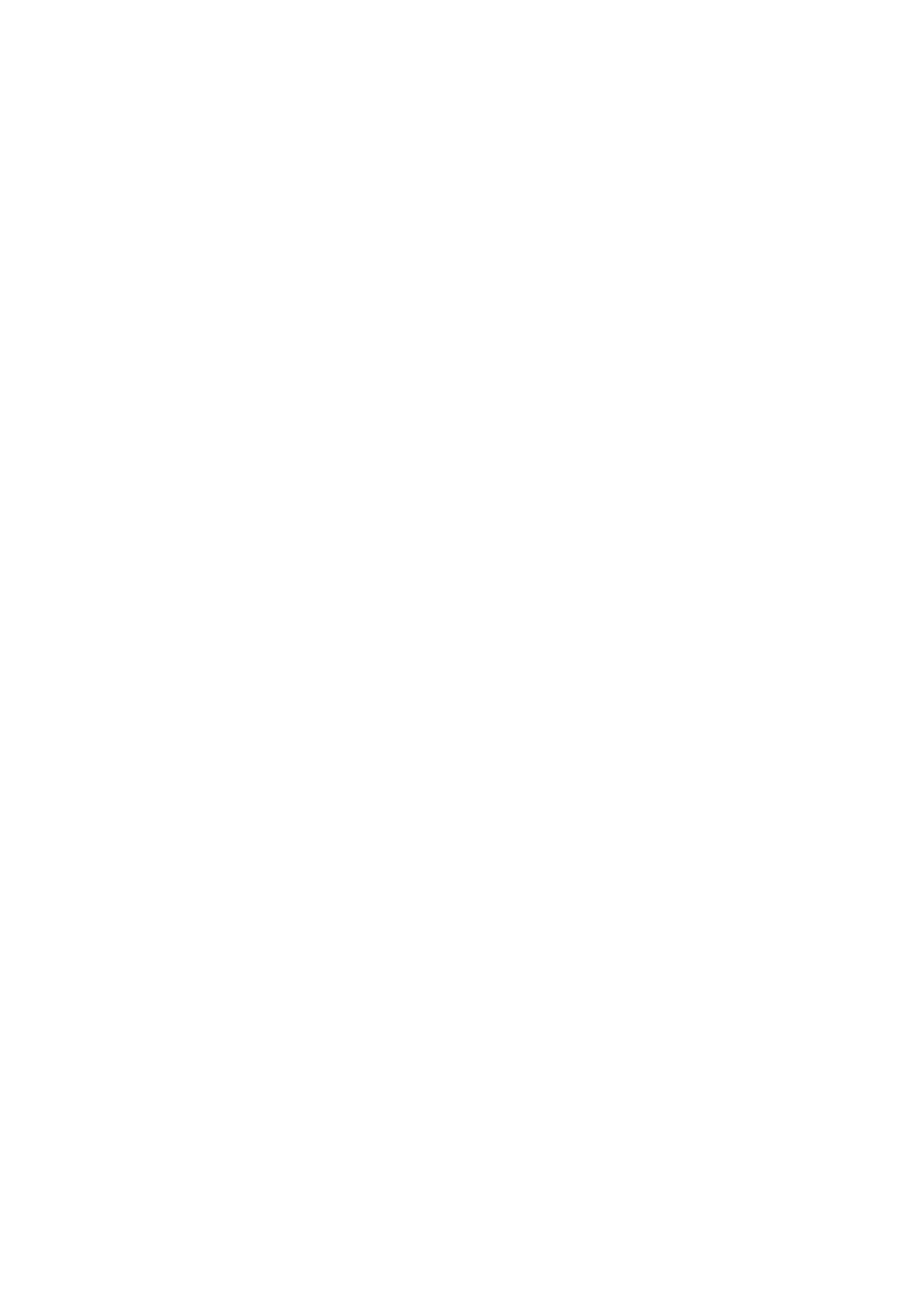## **Programme**

#### **Tuesday, 7 February 2012**

- 8.30 Transfer from Jülich
- 8.45 Registration
- 9.00 **Welcome Address** by A. Bachem, Chairman of the Board of Directors, Forschungszentrum Jülich
- 9.15 Th. Lippert, Forschungszentrum Jülich **Supercomputing at Scale**
- 10.00 K. Binder, Universität Mainz **25 years HLRZ/NIC: Taking the Lead in Supercomputing in Germany**
- 10.30 Coffee
- 11.00 A. Groß, Universität Ulm *Ab initio* **Molecular Dynamics Simulations of Molecule-Surface Interactions**
- 11.45 W. Paul, Universität Halle **Structure and Dynamics at Polymer-Solid Interfaces: A Molecular Dynamics Simulation of 1,4-Polybutadiene on Graphite**
- 12.30 Lunch
- 14.00 K. Rushchanskii, Forschungszentrum Jülich **Computational Studies of Insulating Magnetic Oxides**
- 14.45 A. Muramatsu, Universität Stuttgart **Quantum Spin Liquid in Correlated Fermions on a Graphene-Like Structure**
- 15.30 Coffee
- 16.00 N. Atodiresei, Forschungszentrum Jülich **Understanding Molecular Electronics and Spintronics from First Principles Simulations**
- 16.45 B. Gmeiner, Universität Erlangen **Highly Parallel Geometric Multigrid Algorithm for Hierarchical Hybrid Grids**
- 17.30 Poster Session and Reception
- 19.00 Transfer to Jülich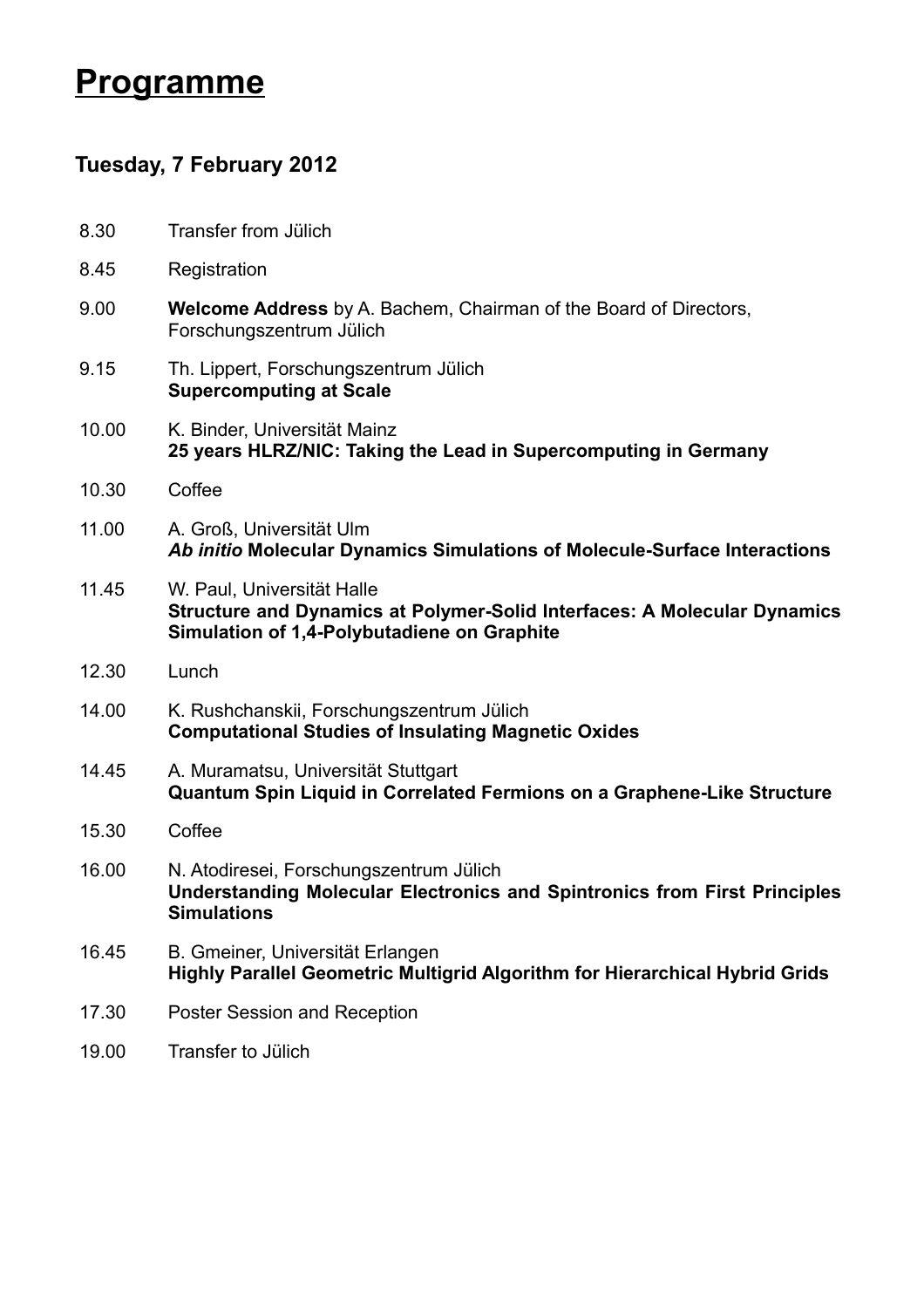#### **Wednesday, 8 February 2012**

- 8.30 Transfer from Jülich
- 9.00 D. A. Fedosov, Forschungszentrum Jülich **Mesoscale Simulations of Human Blood Flow: From Red Blood Cell Elasticity and Interactions to Blood Rheology**
- 9.45 J. Harting, Universität Stuttgart **Colloidal Particles at Liquid Interfaces: From Bijels to Pickering Emulsions**
- 10.30 Coffee
- 11.00 U.-G. Meißner, Universität Bonn **Nuclear Physics from Lattice Simulations**
- 11.45 H. Wittig, Universität Mainz **Probing the N<sup>f</sup> = 2 QCD Phase Transition with Light Wilson Fermions**
- 12.30 Lunch
- 14.00 R. Banerjee, Universität Hamburg **Generation of Strong Magnetic Fields via the Small-Scale Dynamo from Gravity Driven Turbulence**
- 14.45 J. P. Mellado, MPI für Meteorologie **Direct Numerical Simulation of Turbulent Mixing in the Planetary Boundary Layer**
- 15.30 Coffee

16.00 D. Bauer, Universität Rostock **Study of Plasma Formation and Ionization Dynamics in Intense Laser Fields by Means of Massively Parallel Particle-in-Cell Simulations**

- 16.45 G. Geiser, RWTH Aachen **A Hybrid Aeroacoustic Prediction Method for Non-Reactive and Reactive Flows**
- 17.45 Transfer to Jülich and to Düren Train Station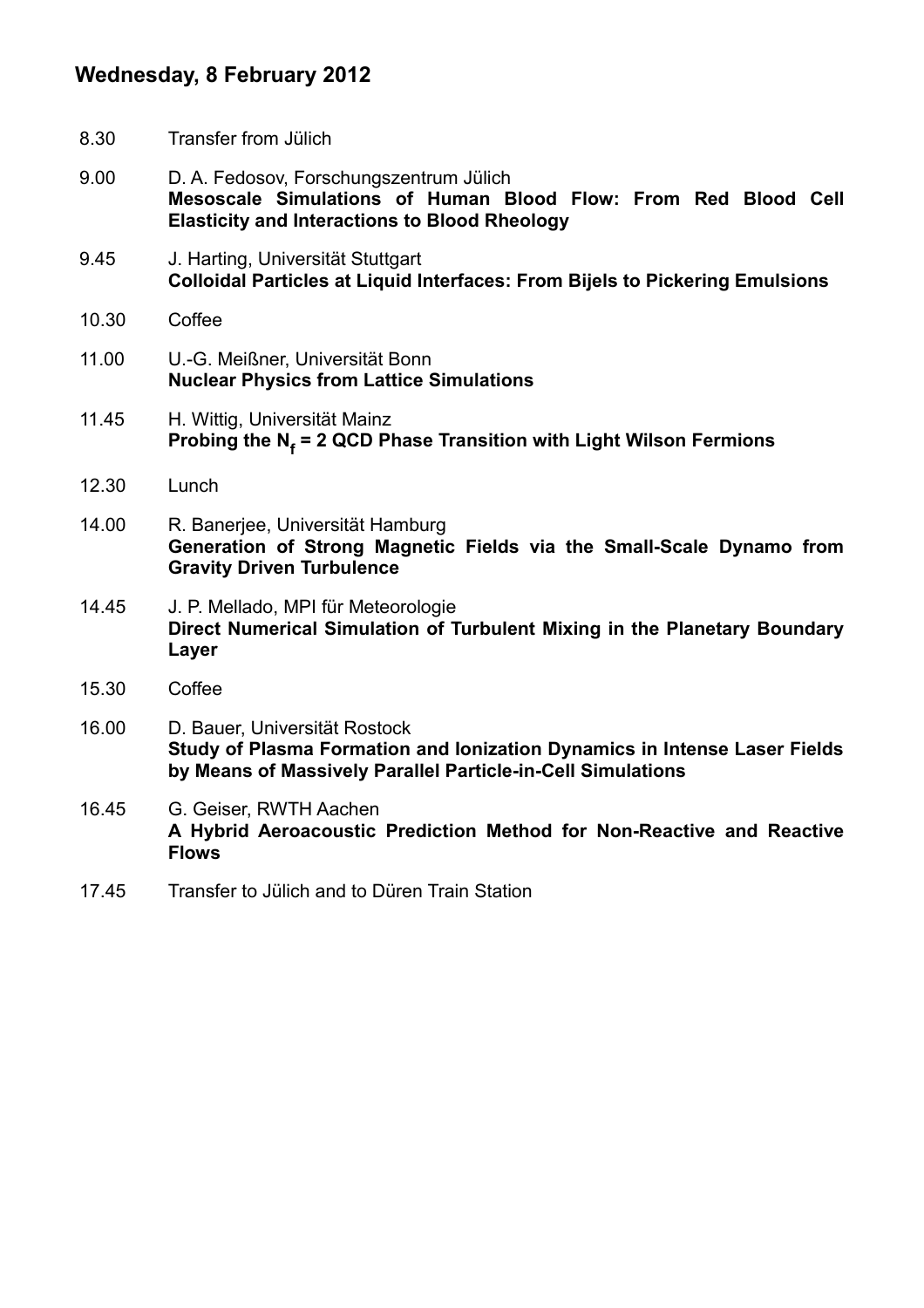# **Bus Schedule**

| <b>Date</b> | <b>Departure</b><br>Time | <b>Meeting Point</b>               | <b>Destination</b>                    |
|-------------|--------------------------|------------------------------------|---------------------------------------|
| 7 February  | 08:30                    | Bus stop "Walramplatz"             | Research Centre Jülich,               |
|             | 08:35                    | <b>Bus stop "Neues Rathaus"</b>    | Auditorium                            |
|             | 19:00                    | Research Centre Jülich, Auditorium | Hotels in Jülich                      |
| 8 February  | 08:30                    | Bus stop "Walramplatz"             | Research Centre Jülich,<br>Auditorium |
|             | 08:35                    | <b>Bus stop "Neues Rathaus"</b>    |                                       |
|             | 17:45                    | Research Centre Jülich, Auditorium | Hotels in Jülich                      |
|             |                          |                                    | Düren Train Station                   |

Bus is free of charge for participants.

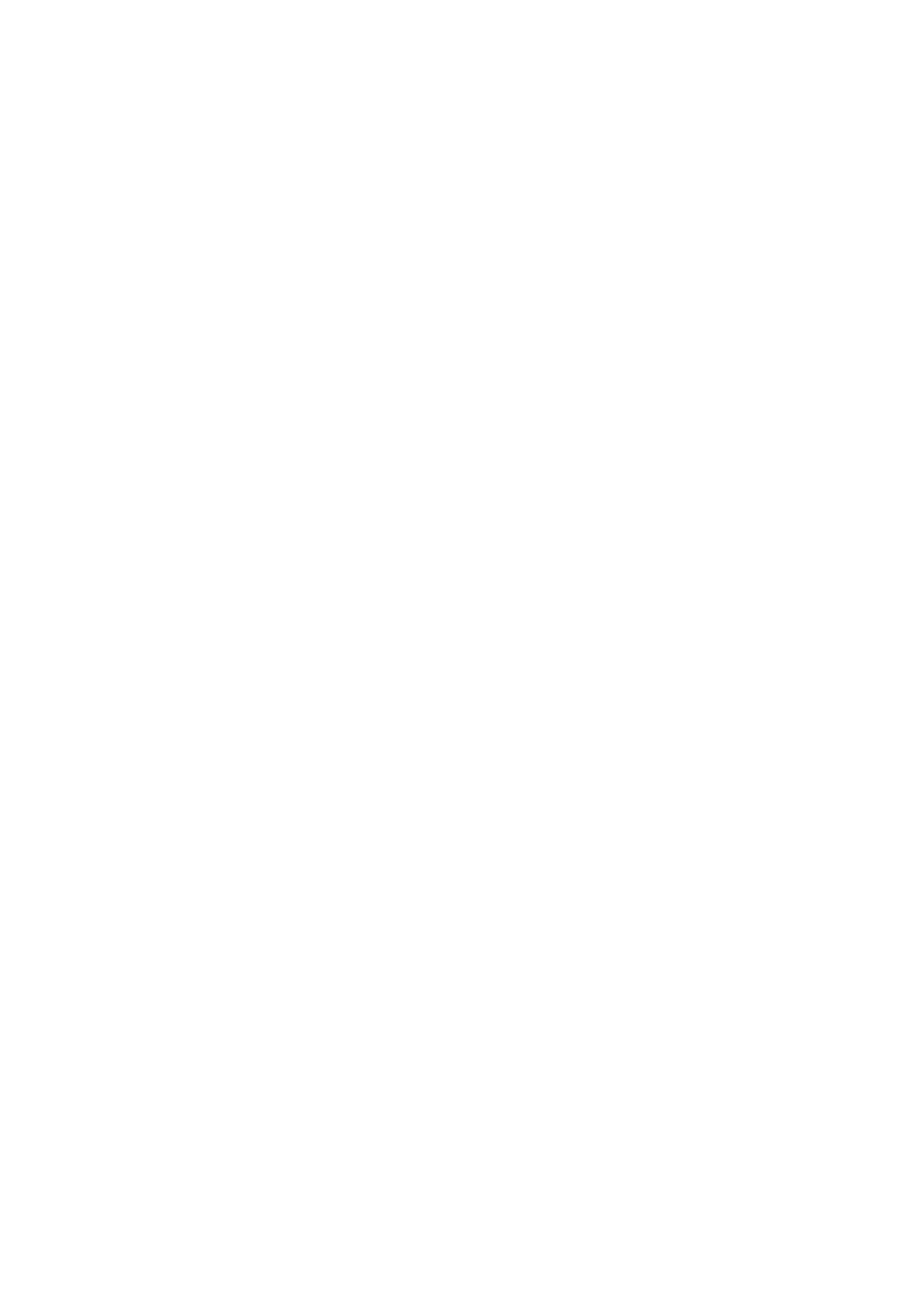# **Poster Abstracts**

The number in brackets in front of the title is the number of the movable wall where to place the poster for the poster session.

## **Elementary Particle Physics**

#### **[1] Testing the Standard Model with kaon physics from lattice QCD**

*A. Juttner, P. A. Boyle, J. M. Flynn, C. T. Sachrajda, K. Sivalingam, J. Zanotti*

Our project focuses on evaluating the form-factor at zero momentum transfer for the semileptonic decay of a kaon to a pion plus a lepton and its associated neutrino. Combining this quantity with experimental decay-rate measurements allows the Standard Model parameter Vus to be extracted. Vus gives the strength of the coupling for a strange quark to decay to a light up quark and is one element of a matrix, known as the Cabibbo-Kobayashi-Maskawa matrix, which is unitary in the Standard Model. A precision determination of  $V_{us}$ enables a sensitive test of unitarity of the CKM matrix, failure of which would be a signal of new physics.

With our Jugene allocation we are concentrating on calculating the form factor with simulated pion masses much closer to the physical value. This will greatly improve the accuracy of the so-called chiral extrapolation in mass used to extract the final physical result. It will allow us to go from our existing precision of 0.6% for the form factor to 0.3%, matching improvements in experiment and increasing the power of the CKM unitarity test.

We are calculating quantum mechanical transition amplitudes by Markov chain Monte Carlo methods. The core of the numerical calculations is the solution of extremely large sparse linear systems using Krylov subspace techniques. Careful choice of the input vectors for these systems reduces the computational cost overall, allowing us to reduce statistical errors in tandem with the systematic improvement from simulating at smaller masses.

#### **[2] Baryon octet strangeness content from the lattice**

#### *St. Dürr*

A report is given for the joint project of the Budapest-Marseille-Wuppertal collaboration and the Regensburg group to study the quark mass-dependence of octet baryons in SU(3) Baryon Chiral Perturbation Theory (XPT). This formulation is expected to extend to larger quark masses than Heavy-Baryon XPT. Its applicability is tested with 2+1 flavour data which cover three lattice spacings and pion masses down to about 190 MeV, in large volumes. We determine both the light and the strange sigma terms for all members of the baryon octet with fully controlled systematics.

#### **[3] Charmed hadron spectroscopy for Nf =1**

*G. Bali, S. Collins, St. Dürr, Z. Fodor, R. Horsley, C. Hoelbling, S.D. Katz, I. Kanamori, S. Krieg, T. Kurth L. Lellouch, T. Lippert, C. McNeile, Y. Nakamura, D. Pleiter, P. Pérez-Rubio, P. Rakow, A. Schafer, G.Schierholz K.K. Szabo, F. Winter, J. Zanotti*

Quantum Chromodynamics (QCD) is the theory that describes the strong interactions, i.e., the interactions between quarks and gluons. One important property of QCD is confinement: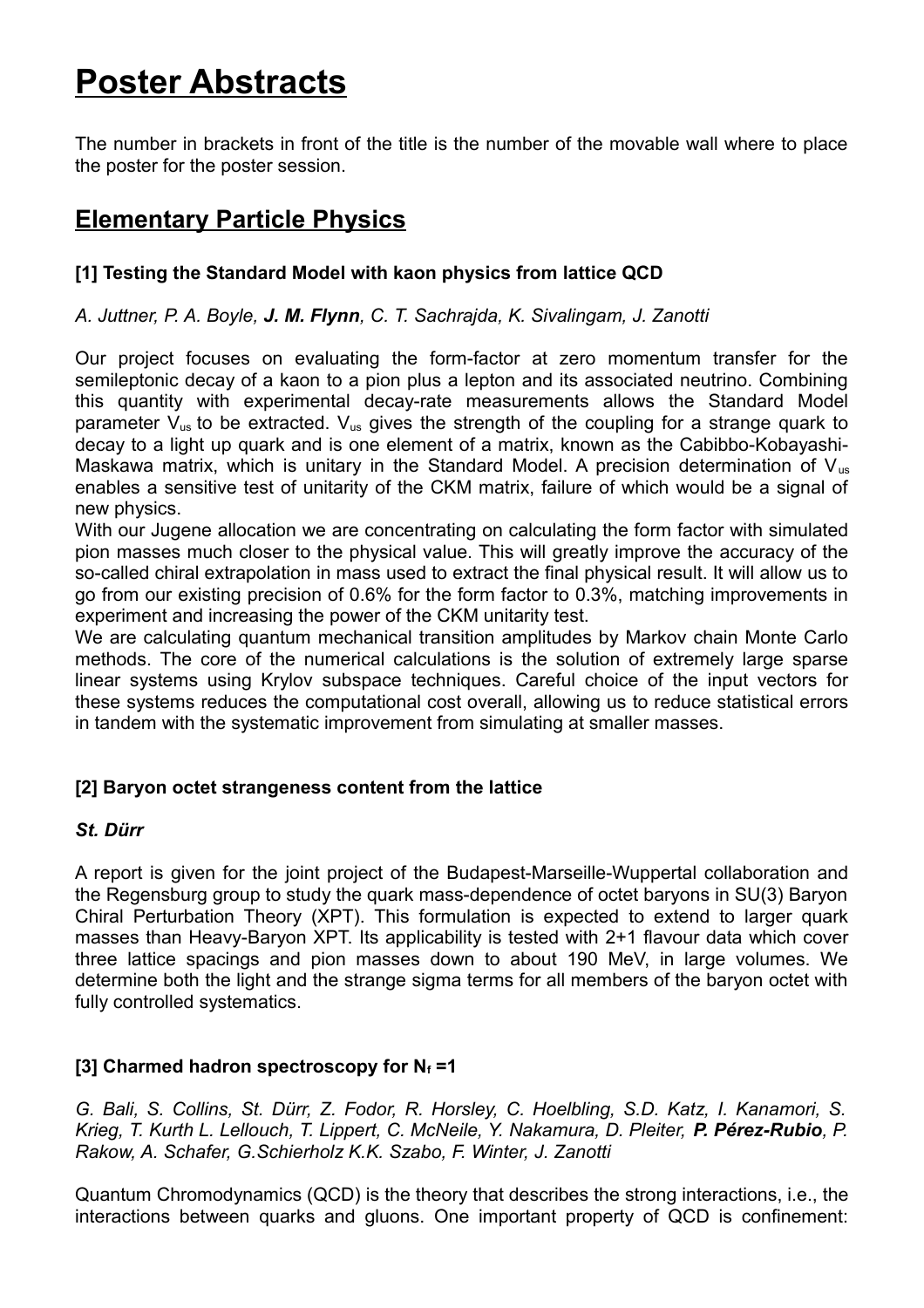Quarks are not observed in isolation but are bound together in mesons (as quark-antiquark pairs) and baryons (which contain three quarks).

The spectroscopy of hadrons containing charm quarks has undergone a renaissance in recent years. The triggering point was the discovery of several new narrow charmonium resonances close to the  $D\overline{D}$  thresholds and new narrow  $D_s$  mesons close to the DK thresholds. More results are expected to appear in the next few years from currently running experiments, e.g. Belle, BES-III and LHC and the future PANDA experiment at the FAIR facility at the GSI. In this work we study the spectra of charmonium and charm-light mesons, including higher spin states using Lattice QCD.

#### **[4] Precision computation of the kaon bag parameter**

*S. Dürr, Z. Fodor, C. Hoelbling, S.D. Katz, S. Krieg, T. Kurth, L. Lellouch, T. Lippert, C. McNeile, A. Portelli, K.K. Szabó*

Indirect CP violation in  $K \to \pi \pi$  decays plays a central role in constraining the flavour structure of the Standard Model (SM) and in the search for new physics. For many years the leading uncertainty in the SM prediction of this phenomenon was the one associated with the nonperturbative strong interaction dynamics in this process. Here we present a fully controlled lattice QCD calculation of these effects, which are described by the neutral kaon mixing parameter  $B_{K}$ . We use a two step HEX smeared clover-improved Wilson action, with four lattice spacings from a≈0.054 fm to a≈0.093 fm and pion masses at and even below the physical value. Nonperturbative renormalization is performed in the RI-MOM scheme, where we find that operator mixing induced by chiral symmetry breaking is very small. Using fully nonperturbative continuum running, we obtain our main result  $B_K^{R1}$  (3.5 GeV)=0.531(6)<sub>stat</sub>(2)<sub>sys</sub>. A perturbative 2-loop conversion yields  $B_{K}^{\text{MS-NDR}}(2 \text{ GeV}) = 0.564(6)_{stat}(3)_{sys}(6)_{PT}$  and  $B_K$ =0.773(8)<sub>stat</sub>(3)<sub>sys</sub>(8)<sub>PT</sub>, which is in good agreement with current results from fits to experimental data.

#### **[5] Finite temperature lattice QCD with Wilson quarks**

*Borsanyi, Hoelbling, Fodor, Katz, Krieg, Nogradi, Toth, K. Szabo, Trombitas*

QCD is investigated at finite temperature using Wilson fermions in the fixed scale approach. We use four lattice spacings to allow control over discretization errors. The light quark masses are fixed to heavier than physical values. The renormalized chiral condensate, quark number susceptibility and the Polyakov loop are measured and the results are compared with those of the staggered formulation.

#### **[6] Nucleon distribution amplitudes from lattice QCD**

#### *R. Schiel, Bali, Braun, Collins, Göckeler, Hagen, Horsley, Nakamura, Pleiter, Rakow, Schäfer, Schierholz, Stüben, Wein, Zanotti*

Understanding the nucleon structure in terms of quarks and gluons presents one of the central goals of the theory of strong interactions. The full nucleon wave function is very complicated and remains elusive so that progress in the theory has mainly been in establishing the areas where QCD predictions only require limited non-perturbative input. In particular, hard exclusive reactions involving large momentum transfer from a point-like source to the final state baryon are mostly sensitive to the wave functions at small transverse separations between the constituents, usually called distribution amplitudes. The normalization constant and the first two moments of the distribution amplitudes can be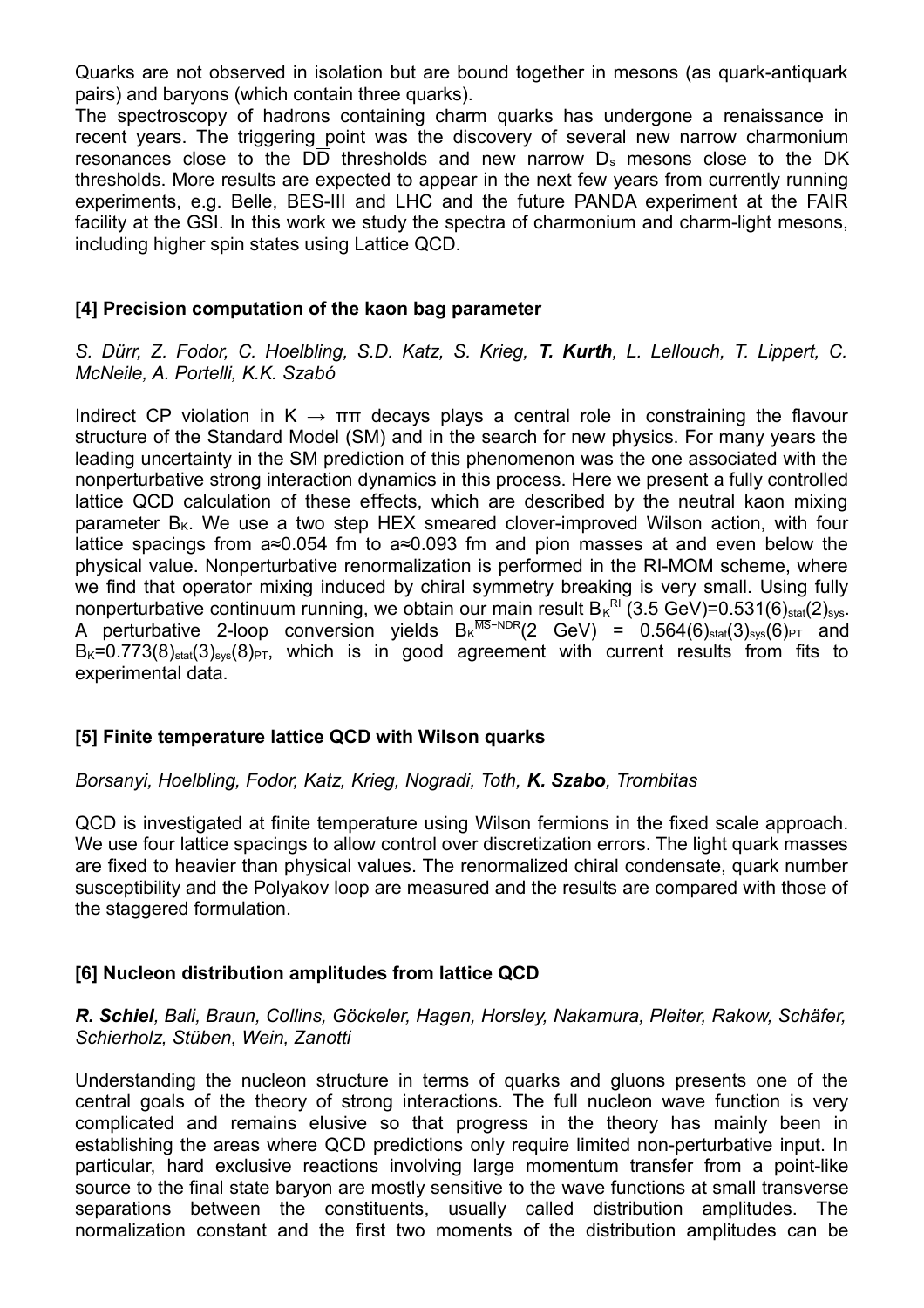calculated non-perturbatively using lattice QCD. Here, we describe an ongoing project by the QCDSF collaboration to calculate distribution amplitudes of the nucleon and its parity partner, N\*(1535). The calculations are done using two flavors of dynamical (clover) fermions on lattices of different volume and pion masses down to 180 MeV.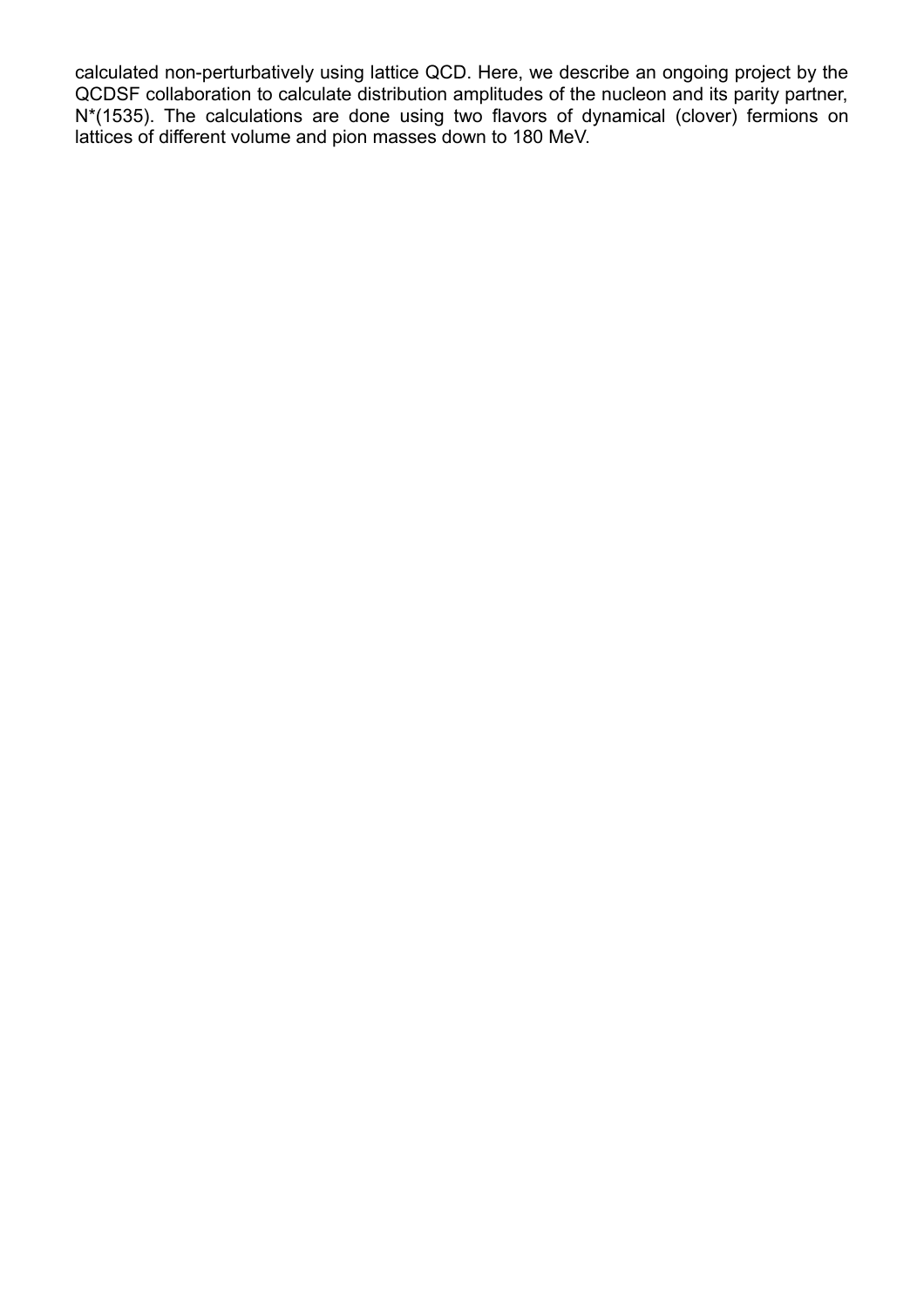## **Astrophysics**

#### **[7] Explosion models of core-collapse supernovae**

#### *F. Hanke, B. Müller, A. Marek, L. Hüdepohl and H.-Th. Janka*

Supernova explosions are among the most powerful cosmic events, whose physical mechanism and consequences are still incompletely understood. In this poster we will present our current progress in performing simulations of the neutrino-driven explosion mechanism of core-collapse supernovae. Thereby, we focus on results of three-dimensional calculations with simple neutrino heating and cooling terms running on the JUROPA at NIC that shed light on the controversial question whether and how 3D effects influence the neutrino heating efficiency and thus, whether they influence the neutrino-driven explosion mechanism.

#### **[8] Evolution towards the field binary population in dense star clusters**

#### *Th. Kaczmarek, C. Hövel, S. Pfalzner*

Surveys of the binary populations in the solar neighbourhood have shown, that the periods of G- and M-type stars are *log-normally* distributed in the range from 0.1 days to 10<sup>11</sup> days. However, observations of young binary populations in various star forming regions suggest a *log-uniform* period distribution rather than a log-normal distribution.

In the here presented study, we investigate, if the early evolution of the binary populations in their natal environments can change an initially log-uniform period distribution to a log-normal one. Most stars, including binaries, form in star clusters of thousands of stars which are embedded in the gas, they are forming from. In these dense systems two important processes take place: i) the orbital decay of embedded binary systems and ii) the destruction of soft binaries in three body interactions.

To investigate the effect of these two processes on the period distribution, we performed Monte-Carlo simulations of binary populations to model the former process, while the latter was simulated using Nbody simulations of a binary population embedded in a ONC-like star cluster. Neither of the two processes is capable to change a log-uniform to a log-normal period distribution. While the orbital decay significantly reduces the number of short-period binaries and does not effect wide binaries, the cluster dynamics does not alter short period binaries but reduces the number of wide binaries. However, after we combined the two processes, the log-uniform distribution was successfully converted to a log-normal period distribution. To prove this we performed a  $\chi^2$ -test of our evolved period distribution and the observed period distribution of Duquennoy & Mayor 1991 and obtained a probability of 89% that both distributions have been sampled from the same parent distribution.

To further generalize the results obtained for the ONC, we additionally reperformed the above mentioned simulations for clusters of varying initial stellar and gas densities. For them, we reinvestigate, if the dynamical evolution of the binary population is self-similar as described by Kaczmarek (2011) for ONC-like systems and how the shape of the period distribution differs when varying the stellar and gas-densities in the cluster.

#### **[9] Turbulent mixing in the planetary boundary layer**

#### *J. P. Mellado, C. Ansorge, Th. Mauritsen, D. Abma, T. Heus*

This poster presents three turbulence problems commonly found in the planetary boundary layer and that are relevant for the advancement of current models in climate research. All of them are studied using direct numerical simulations performed at Jülich Supercomputing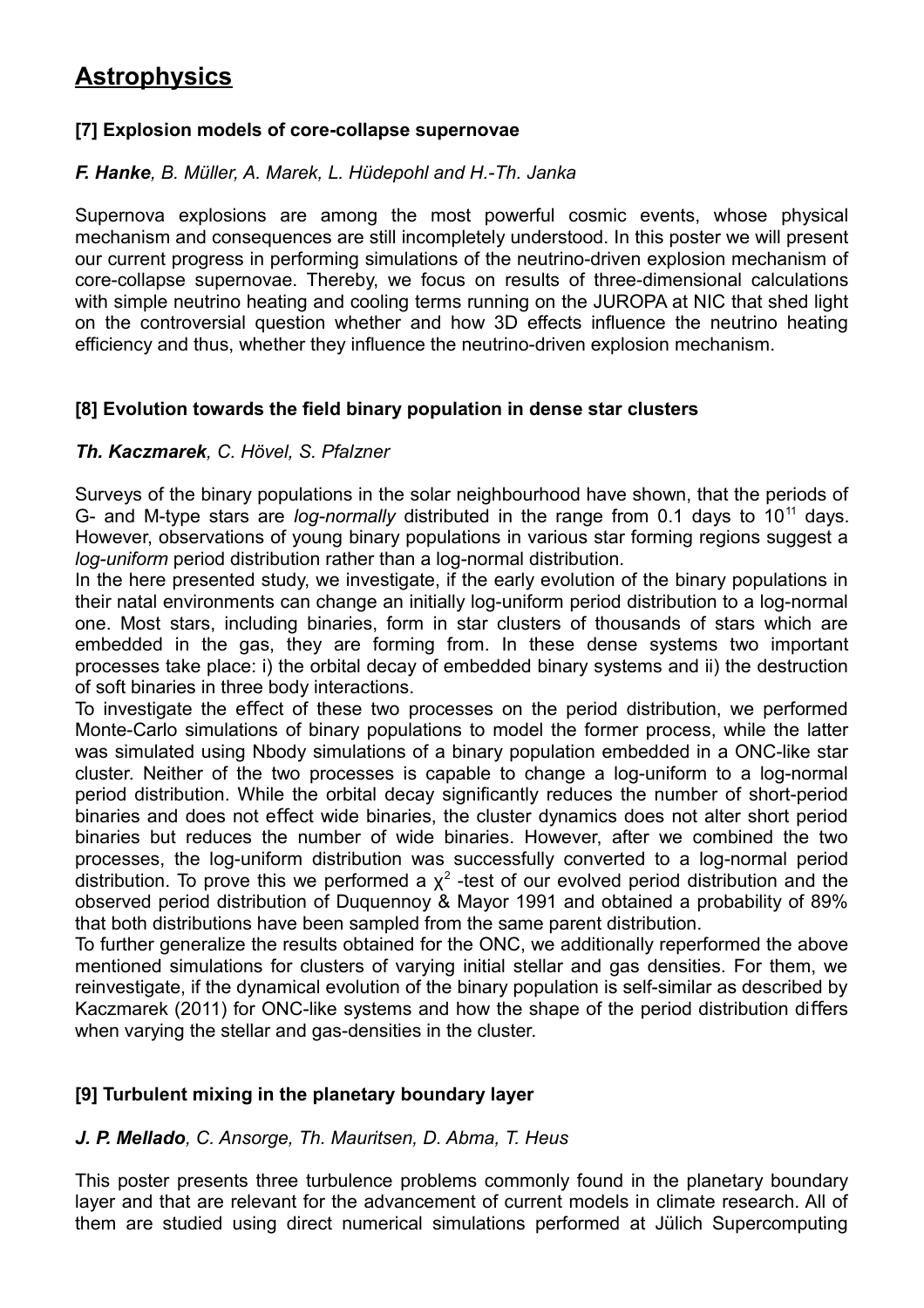Centre.

The first one addresses unsteady convection, one aspect of the convective boundary layer. This work relates to previous research on buoyancy-driven systems in the laboratory and the atmosphere. Despite moderate Rayleigh numbers, we prove the applicability of direct numerical simulations to study this type of geophysical problems. We have defined in detail the vertical structure and we have investigated the effect of boundary conditions.

The second example considers the Ekman layer, which typifies the planetary boundary layer in the mechanically-driven limit. This work extends existing data in wall-bounded flows by increasing anisotropy and adding turbulent entrainment. When buoyancy is added, turbulence-wave interaction further complicates the system. The different regimes observed in the atmosphere are reproduced in the simulations: weak, intermediate and strong stratification. The goal is to focus on the strongly stratified limit, where turbulence collapse modifies substantially the transport between the surface and the upper, free atmosphere. This process occurs for instance in boundary layers in the Arctic.

The third example is related to shallow cumulus, one type of clouds very important in the maritime atmospheric boundary layer that develops in the tropics. In particular, we investigate the role of evaporative cooling in the lateral boundary and the so-called subsiding shell. The turbulent mixing that issues thereof creates a jet-like structure that interacts with shearinduced mixing caused by the main updraft, and the relative importance between the two of them needs to be quantified. We have obtained the time and length scales of this process and they agree with estimates from field measurements, confirming that this mechanism is relevant and models could benefit from its parametrization.

#### **[10] Massively parallel simulations of Type Ia supernova explosions**

#### *I. Seitenzahl, F. Ciaraldi-Schoolmann, M. Fink, W. Hillebrandt, M. Kromer, R. Pakmor, F. Röpke, S. Sim*

The Nobel Prize in Physics was awarded in 2011 for the discovery that the Universe is expanding at an accelerating rate. The result is based on exploiting an empirically determined relationship between the maximum luminosity and the width of the light curve of Type Ia supernovae (SNe Ia). Amazingly, the nature of the progenitor systems and the explosion mechanism remains undetermined. Therefore, a thorough study of the proposed mechanisms is required to place this cosmological application of SNe Ia on a sound theoretical basis. We contribute to this by performing massively parallel hydrodynamical simulations of SN Ia explosions and subsequent radiative transfer simulations for full star explosion models in three dimensions.

With the LEAFS code we compute three-dimensional, high resolution, full-star hydrodynamic explosion simulations for a range of different explosions models. For each simulation we derive time dependent spectra and light curves with the three dimensional Monte Carlo radiative transfer code ARTIS. Both LEAFS as well as ARTIS are multi-physics, multi-scale state of the art simulation codes with proven excellent scaling properties on JUGENE.

Using these codes we have generated for the first time a grid of three dimensional supernova simulations from ignition to emission for two of the leading explosion models for SNe Ia. The synthetic observables of such model suites allow for detailed comparison with observations and move us a big step forward in finding the progenitor systems of SNe Ia. Scrutinizing alternative explosion scenarios with the same rigorous approach is our goal for the future.

#### [11] Effect of the initial disc-mass distribution in star-disc encounters

#### *M. Steinhausen, C. Olczak, S. Pfalzner*

There is increasing observational evidence that most, if not all, stars are initially surrounded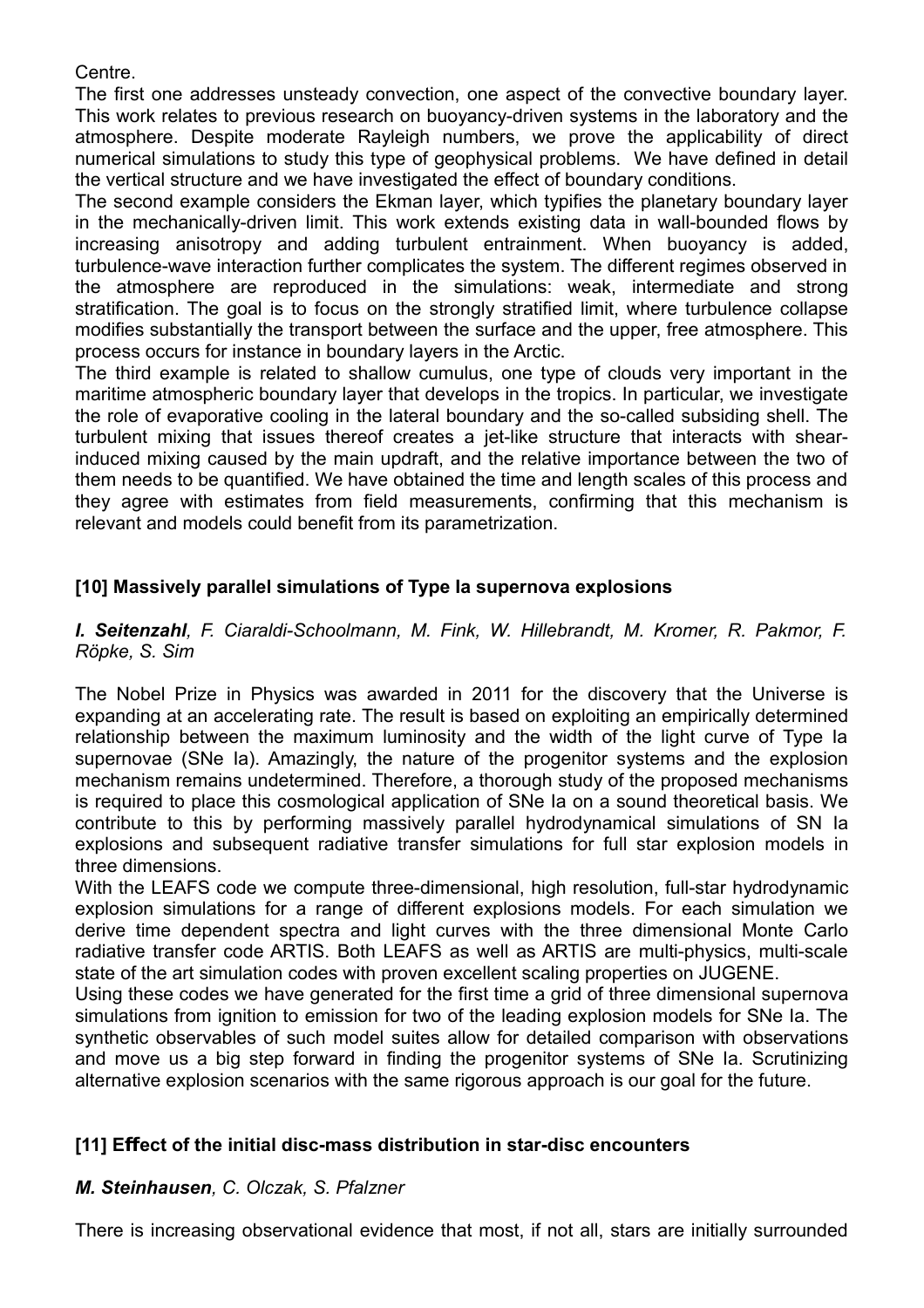by a circumstellar disc. With time the so-called protoplanetary disc becomes depleted of gas and dust and eventually disappears. Currently it is unclear which of a variety of physical mechanisms dominates this evolutionary processes. The focus of this study is on the effect of stellar encounters.

A parameter study of coplanar encounters between a disc-surrounded proto-star and a discless secondary star has been performed. Various disc properties like its mass or angular momentum depend on the initial disc-mass distribution. For this purpose a flexible numerical scheme has been implemented in the simulation code which allows us using one simulation for several arbitrary initial disc-mass distributions, based on a power law ansatz  $\Sigma \propto r^{-p}$ .

It is shown that changing the initial disc-mass distribution has a significant impact on the relative disc-mass and angular momentum losses in star-disc encounters, so that it might influence recent estimates for the evolution of star-disc systems in young stellar clusters. As a result of the parameter study a fit formula is derived, describing the relative mass and angular momentum losses dependent on the initial disc-mass distribution index p. The most significant differences between the investigated initial disc-mass distributions are found for perturbations of the outer parts of the disc by high-mass stars, while least differences are determined for disc-penetrating encounters. Maximum losses are obtained for initially flat distributed disc material. Investigating the final surface density distributions showed that encounters may produce unexpected profiles of p ≈ −1 while also being able to cause steep profiles of p > 2 even in case of initially flat distributions.

The obtained results can be applied not only to the here presented examples but to *any* given disc-mass distribution. This will be particularly useful when soon upcoming observations will be able to put tighter constrains on the mass distribution in discs. Furthermore, independent of the initial disc-mass distribution encounters induce steep surface density distributions which might be the prerequisite to form planetary systems similar to our own solar system.

#### **[12] High resolution simulations of planet formation processes: Gravoturbulent planetesimal formation on JUGENE**

#### *H. Klahr, A. Johansen, K. Dittrich, N. Raettig*

We study a new scenario for the rapid formation of kilometer sized planetary building bricks, called planetesimals, based on the combined effects of magneto hydrodynamical turbulence and gravity. Meter-sized objects get concentrated by turbulence; these over-densities start to get enhanced even further due to a clumping instability and finally densities are large enough that heaps of boulders fit into their combined Roche Lobe. On JUGENE we performed the highest resolution simulations to date of dust dynamics and planetesimal formation in turbulence generated by the magnetorotational instability. We present a new domain decomposition algorithm for particle-mesh schemes. Particles are spread evenly among the processors and the local gas velocity field and assigned drag forces are exchanged between a domain-decomposed mesh and discrete blocks of particles. We obtain good load balancing on up to 4096 cores even in simulations where particles sediment to the mid-plane and concentrate in instability.

#### **[13] Viscous versus Ohmic heating in a MHD coronal model**

#### *Ph.-A. Bourdin, S. Bingert, H. Peter*

A 3D MHD coronal model driven by photospheric observations is set up to synthesize coronal emission for later comparison with real observations of the coronal structure and dynamics. We start with a hydrostatic stratified atmosphere, a Hinode/SOT magnetogram of a full active region as a lower boundary condition, and drive the magnetic field by photospheric granular motions. The braiding of fieldlines induces currents and leads to Ohmic dissipation that drives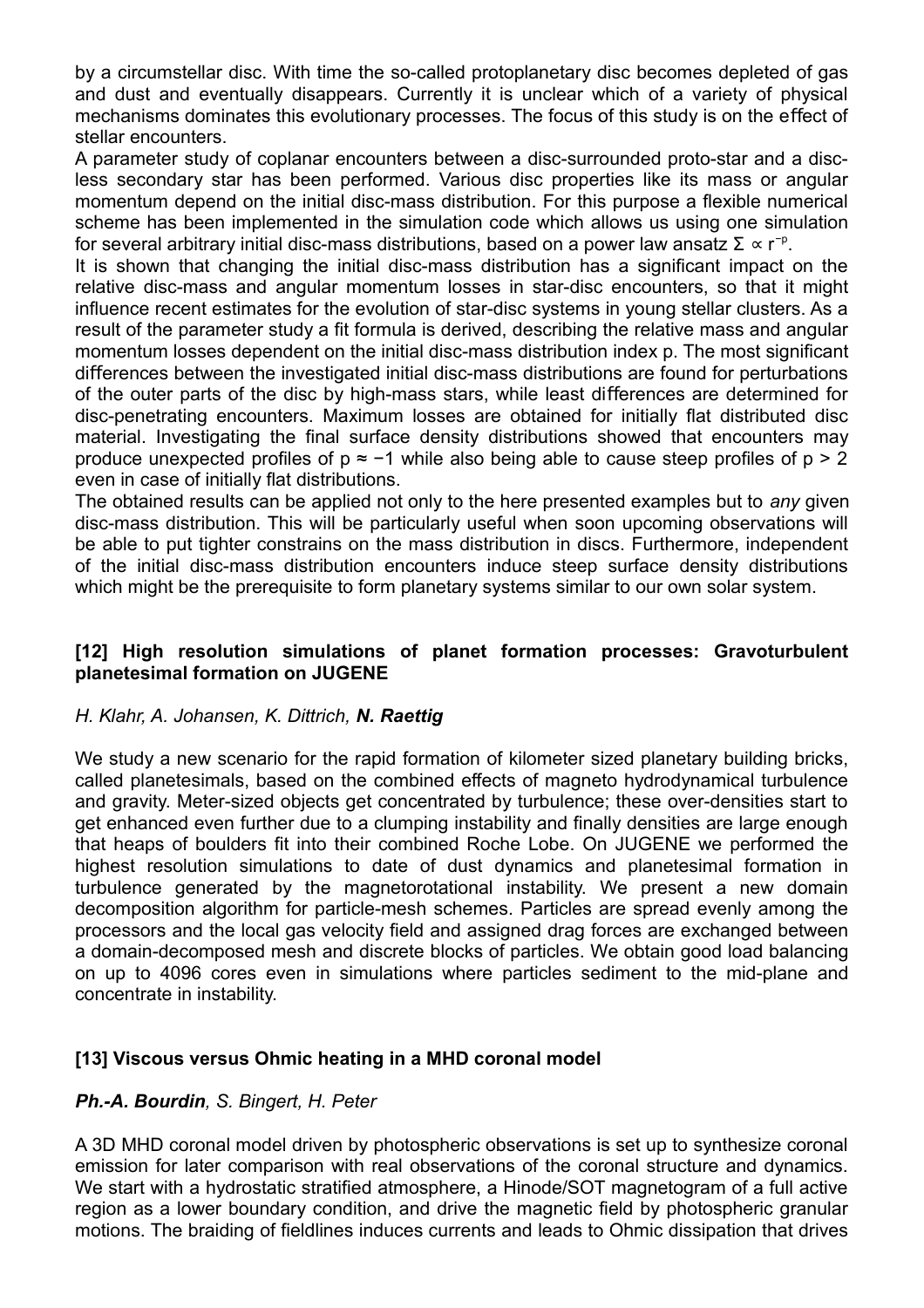the dynamics of the corona and determines its thermal structure. Inclusion of gravity, fieldaligned heat conduction, and radiative losses in the energy balance allows to determine the pressure in coronal structures. Coronal emission is synthesized using the CHIANTI atomic database. The comparison between the synthesized X-ray and EUV emission with the observed emission patterns and their Doppler shifts in the lines e.g. Fe VIII, Fe XII, Fe XV, and Ca XVII will provide a crucial test for the assumed heating mechanism, especially the energy input distributed in space and time, e.g. Ohmic heating in nanoflares. Early results are used to investigate the distribution in space of viscous and Ohmic heating.

#### **[14] The influence of partial melting on the thermo-chemical evolution of terrestrial bodies of terrestrial bodies**

#### *N. Tosi, A.-C. Plesa, M. Laneuville*

Solid-state mantle convection is the primary mechanism that controls the dynamics and thermal evolution of the Earth and terrestrial planets. Thermal and compositional buoyancy drive the slow creeping flow of the silicate mantle of planetary bodies and are responsible for the heat transport efficiency, magnetic field generation and formation of geological structures such as volcanoes, rifts and tectonic plates.

Mantle convection takes different forms on different planets. Besides Earth, where the lithosphere (the outer rigid layer of the planet) is broken in seven major plates that participate in the mantle convection cycle, on all other terrestrial bodies of the Solar System, convection does not involve the outermost layers. It occurs instead below an immobile lid - the stagnant lid - across which heat is transported by conduction and that acts as an insulating layer which keeps the mantle warm.

In a developed convective regime, the temperature of regions of the upper mantle, either below tectonic plates or a stagnant lid, often lies near or slightly above the solidus - the temperature at which the mineral with the lowest melting temperature among those that form the silicate mantle mixture starts to melt. Over the range between the solidus and the liquidus - the temperature above which all mixture constituents melt - both a solid and a liquid phase coexist to form a partially molten aggregate. The different styles of mantle convection affect strongly the generation of partial melt. This, in turn, influences the cooling behaviour and convective structure itself, creating important feedback mechanisms that can impact the overall thermal evolution of a planet. Partial melting affects not only the melting temperature itself causing the solidus to increase as the degree of melting increases, but also causes dehydration of the mantle by partitioning of water from the minerals into the melt, it is accompanied by compositional variations due to mantle depletion in incompatible elements and by fractionation of radiogenic heat sources between mantle and crust.

We concentrate our efforts on modeling the thermo-chemical evolution of Mercury, the Moon and Mars, accounting for partial melting and using constraints derived by the analysis of recent data from space missions such as MESSENGER, Lunar Reconnaissance Orbiter or Mars Express. To this end, we use the 2D cylindrical - 3D spherical convection code Gaia [1, 2, 3]. To simulate the effects of partial melting, we use a particle-in-cell approach [4] by tracking the motion of particles whose distribution defines the solidus, compositional variations, water concentration and radioactive heat-sources.

- [1] Hüttig C., & Stemmer K. (2008). G3, 9(2), Q02018.
- [2] Hüttig C., & Stemmer K. (2008). PEPI, 171(1-4), 137-146.
- [3] Plesa, A.-C. (2011). INFOCOMP Proceedings, 167-172.
- [4] Plesa, A.-C., Tosi, N. & Hüttig, C. (2012). In Review.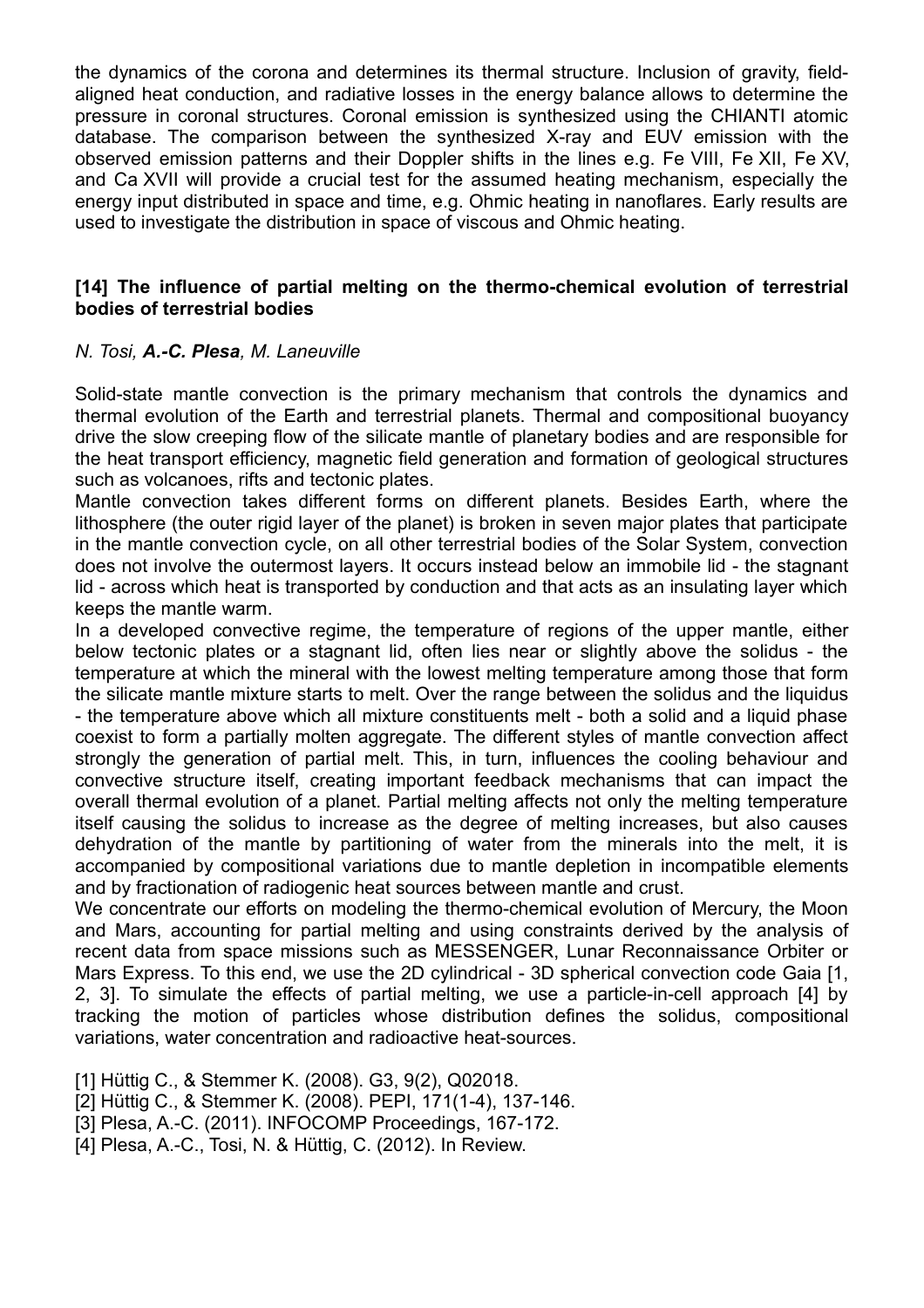#### **[15] The plasma environment of the comet 67P/Churyumov-Gerasimenko**

#### *Ch. Koenders, K.-H. Glaßmeier*

In 2014, the European spacecraft ROSETTA will arrive at the comet 67P/Churyumov-Gerasimenko, where it will deliver the PHILAE lander and start to escort the comet to its perihelion. Among many other instruments, there are two magnetometer experiments on board, which were built and are being supervised by the Institute for Geophysics and extraterrestrial Physics at the University of Braunschweig (Glassmeier et al., 2007; Auster et al., 2007). These instruments allows us to gain a deeper insight into the evolution of the complex interaction between a comet and the solar wind.

The interaction arises because the comet builds an extended exosphere when it approaches the sun. Solar UV-radiation leads to the ionisation of the neutral molecules in this exosphere. The interaction between the newly born cometary ions and the impinging solar wind leads to the formation of different structures and boundaries, e.g. the bow shock, the magnetic pile up boundary, the diamagnetic cavity and the plasma tail beyond the nucleus. With the instruments on ROSETTA we will be able to study these structures and boundaries. Moreover, we will observe the evolution of the comet, from an inactive to an active comet.

Since the interaction of weak comets is dominated by kinetic effects, we use the A.I.K.E.F. simulation program, which is based on the hybrid approach. This model describes the ions as particles and the electrons as a massless fluid. However, expensive numerical simulations are necessary to simulate the interaction in order to obtain reasonable estimations of the position and properties of the boundaries and the structures in the cometary environment. This knowledge will be used for the mission planning of the ROSETTA spacecraft to prepare the required trajectories for the measurements and to ensure the scientific success of this unique mission.

Auster, H. U., Apathy, I., Berghofer, G., Remizov, A., Roll, R., Fornacon, K. H., Glassmeier, K. H., Haerendel, G., Hejja, I., Kührt, E., Magnes, W., Moehlmann, D., Motschmann, U., Richter, I., Rosenbauer, H., Russell, C. T., Rustenbach, J., Sauer, K., Schwingenschuh, K., Szemerey, I., Waesch, R., 2007, ROMAP: Rosetta Magnetometer and Plasma Monitor, Space Science Reviews, 128, 221–240.

Glassmeier, K., Richter, I., Diedrich, A., Musmann, G., Auster, U., Motschmann, U., Balogh, A., Carr, C., Cupido, E., Coates, A., Rother, M., Schwingenschuh, K., Szegö, K., Tsurutani, B., 2007, RPC-MAG The Fluxgate Magnetometer in the ROSETTA Plasma Consortium, Space Science Reviews, 128, 649–670.

#### **[16] Plasma and dust simulations on the saturnian rings**

#### *P. Meier, H. Kriegel, St. Wiehle, Y. Vernisse, U. Motschmann*

A wide range of methods is available to numerically model space plasma processes. Dealing with scales comparable to ion gyration radii (e.g. comets, Titan or Enceladus), a hybrid model is the most convenient choice. It treats the electrons as a fluid, whereas a completely kinetic approach is retained to cover ion dynamics. From the numerical point of view, it can be categorized as a particle-mesh code. The particles which represent the ions interact with the electromagnetic fields defined on the numerical mesh.

Enceladus is a moon within Saturn's E-ring embedded in a plasma environment. Measurements of the Cassini spacecraft have shown that water vapor and ice particles are ejected from the south polar regions through geysers. Thereby a dust plume is generated which supplies the E-ring with dust. Cassini's Cosmic Dust Analyzer (CDA) can detect this dust until a lower threshold of micrometers of dust radii. Measurements with Cassini's plasma instrument (RPWS) show higher ion than electron densities of the plasma environment, since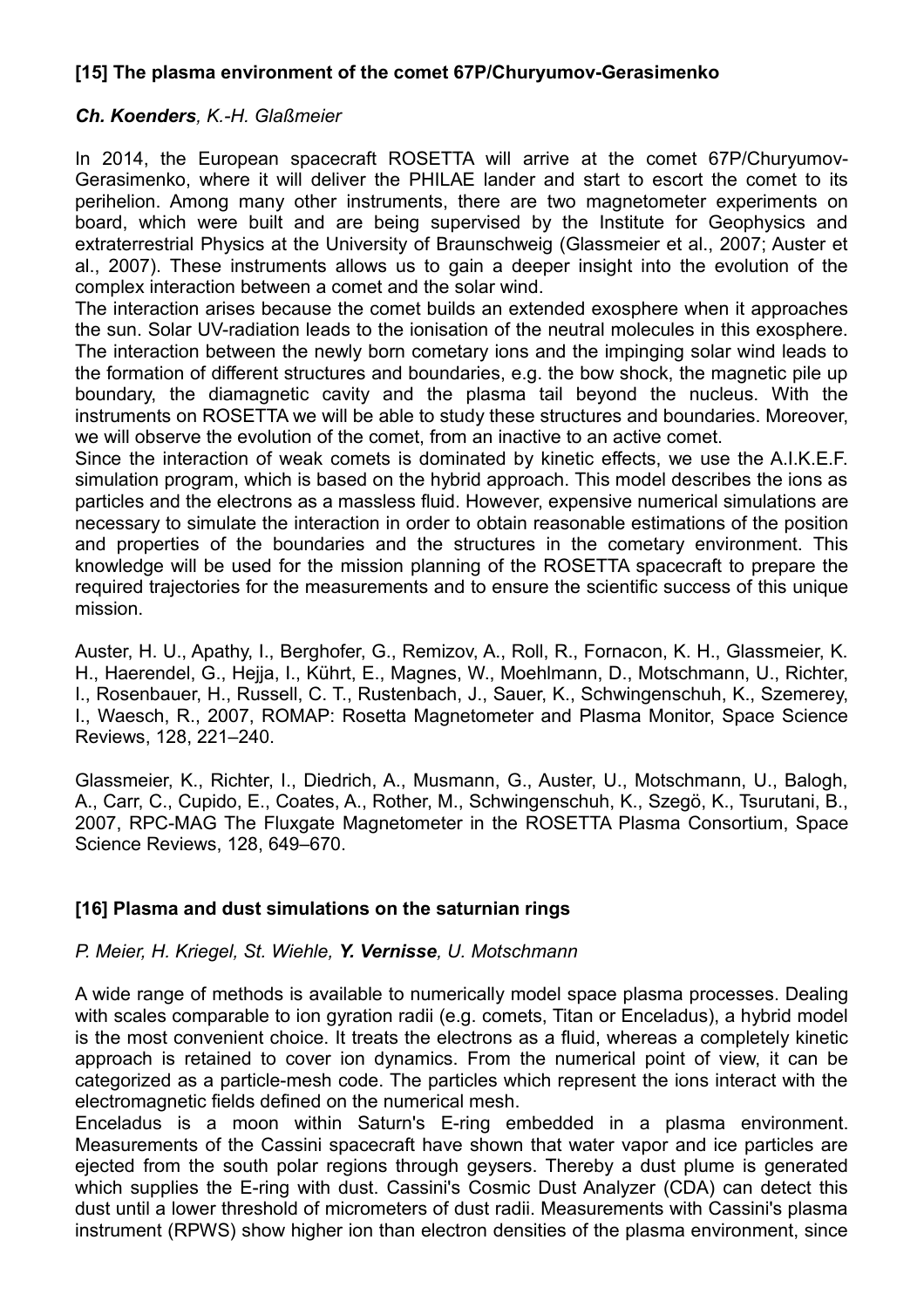the dust is mainly negatively charged. However, the detected dust carries too little charge for explaining this difference implying the necessity of submicrometer dust. So simulations for the submicrometer dust and charging processes are necessary.

We present such hybrid simulations of the plasma interaction with Enceladus' plume. Our results are compared with Cassini Magnetometer (MAG) data in order to understand the size distribution of the dust.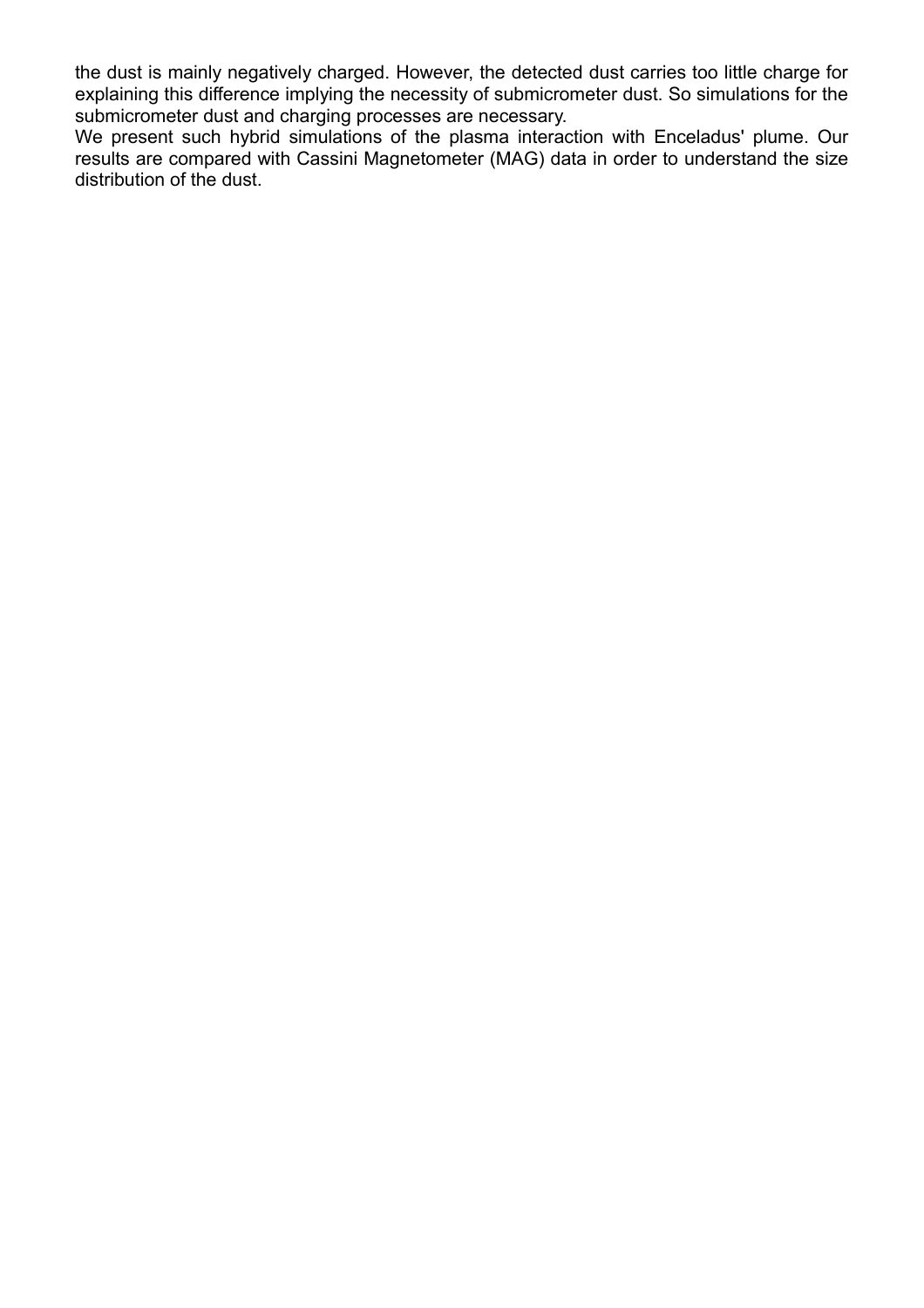## **Plasma Physics**

#### **[17] Controlled electron-beam injection into plasma waves for tailored betatronradiation generation**

#### *T. Mehrling, J. Grebenyuk, J. Vieira, J. L. Martins, R. A. Fonseca, L. O. Silva, J. Osterhoff*

Plasma acceleration of electron beams is a quickly emerging field with potential applications such as driving tabletop X-ray light sources or even compact future particle colliders. Laser wakefield acceleration (LWFA) is a plasma acceleration method that exploits high intensity laser fields for the ionization of gas targets and the excitation of large amplitude plasma waves.

Even though its prospects are promising, plasma acceleration is currently still in a state of infancy. At present, producing electron beams of applicable quality remains a significant challenge. This can be attributed to a lack of control over the particle injection mechanism. A solution might be the external injection of conventionally pre-accelerated electron bunches into plasma waves, as planned at DESY, which offers a new degree of control over the injection process and might thus lead to improved beam quality. This technique also provides unique possibilities for light generation from plasma wakes, longitudinal bunch compression, or comparative investigations between the state of the electron bunch before and after the acceleration process, as is needed e.g. for studies of emittance growth. Moreover, external injection is key to the mastering of staging of LWFA modules.

The interaction of high intensity laser beams with plasma is a highly nonlinear kinetic process that can only be understood in detail by the use of simulations. Numerical emulation of the dynamics of large numbers of particles in their self-consistent fields place high demands on computational resources as well as on the parallelization of the code. OSIRIS is a three dimensional, relativistic and massively parallel particle-in-cell (PIC) code, developed at Instituto Superior Técnico in Lisbon, Portugal, designed to simulate such processes.

We present preliminary results of PIC simulations performed with the code OSIRIS on JUGENE as well as simulations planned at JUGENE that explore and analyze in detail external bunch injection and the resulting possibilities mentioned before.

#### **[18] Thomson scattering on inhomogeneous targets**

*P. Sperling, D. Bauer, T. Döppner, C. Fortmann, S.H. Glenzer, T. Liseykina, A. Pukhov, R. Thiele, S. Toleikis, Th. Tschentscher, and R. Redmer*

The introduction of free electron lasers enables new pump-probe experiments to characterize warm dense matter, i.e. systems at solid-like densities and temperatures of several eV. For instance, such extreme conditions are relevant for the interior of giant planets and along the compression path of inertial confinement fusion capsules. Due to strong correlations and quantum effects a theoretical treatment of warm dense matter is rather complicated so that consistent methods of many-body physics have to be applied. Theoretical results for the pair distribution functions and the equation of state can now be checked using new experimental techniques. For instance, within ongoing experimental campaigns, a short-pulse optical laser irradiates a target, e.g. liquid jets (at FLASH) or thin foils (at LCLS), that is subsequently probed with brilliant X-ray radiation. The inhomogeneous plasma prepared by the optical laser is characterized with particle-in-cell simulations. The interaction of the X-ray probe radiation with the inhomogeneous plasma is also taken into account for different time delays between pump and probe via radiative hydrodynamic simulations.

For the pump-probe experiments performed at FLASH on liquid hydrogen (helium), we calculate the respective scattering spectrum based on the Born-Mermin approximation for the dynamic structure factor considering the full density and temperature dependent Thomson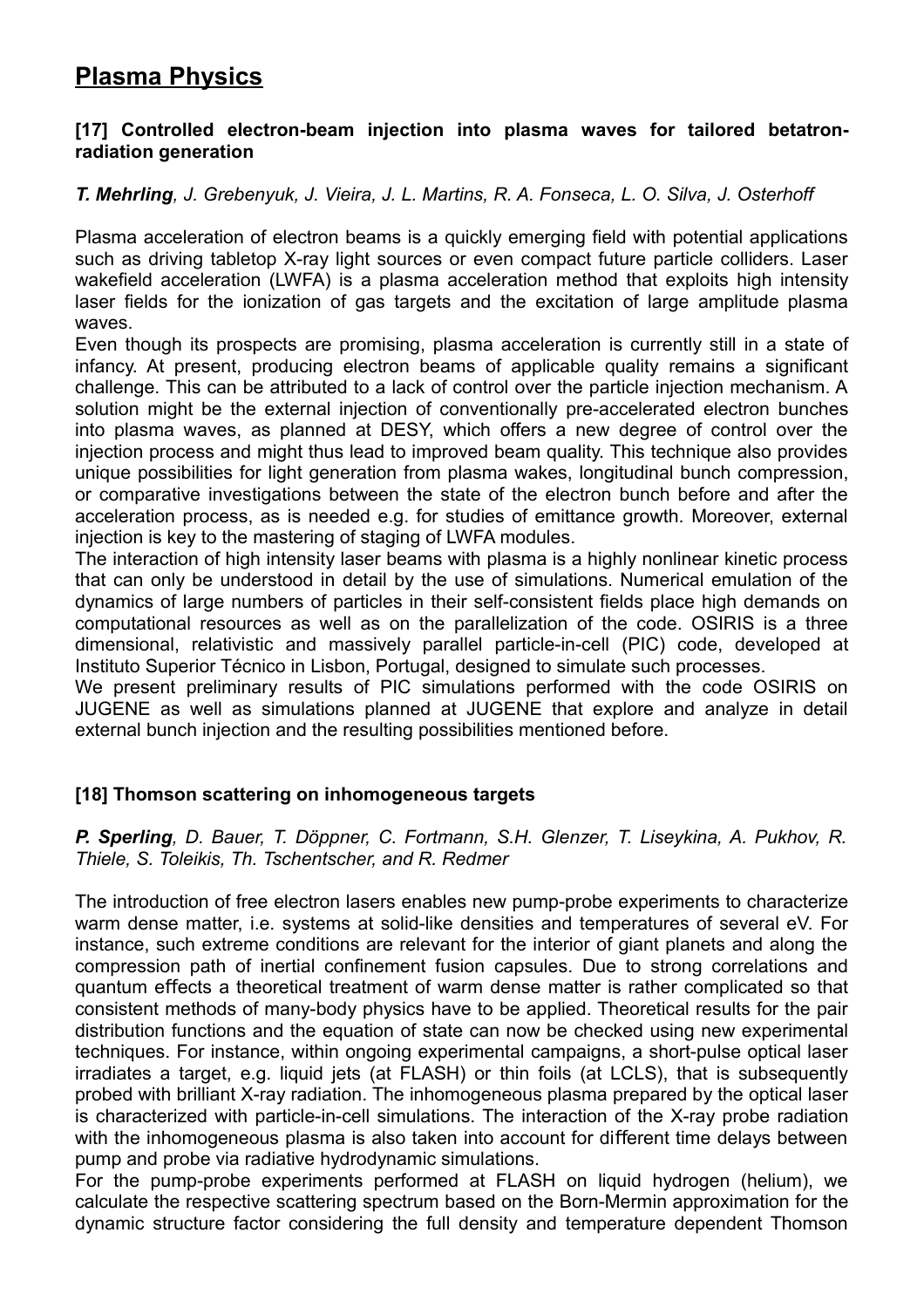scattering cross section throughout the target. We can identify plasmon modes that are generated in different target regions and monitor their temporal evolution. Combining these results with the ion signal the temperature equilibration between electrons and ions can be studied as well. Therefore, such pump-probe experiments are promising tools to measure not only the important plasma parameters density and temperature but also to gain valuable information about their time-dependent profile through the target. The method described here can be applied to various pump-probe scenarios by combining optical lasers, soft and hard Xray sources.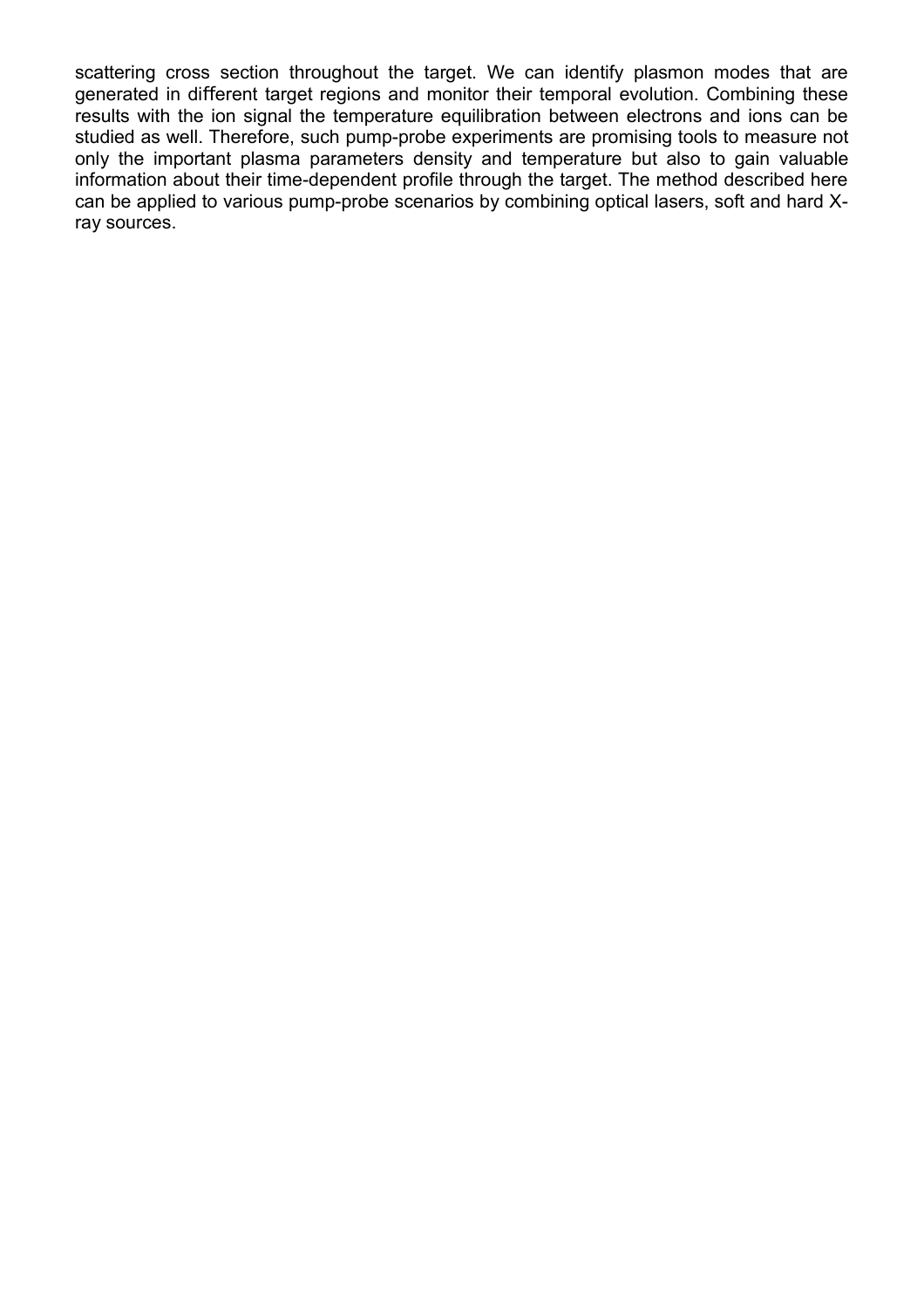## **Hydrodynamics and Turbulence**

#### **[19] Combining fluid dynamics with the tree-code PEPC**

#### *A. Breslau, M. Winkel, L. Arnold, P. Gibbon, S. Pfalzner*

Stars form by gravitational collapse of giant interstellar gas clouds. Due to angular momentum conservation discs consisting of gas and dust form during this process around the young stars. Due to the potential of later formation of planets out of the disc-material they are called protoplanetary discs. Several processes are known to influence the further evolution of these discs, e.g. photoevaporation, star-disc encounters or chemical evolution of the disc material.

To investigate the exact interplay of these processes, simulations of protoplanetary discs are performed. Therefore simulation codes are needed, which combine at least a gravity and a fluid dynamics solver. To run simulations with very high resolution on JSC's highly parallel supercomputers, the parallel tree-code PEPC, which can be used as a gravity solver, was combined with a particle based fluid solver (SPH).

To demonstrate, that the code produces correct physical results, several common test problems were investigated. It was shown, that the code can propagate sound waves with only small deviations from the analytical solution and that the code can resolve shock waves sufficiently. Further, the correct cooperation of the new and old code components were demonstrated.

#### **[20] Optimal noise-control of plane jets using adjoint-methods**

#### *H. Foysi*

A control optimization technique using the continuous adjoint of the compressible Navier-Stokes equations was implemented for aeroacoustic optimization of plane jet flows. The purpose of the adjoint equations is to provide sensitivity information, which is afterwards used in a gradient-based minimization of a prescribed cost functional, designed to describe the farfield sound pressure level (SPL).

The continuous adjoint calculation makes use of the commonly used first-optimize-thendiscretize approach, which is known to involve inaccuracies due to inconsistencies in the discretized systems. The objective of the present work was to demonstrate the ability to reduce the sound in the near far-field of plane jets on the one hand, and to investigate the accuracy of the continuous adjoint approach on the other hand. The considered cases exhibit a nozzle exit Reynolds number of Re=2000 and a Mach number of M=0.9, performed using two-dimensional direct numerical simulation and three-dimensional large-eddy simulation, respectively.

A comparison of the obtained gradient via adjoint and finite differences is presented and it is shown, that in order to obtain reliable gradient directions, the length of the optimization time needs to be restricted. Furthermore, a receding horizon optimization for the two-dimensional plane jet simulation is used to obtain a sound reduction over much longer time intervals.

#### **[21] Efficient solvers for massively parallel simulation of continuum models for flow and transport**

*V. Aizinger, I. Heppner, M. Lampe, A. Nägel, S. Reiter, M. Rupp, A. Vogel, G. Wittum*

One key challenge in many application-oriented simulations is the solution of large linear systems of equations. This task is typical for models based on partial differential equations or integral equations as they occur in numerous models in science. The efficiency of this solution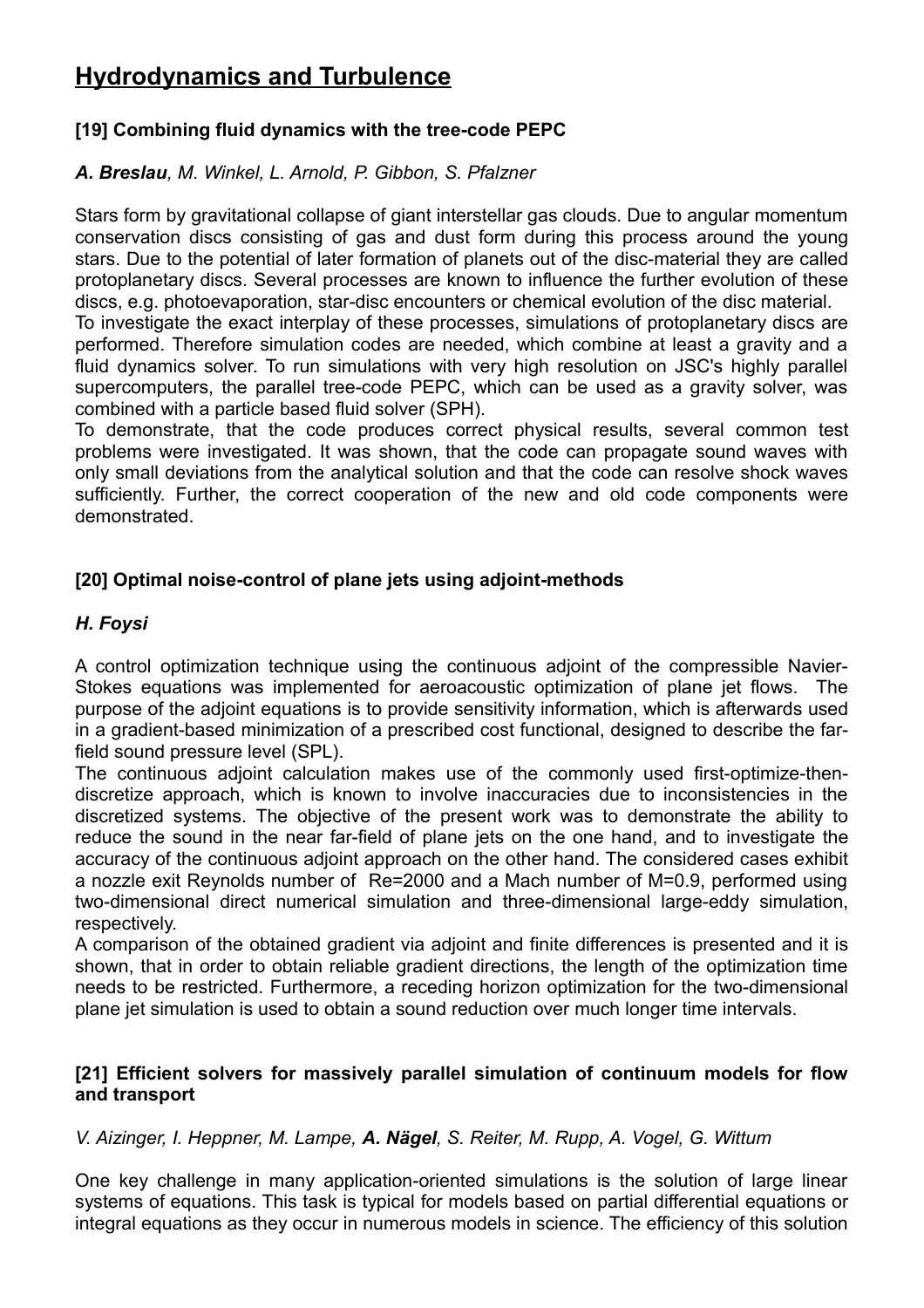process is often a decisive and critical step for the overall complexity of the simulation process.

Although nowadays (super-) computing resources provide an enormous potential, an in-depth exploration of this potential is only possible by efficient, mathematically well-founded methods and algorithms. For large problems, e.g., a direct application of standard methods often leads to deficient results, as, e.g., computational complexity does not scale linearly with the problem size or the structure of the problem is not reflected appropriately.

We present geometric and algebraic multigrid approaches, which are designed for robustness and scalability. First numerical results for model problems indicate, that these approaches can be run efficiently on JUGENE on up to 64Ki cores.

#### **[22] Scale-by-scale energy budget equations for the mixing of a passive scalar by homogeneous turbulence**

#### *M. Gauding, A. Wick, J. H. Göbbert and N. Peters*

The mixing of a passive scalar with imposed mean gradient by steady homogeneous turbulence is investigated by means of a scale-by-scale scalar energy budget equation in the context of large-eddy simulation (LES). The turbulent energy transport between scales is a crucial quantity which has to be satisfied by sub-grid closures in order to preserve the statistical properties of the flow field. The scalar scale-by-scale energy budget can be expressed by the transport equation of second moment of the scalar increment written in a generalized form accounting for the mean gradient. For comparison with LES a new scale-byscale scalar energy budget equation for the filtered second order moment of the scalar increment is derived. This equation incorporates the balance between production at large scales due to the mean gradient, transport at intermediate scales, as well as diffusion at small scales. For LES, diffusion divides into a viscous and a sub-grid part. Based on this equation an a posteriori comparison of LES with filtered direct numerical simulation (DNS) is conducted. An eddy-viscosity sub-grid closure reveals very good agreement for all scales. For reference also the results from DNS are discussed. The effect of the molecular diffusivity is studied by varying the Schmidt number between 0.25 and 6.

#### **[23] Alignment of dissipation elements in a turbulent channel flow**

#### *J. H. Göbbert, M. Gauding, N. Peters*

There have been many attempts to define the structure of geometrical objects in turbulence. For three-dimensional flows geometry can be represented as point, line, surface or volume. Examples of geometrical structures are stagnation points, streamlines, iso-surfaces or vortex tubes. A volumetric object called dissipation element was introduced by Wang and Peters (2006) [1], which is defined by all that points from which gradient trajectories reach the same minimum and maximum point of a scalar field. The statistics of dissipation elements of the kinetic energy field in different turbulent flows have been analyzed extensively lately [2].

In this work the alignment of dissipation elements with respect to local strain rate, the distance to the wall and other geometrical structures was examined. Therefore a code for direct numerical simulations of a turbulent channel flow was developed based on the algorithm of Kim Moin Moser (1987) [3] for highly resolved DNS of δ x/η = 1.0 and Retau=590 to run on JUGENE at the Forschungszentrum Jülich with up to 16384 CPUs.

[1] L. Wang, N. Peters. The length scale distribution function of the distance between extremal points in passive scalar turbulence, J.Fluid Mech., 554:457-475, 2006.

[2] M. Gampert, J. H. Göbbert, P. Schaefer, M. Gauding, N. Peters, F. Aldudak, M. Oberlack. Extensive strain along gradient trajectories in the turbulent kinetic energy field. New Journal of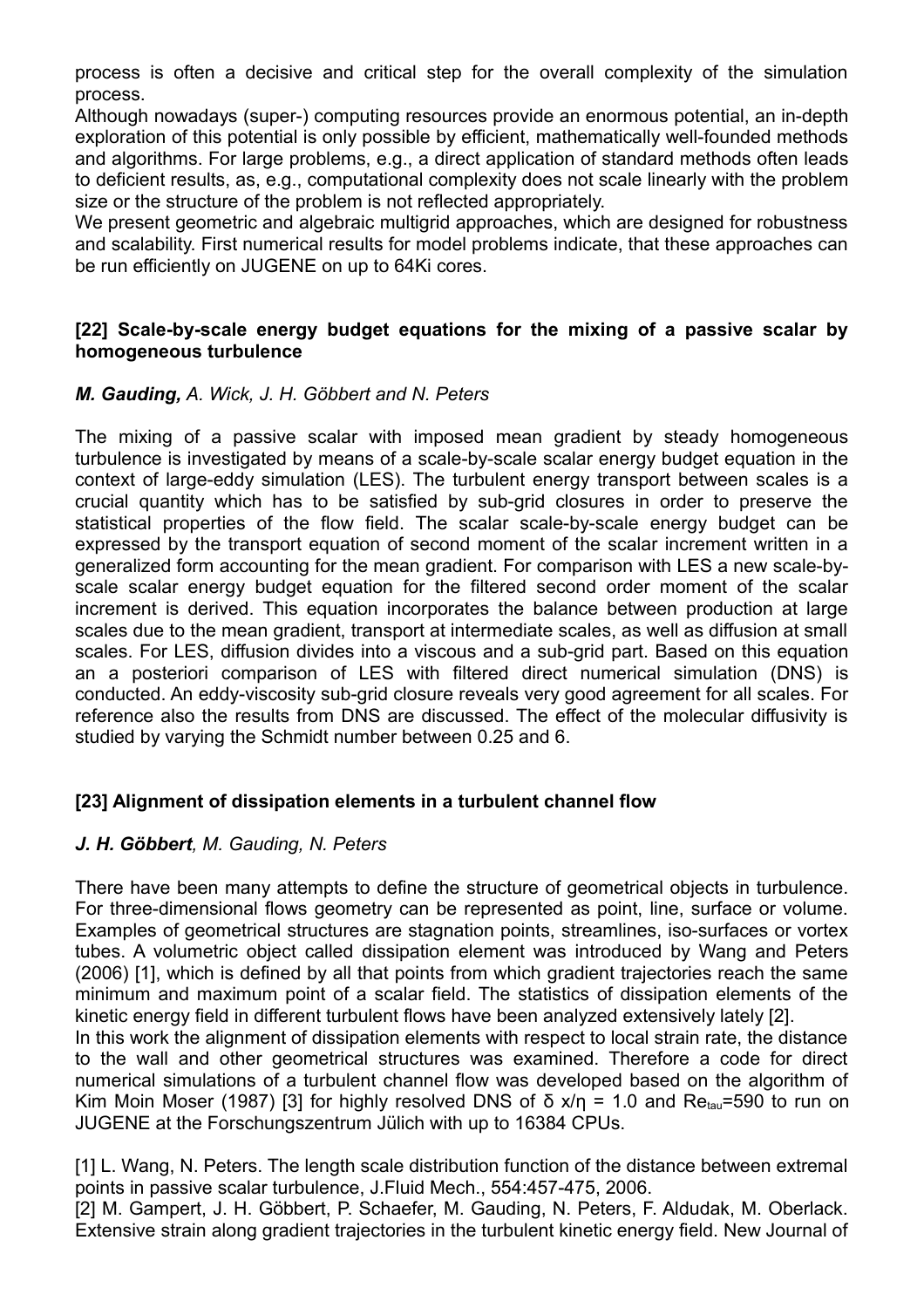Physics, 13, 043012, 2011.

[3] J. Kim, P. Moin, R. Moser. Turbulence statistics in fully developed channel flow at low Reynolds numbers. J. Fluid Mech., 177, 133-166, 1987.

#### **[24] Impact of bypass-duct bifurcations on fan noise**

#### *A. Holewa, Ch. Weckmüller, Sébastien Guérin, L. Enghardt*

A typical aircraft-engine bypass contains components such as struts and bifurcations. The present work is focused on the impact of the potential field of the bypass bifurcations on rotor tonal noise. Two configurations are compared at take-off condition by means of quasi-3D steady and unsteady RANS calculations: The first configuration represents an isolated rotorstator stage; the second configuration appends the same rotor-stator stage by a section of the bypass duct containing struts, a lower and an upper bifurcation. It is shown that the bypass duct components impose backwards circumferentially non-uniform flow conditions on the rotor, which lead to a significant change of the modal structure of the acoustic field at the blade passing frequency and its harmonics in the bypass duct. Furthermore the shock position on the rotor blades is changed during the rotation which could influence the source mechanism of buzz-saw noise.

#### **[25] Highly efficient and scalable software for the simulation of turbulent flows in complex geometries**

#### *D. F. Harlacher, S. Roller*

The BMBF funded project STEDG is concerned with turbulent flows originating from complex geometries. The targeted goal of the presented project is the aero-acoustic design of a natural gas injector. Here, we have to consider super-sonic flows with shocks (discontinuities), as well as large discrepancies in scales between flow and acoustics. This requires a high resolution and/or approximation order in space and time. Within the project, we use Large Eddy Simulation (LES) to model the turbulent effects and a high order Discontinous Galerkin discretization due to its low dispersion which is necessary to treat the wave propagation correctly. The solver code HALO, developed by IAG, Uni Stuttgart and GRS, is based on unstructured grids to represent the complex nozzle geometry.

Due to its high resolution requirements, the simulation is computationally demanding. We therefore investigate the influence of mesh refinement (h-adaptivity) vs. increasing the order of accuracy (p-refinement) on the quality and efficiency of the simulation. Efficiency here is thought in numerical meaning, i.e. quality vs. stability, as well as in parallel scalability and single-CPU efficiency. The code requires direct neighbour communication only. Time integration is based on a local time stepping scheme, therefore also avoiding global (all-to-all) communications. The code has shown highly suitable for current and future multi- and manycore machines with large numbers of cores. It scales up to 4096 cores on JUROPA, with a typical mean job size using 1024 cores. Results are shown for different discretizations and orders.

#### **[26] Turbulent convection with phase changes including precipitation and radiative transfer**

#### *Th. Weidauer, O. Pauluis, J. Schumacher*

Conditionally unstable convection occurs when the stratification is stable for unsaturated air parcels but unstable for saturated air parcels. This leads to the development of isolated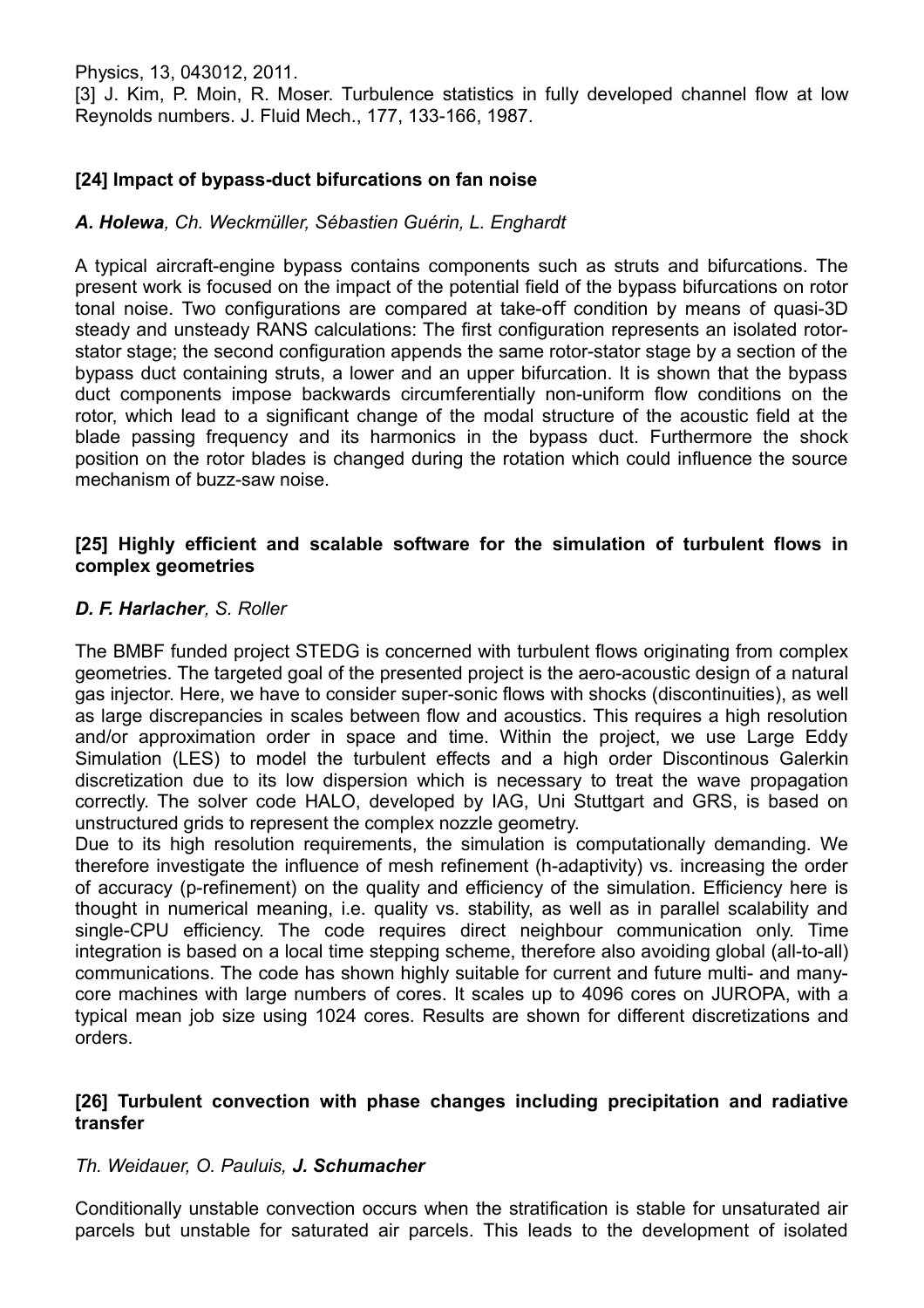convective plumes or clouds which are separated by an extended unsaturated dry environment. Here the statistical behaviour of conditionally unstable convection is studied in a model of moist turbulent convection with a simplified thermodynamics of cloudy air. It is closely related to the classical Rayleigh-Benard convection problem, but includes phase transitions between the gaseous and liquid phase and the effect of latent heat release on the buoyancy of air parcels. We investigate the impacts of radiative cooling and precipitation on the self-sustained convective regimes. Therefore a simple steady bulk cooling scheme is added to the advection-diffusion equations for the scalar fields or liquid water is removed when a certain threshold is exceeded.

#### **[27] Modeling and simulation of turbulent primary atomization for evaporating spray**

#### *P. Zeng, H. Pitsch, B. Binninger, N. Peters, M. Herrmann*

Low-NOx and smokeless combustion is one of the most important objectives of designing new generation bio-fuels, and an advanced mixture formation strategy is the key to reduce the combustion emissions. Since fuel injection is the best way to control mixing, the fundamental physics of the injection process, such as liquid primary atomization should be studied. In this research project, we numerically investigate the influence of fuel properties on spray formation, injection induced turbulence, as well as heat and mass transfer. The computational fluid dynamics (CFD) models are carefully chosen to fulfill the accuracy requirements of simulating the multi-scale flow field. Our approach uses the ensemble thermal properties of fuel molecules (e.g. density, viscosity, surface tension, specific heat, etc.) plus transport properties (e.g. diffusivity, conductivity, etc.) as inputs, and provides the mixture field information, namely the spray structures, turbulence, mixture fraction and temperature as outputs. We find that the surface tension plays the major role in defining the primary atomization characteristics.

#### Acknowledgement:

This work was performed as part of the Cluster of Excellence "Tailor-Made Fuels from Biomass"-TMFB, which is funded by the Excellence Initiative of the German federal and state governments to promote science and research at German universities.

#### **[28] Finite size particles in homogeneous turbulence**

#### *T. Doychev, M. Uhlmann*

In the present work we have investigated finite size and finite Reynolds number effects of particle laden turbulent homogeneous flow by direct numerical simulation. The terminal particle Reynolds number ReD based upon the particle diameter, the particle terminal velocity w∞ and the fluid kinematic viscosity v is of order of O(100). The particle terminal velocity w∞ is defined as the settling velocity of a single particle in an ambient fluid based on the balance between drag and buoyancy using the standard drag formula from [1]. Under these conditions, the point-particle approach loses its validity and in order to describe the flow the interface between the dispersed- and carrier-phase is fully resolved by means of the immersed boundary method [2]. In this work the two-phase flow is dilute, i.e. the volume fraction is set to be below  $0.5\%$ . Therefore dominant effects of inter-particle collisions are avoided.

In order to better understand the effect of turbulence generation through the particles, first the settling of heavy finite size particles in an ambient fluid was simulated. Thus the contribution of the particle wakes to the flow field turbulence is investigated. In this study the analysis will focus on three topics: (i) what is the statistical description of the particle wakes, (ii) what is the spatial structure of the dispersed phase (cluster formation, preferential concentration) and (iii)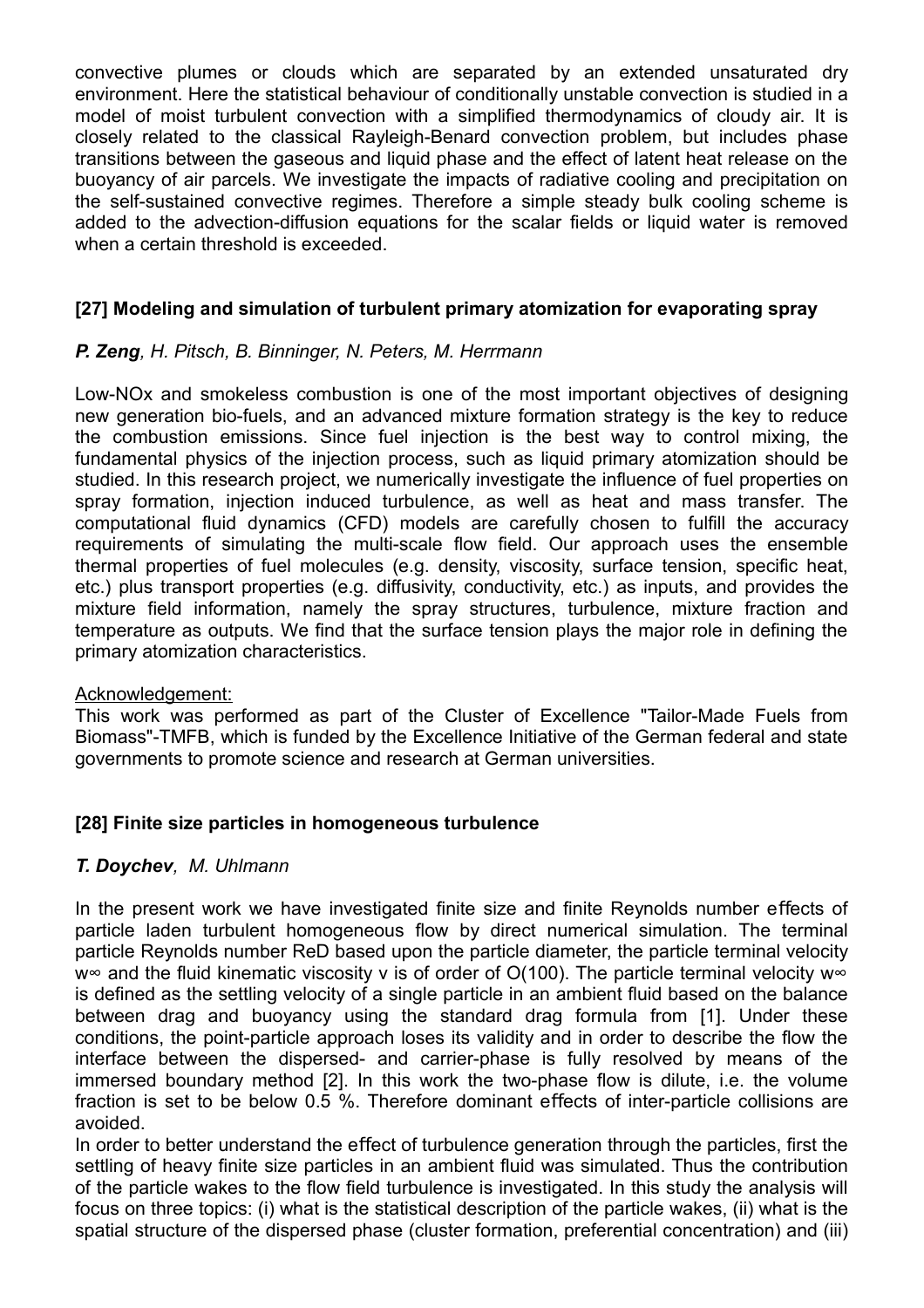what is the effect of the presence of multiple particles on the particle settling velocity. In this work particular care has been taken to meet the resolution requirements (small scales, box size and time step) of the two-phase flow.

[1] Clift R., Grace J. R. and Weber M. E., (1978), Bubbles, drops and particles, Academic Press.

[2] Uhlmann M., (2005): An immersed boundary method with direct forcing for the simulation of particulate flows, J. of Comp. Phys., vol 209, pp. 448-476.

#### **[29] Hydrodynamics of falling liquid films with periodic 3-dimensional surface waves**

#### *G. F. Dietze, W. Rohlfs, R. Kneer*

Falling liquid films (i.e. thin layers of liquid accelerated by gravity and flowing along a bounding wall) play an important role for a number of technical applications such as wettedwall cooling towers, falling film evaporators and packed-bed columns. Such flows are characterized by a convective long-wave instability resulting from inertia as well as from the non-symmetrical effect of gravity. This instability leads to the development of interfacial waves, which according to Squire's theorem are two-dimensional at the onset yet develop into three-dimensional structures further downstream. These structures exhibit large horseshoeshaped wave fronts preceded by a number of capillary waves (so named due to the relevance of capillary forces). Although this general phenomenology has been established for some time, the physical mechanisms leading to the development of three-dimensional interfacial deformations remain yet to be identified. Further, their effect on the velocity field within the liquid phase needs to be elucidated in order to support modeling assumptions in the context of integral boundary layer models and clarify the wave-induced convective scalar transport (and associated transfer) intensification in three-dimensional falling liquid films.

It is with this in mind that a number of fully resolved numerical simulations of the Navier-Stokes equations (in both the liquid and gaseous phase) within periodic wave segments of three-dimensional laminar falling liquid films were planned for the current grant period. The considered flow conditions are based on cases previously investigated experimentally by Park and Nosoko (AIChE Journal, vol. 49, no. 11, 2003, p. 2715). To account for the two-phase character of the flow, the Volume of Fluid (VOF) and Continuum Surface Force (CSF) methods were employed within the finite volume based solver OpenFOAM 1.7. One of these simulations has been completed and is the subject of this contribution. Results display good agreement with the experimental visualizations of Park and Nosoko (2003). Further, the obtained data exhibit a complex and segregated three-dimensional wave topology with regions dominated by capillary forces separated from regions dominated by inertia. Meanwhile, the associated velocity field displays a complex structure of vortices that could represent a transition path toward turbulence in falling liquid films and might be responsible for the substantial intensification of heat and mass transfer in the considered flows.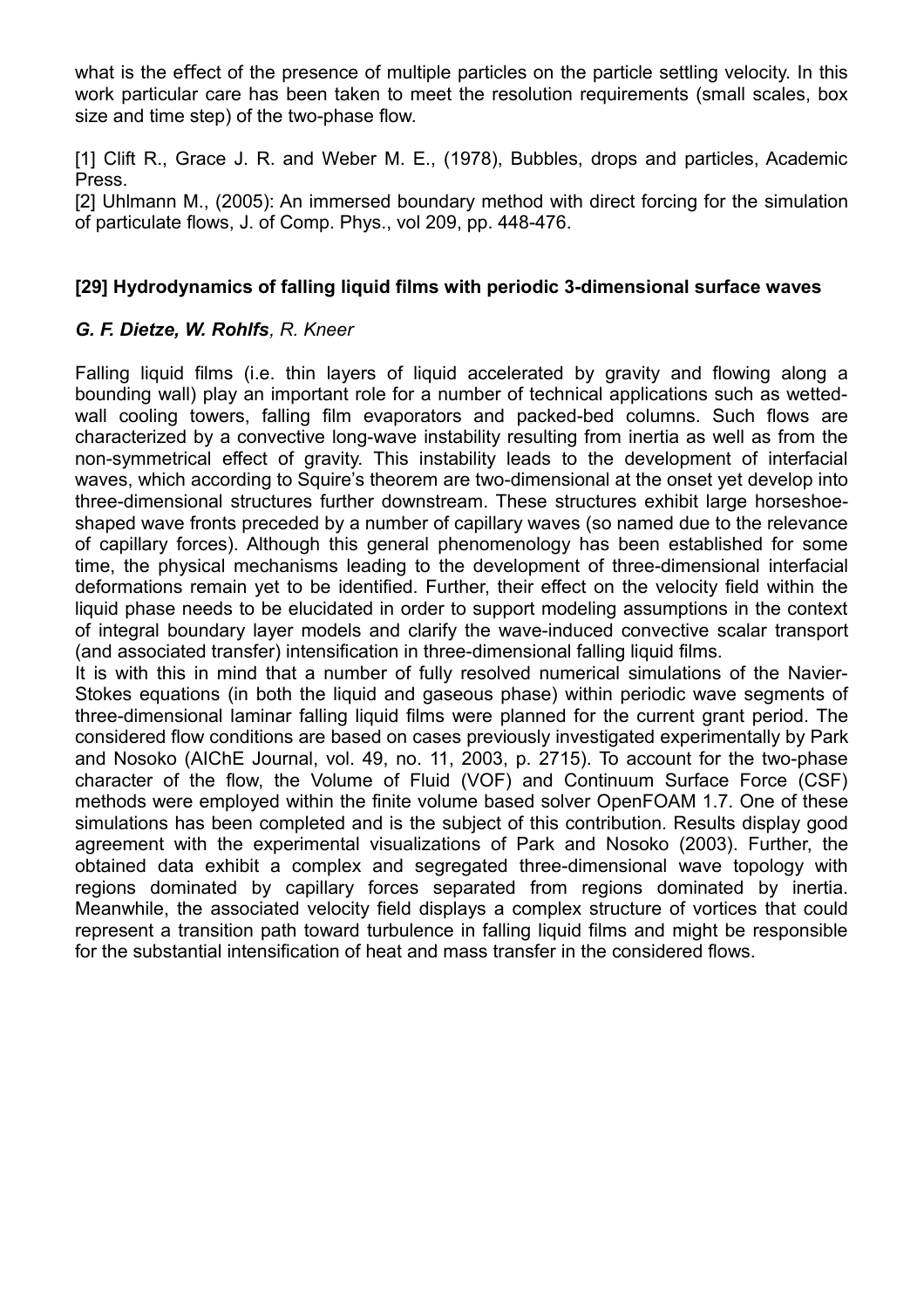## **Environmental Research**

#### **[30] Convection-permitting climate simulations for North Africa**

#### *I. Bischoff-Gauß, N. Kalthoff, V. Klüpfel, H.-J. Panitz, L. Gantner*

A great challenge for forecast and climate models is the simulation of the amount and distribution of precipitation. Regarding the different types of precipitation the simulation of convective precipitation is the most difficult one. In West Africa, mesoscale convective systems (MCSs) are an important component of the West African monsoon system, because convective precipitation contributes predominantly to the annual rainfall. Therefore, for West Africa a discrepancy between the simulation skill of precipitation and the economic, societyenvironmental needs for a precise forecast of the onset of the summer monsoon as well as of the reproduction of the African climate exists.

During the last years some progress in modelling convection has been made by convectionpermitting models, which were applied to process studies and restricted areas. However, there is still a lack of convection-permitting simulations for the climatological scale. A step to fill this gap can be done within the framework of CORDEX (Coordinated Regional climate Downscaling Experiment), for which Africa is a key region of interest. However, during the first phase of CORDEX simulations with the much coarser resolution of 50 km are executed. One of these models is COSMO (Consortium for small scale modelling), applied in the climate mode COSMO-CLM (CCLM). Although all models more or less capture the bi-modal structure of the annual precipitation cycle, their results vary within a broad band around the satellite derived observations. The reasons for the discrepancies are unclear. Therefore the subjects of this project are to investigate whether (i) convection-permitting simulations significantly improve the representation of the observed daily and annual cycle of precipitation over North Africa and (ii) an impact of model initialisation and boundary conditions on the simulation of precipitation exists.

During the first phase of the project, model simulations with CCLM were performed with a horizontal resolution of 2.8 km for North Africa for 2006. First comparisons of the simulation results with satellite-derived data of the annual precipitation sum show that the simulations quite well represent the observed spatial distribution, especially, e.g. the orographically initiated convective precipitation over the plateau of Ethiopia and along the border of Nigeria and Cameroon. Also, the comparisons of simulated annual cycle of temperatures and specific humidity with measurements for characteristic climate regions, like the Guinea coast, the Soudanian and the Sahelian zone show promising similarities. In the next step detailed analyses will be performed to investigate the main differences, including the daily cycle of temperature, humidity and precipitation between the simulation with convection parameterisation (50 km resolution) and convection-permitting simulations (2.8 km).

#### **[31] The role of zonation of river bed conductivities on river-aquifer exchange fluxes and on state-parameter updates with the Ensemble Kalman Filter**

#### *W. Kurtz, H.J. Hendricks Franssen, H. Vereecken*

A proper characterization of river-aquifer exchange fluxes is important for groundwater management because of their influence on regional water balance and groundwater quality. Different studies have shown that the heterogeneous distribution of hydraulic conductivities around or within a river bed strongly influences the exchange fluxes between river and aquifer. However, it is often unclear how much heterogeneity has to be represented in a model in order to achieve an adequate representation of river-aquifer interactions. We performed a sensitivity analysis for the effect of zonation of river bed conductivities (*L*) on the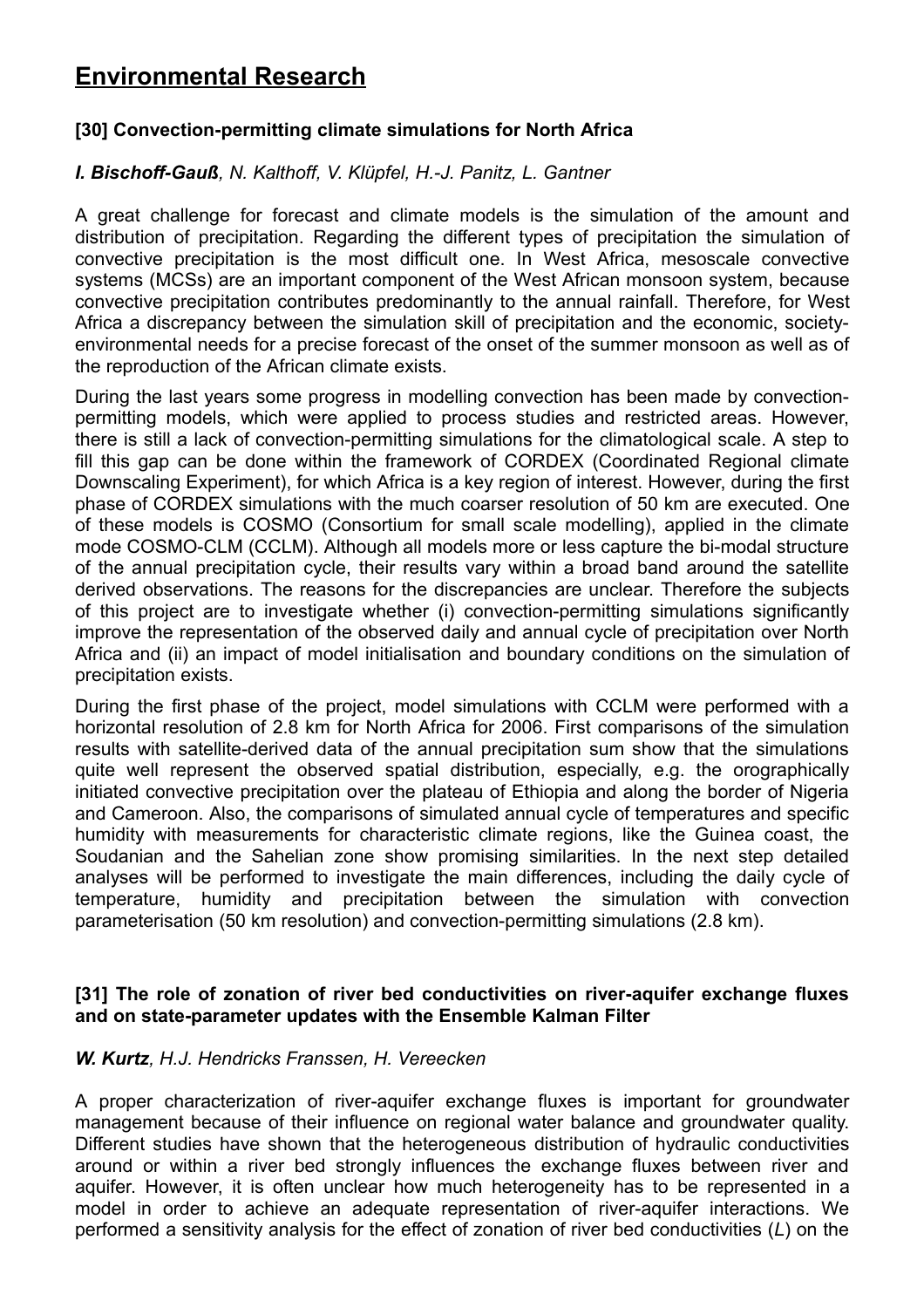characterization of aquifer states in a Monte Carlo framework. Additionally, data assimilation techniques were used to improve model predictions and model parameters for the different zonation approaches. For our synthetic simulation experiments we used a 3D finite element model of the Limmat aquifer in Zurich (Switzerland) which includes river-aquifer exchange as well as groundwater management activities such as bank filtration and artificial recharge. Ten synthetic *L*-fields were generated which showed a rather high degree of spatial variability (standard deviation:  $\sim$ 1.7 log<sub>10</sub>(m s<sup>-1</sup>)). Reference runs with these synthetic *L* fields (total simulation period: 609 days) yielded the basis for the comparison of the different zonation approaches. Different ensembles were generated that either reproduced the full heterogeneity of the reference fields (457 leakage zones) or where the number of leakage zones was reduced to 5, 3 or 2 zones. These ensembles were propagated forward in time either without updating (open-loop simulations) or using 100 head data for updating hydraulic heads and leakage coefficients of the different ensembles with the Ensemble Kalman Filter (EnKF). Results from unconditional simulations showed that all four zonation approaches led to approximately comparable errors with respect to reference runs. When EnKF was used to jointly update hydraulic heads and *L* values the decrease in hydraulic head errors was more pronounced for the more spatially distributed zonations (i.e., 457 and 5 zones) than for 3 and 2 zones where the errors showed a more systematic character. This is most likely related to the fact that for the 457/5 zones the general spatial patterns of the reference fields are still resolved by the ensemble whereas for 3/2 a stronger spatial averaging takes place. The net fluxes between river and aquifer were also adequately represented by the 457 and 5 zone ensembles whereas for 3 and 2 zones the net fluxes where underestimated for most of the reference runs. The updating behaviour of *L* during the simulation period showed that the ensemble with 457 zones converged towards the spatial structure of the references fields. In contrast, the ensemble variance for 5, 3 and 2 zones decreased rather fast.

In summary, it is concluded that a higher spatial distribution of leakage zones generally leads to a better performance of EnKF in river-aquifer systems in terms of state and parameter prediction. Nevertheless, EnKF is able to correct in part for an incorrect parameterization of riverbed heterogeneity, but this mainly concerns the hydraulic head values, whereas the parameter values are only significantly improved when basic spatial features of the true *L*-field are represented correctly.

#### **[32] Next generation regional climate scenarios for the greater alpine region (ReCliS:NG) – concept and first results**

#### *M. Suklitsch, H. Truhetz, A. Gobiet*

In 2007 the European Union (EU) settled on a "2◦ C target": mitigation scenarios of anthropogenic greenhouse gas emissions should be employed limiting the global warming to 2 ◦ C. Until now emission scenarios did not include any mitigation initiatives. In therecent years the "representative concentration pathway" (RCP) scenarios [1] were designed to include mitigation strategies and are currently used as driving data in global climate projections for the upcoming 5th Assessment Report of the IPCC.

In the project "Next Generation Regional Climate Scenarios for the Greater Alpine Region" (ReCliS:NG) [2], funded by the Austrian Climate Research Programme (ACRP), the meteorological model COSMO-CLM [3] is used as regional climate model (RCM) to derive highly resolved (10 km  $\times$  10 km grid spacing) climate change information in the Alpine region based on the novel RCP scenarios. A total of 3 simulations is currently conducted at the Jülich Supercomputing Centre (JSC): One hindcast for the period 1989 to 2010 using the reanalysis dataset ERA-Interim [4] as driving data and two climate simulations for the period 1955 to 2100 using different RCP scenarios: one which meets the "2° C target" and one which includes less ambitious mitigation initiatives. Since RCMs are known to feature considerable errors, empirical-statistical correction methods will be applied as well. The simulations will be evaluated and a climate change analysis will be conducted comparing the two different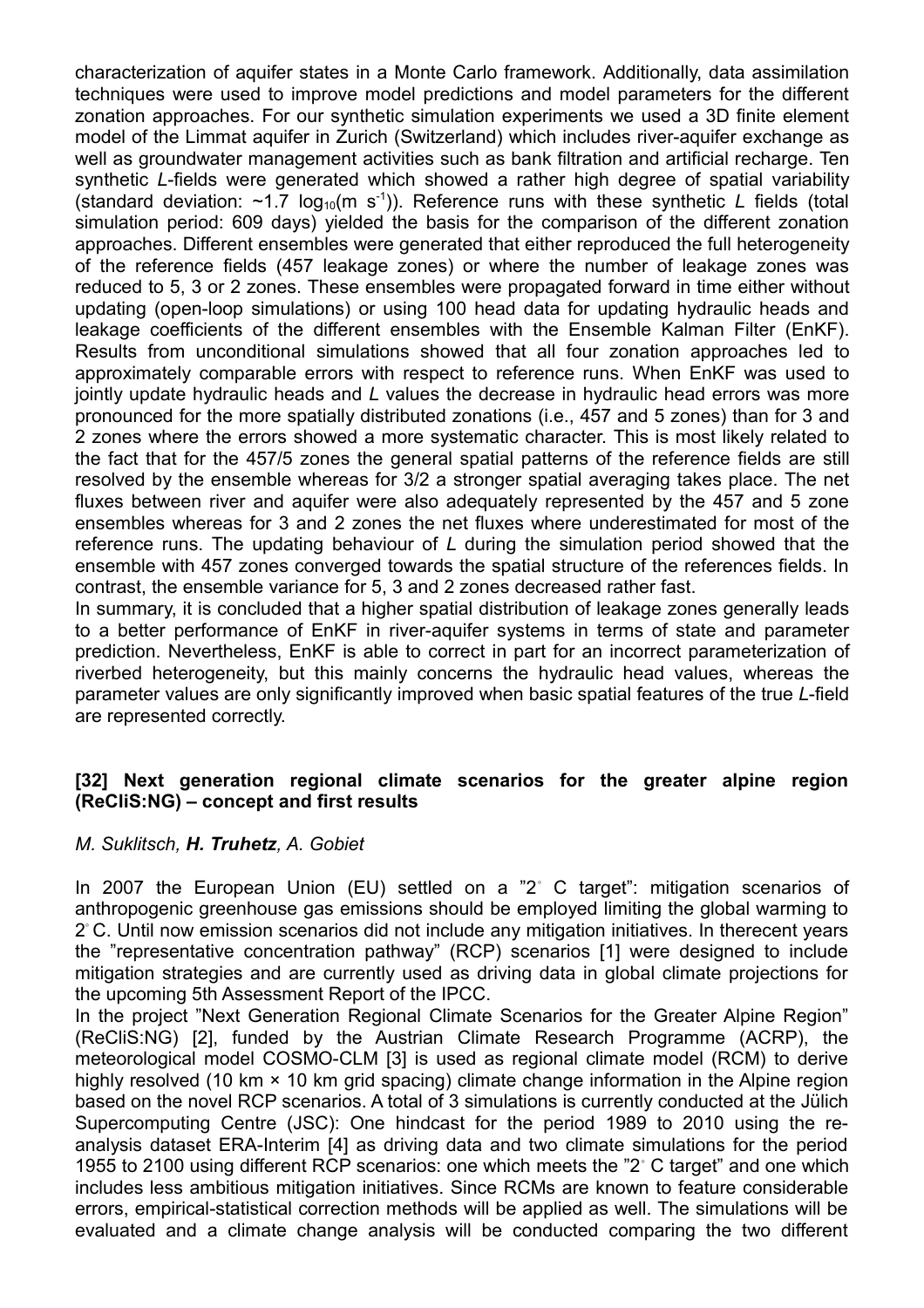scenarios and linking them to the existing pool of Austrian climate change scenarios. The poster lays out the concepts of the on-going project ReCliS:NG and provides first results.

[1] M. Meinshausen, S. J. Smith, K. V. Calvin, et al., The RCP Greenhouse Gas Concentrations and their Extension from 1765 to 2300, Climatic Change 109, 213–241, 2011, doi: 10.1007/s10584-011-0156-z.

[2] M. Suklitsch, A. Gobiet, M. Themel, H. Truhetz, ReCliS:NG Next Generation Regional Climate Scenarios for the Greater Alpine Region, International Conference onthe Coordinated Regional Downscaling Experiment (CORDEX), Mar 20 Mar 26, 2011, Trieste, Italy.

[3] U. Böhm, M. Kücken, W. Ahrens, et al., CLM - The Climate Version of LM: Brief Description and Long-Term Applications, COSMO Newsletter 6, 225–235, 2006.

[4] A. Simmons, S. Uppala, D. Dee, S. Kobayashi, ERA-Interim: New ECMWF reanalysis products from 1989 onwards, ECMWF Newsletter 110, 25–35, 2007.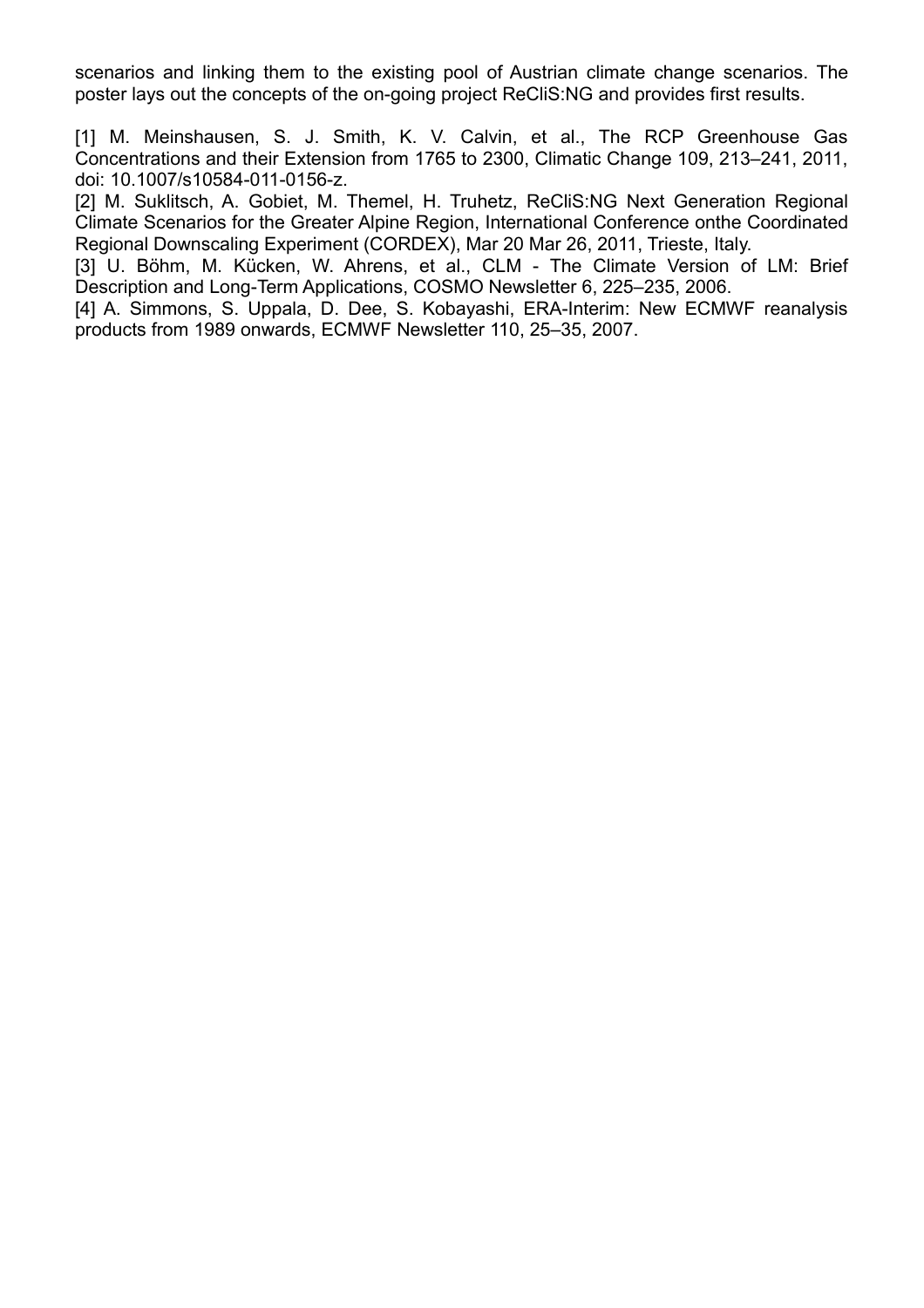## **Chemistry**

#### **[33] TRAVIS - A free analyzer and visualizer for Monte Carlo and molecular dynamics trajectories**

#### *M. Brehm, B. Kirchner*

We present TRAVIS ("TRajectory Analyzer and VISualizer"), a free program package for analyzing and visualizing Monte Carlo and molecular dynamics trajectories. The aim of TRAVIS is to collect as many analyses as possible in one program, creating a powerful tool and making it unnecessary to use many different programs for evaluating simulations. This should greatly rationalize and simplify the workflow of analyzing trajectories. TRAVIS is written in C++, open-source freeware and licensed under the terms of the GNU General Public License (GPL v3). It is easy to install (platform independent, no external libraries) and easy to use. TRAVIS has been published recently [1] and can be obtained from *http://www.unileipzig.de/~travis*. On this poster, we introduce some of the algorithms that are implemented in TRAVIS - many of them widely known for a long time, but some of them also to appear in literature for the first time.

[1] M. Brehm and B. Kirchner: "TRAVIS – A free Analyzer and Visualizer for Monte Carlo and Moledular Dynamics Trajectories". *J. Chem. Inf. Model.* **2011**, *51 (8)*, pp 2007–2023.

#### **[34] Internal dynamics in endohedral metallofullerenes as studied by** *ab initio* **Born-Oppenheimer Molecular Dynamics**

#### *A. A. Popov*

DFT-based Born-Oppenheimer molecular dynamics is applied to study the internal dynamics of a series of endohedral clusterfullerenes at room temperature. The list of studied molecules included endohedral metallofullerenes, including carbide clusterfullerenes  $Sc_2C_2@C_{82}$ ,  $Sc_3C_2@C_{80}$ ,  $Sc_4C_2@C_{80}$ , nitride cluisterfullerenes  $Sc_3N@C_{80}$ ,  $ScY_2N@C_{80}$ , TiY<sub>2</sub>N@C<sub>80</sub>, and one oxide clusterfullerene,  $Sc_4O_2@C_{80}$ . The use of the computational facilities of the Jülich Supercomputing Centre along with the fast and efficient computational procedures implemented in CP2K code enabled us to extend the propagation time up to 50 ps while pertaining reliable level of theory (namely, PBE/DZ2P). At this time scale, dynamics of the endohedral clusters inside carbon cages can be followed with great details and the influence of the cluster composition and the cage size can be revealed. In particular, we have found completely different rotational behaviour of the cluster in a family of carbide clusterfullerenes, which ranges from the rotation around the one axis in  $Sc_2C_2@C_{82}$  to free 3D rotation in  $Sc_3C_2@C_{80}$  to the hindered librational motions in  $Sc_4C_2@C_{80}$ . In nitride clusterfullerenes, substitution of two Sc atoms by two larger yttrium atoms did not change the free rotation of the M<sub>3</sub>N cluster, but when the Sc atom in ScY<sub>2</sub>N cluster was substituted by Ti, rotation of the cluster was changed form 3D to the librational motions around the Ti–N bond. Finally, in the oxide clusterfullerene  $Sc_4O_2@C_{80}$  rotation of the cluster is hindered in the same way as it is found in  $Sc_4C_2@C_{80}$ , which indicates that tetrahedral metal clusters tend to exhibit similar dynamics properties despite the different electronic and geometrical properties of the nonmetal atoms. Our results thus partially fill the gap between the results of static DFT computations and experimental ESR and NMR studies which give information on the internal dynamics on the nanosecond timescale. Our results can be also used to fit and validate cheaper semiempirical approaches which can then be employed for molecular dynamics studies with much longer propagation time.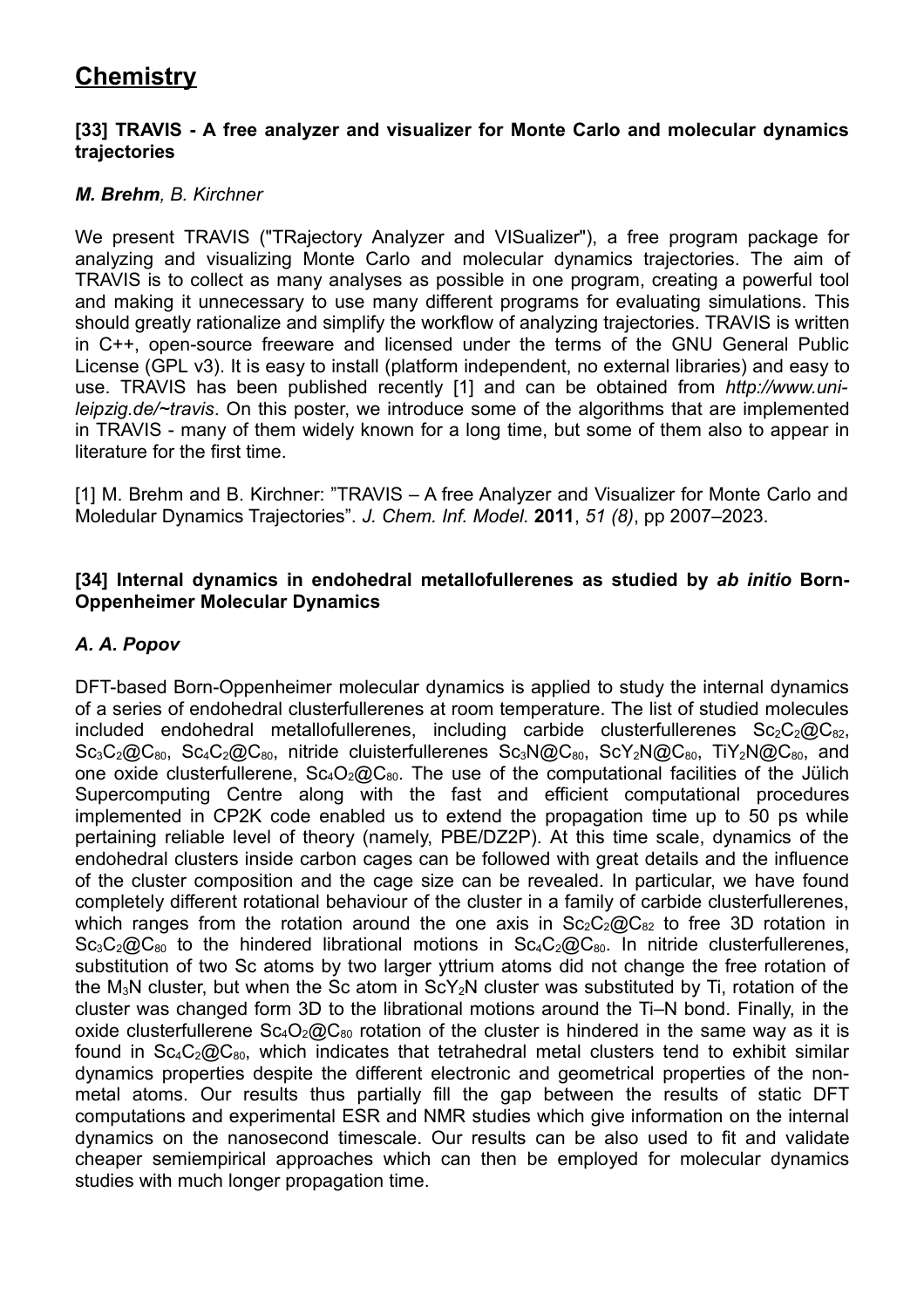#### **[35] Structural insights into binding and resistance development of oxazolidinone antibiotics**

#### *J. Saini, S. Fulle, H. Gohlke*

The ribosome is an attractive target for several antibiotics which inhibit protein synthesis by binding to the peptidyl transferase center (PTC) and exit tunnel of the large ribosomal subunit. In the last two decades, several high resolution crystal structures of antibiotics bound to ribosomal structures of different bacterial, archaeal and eukaryotic species became available. These complexes provide insight regarding binding sites, binding modes, and mechanisms of action of these antibiotics. Although, the nucleotides forming the PTC are highly conserved between these species, relatively subtle changes of rRNA arrangements yield significant resistance development [1]. Structural determination by X-ray crystallography only provides *static* views of the binding processes but does not reveal the *dynamics* involved in antibiotics binding, or energetic determinants of binding. Theoretical and computational approaches such as molecular dynamics (MD) simulations in combination with free energy calculations are suitable to fill this gap [2].

In the present study, we aim at investigating the determinants of binding and resistance of antibiotics belonging to the oxazolidinone class, the one of the only three new classes of synthetic antibiotics that have entered the market during the past 40 years [3]. In particular; we investigate linezolid, its derivative radezolid, and the structurally related oral anticoagulant drug rivaroxaban in complex with the *H. marismortui* [4] 50S subunit by means of MD simulations. Furthermore, we are investigating the influence of mutations that do not directly interact with linezolid but are responsible for its *resistance*; particularly the nucleotides corresponding to two of these mutations G2032C and C2499U (*H. marismortui* numbering) are already present in the 28S rRNA of *Homo sapiens.*

Our results show that radezolid forms more stable hydrogen bonds with a binding site residue (nucleobase G2540) than linezolid, which may be the reason for its 100-fold stronger binding affinity. In contrast, no hydrogen bond at all is observed in the case of rivaroxaban. Both linezolid and radezolid stabilize the conformation of nucleobase U2620 by forming weak hydrogen bonds, thereby preventing the correct positioning of the PtRNA and inhibiting protein synthesis. In the case of rivaroxaban, the nucleobase U2620 undergoes large movements and forms no stable interaction. Furthermore, both linezolid and radezolid show critical aromatic stacking interactions required for binding, which are missing for rivaroxaban. The analysis of hydrogen bonds and aromatic stacking interactions also provides an explanation as to why the core of linezolid and radezolid is found to be largely immobile (RMSF < 1.5 Å), while the core of rivaroxaban shows large fluctuations (RMSF  $\sim$  3.0 Å).

- [1] K. P. McCusker, D. G. Fujimori, ACS Chem. Biol. (2012), 7, 64-72.
- [2] H. Gohlke, D. A. Case, J. Comput. Chem. (2004) 25, 238-250.
- [3] R. C. Moellering, Ann. Intern. Med. (2003) 138, 135-142.
- [4] J. A. Ippolito *et. al*, J. Med. Chem. (2008) 51, 3353–3356.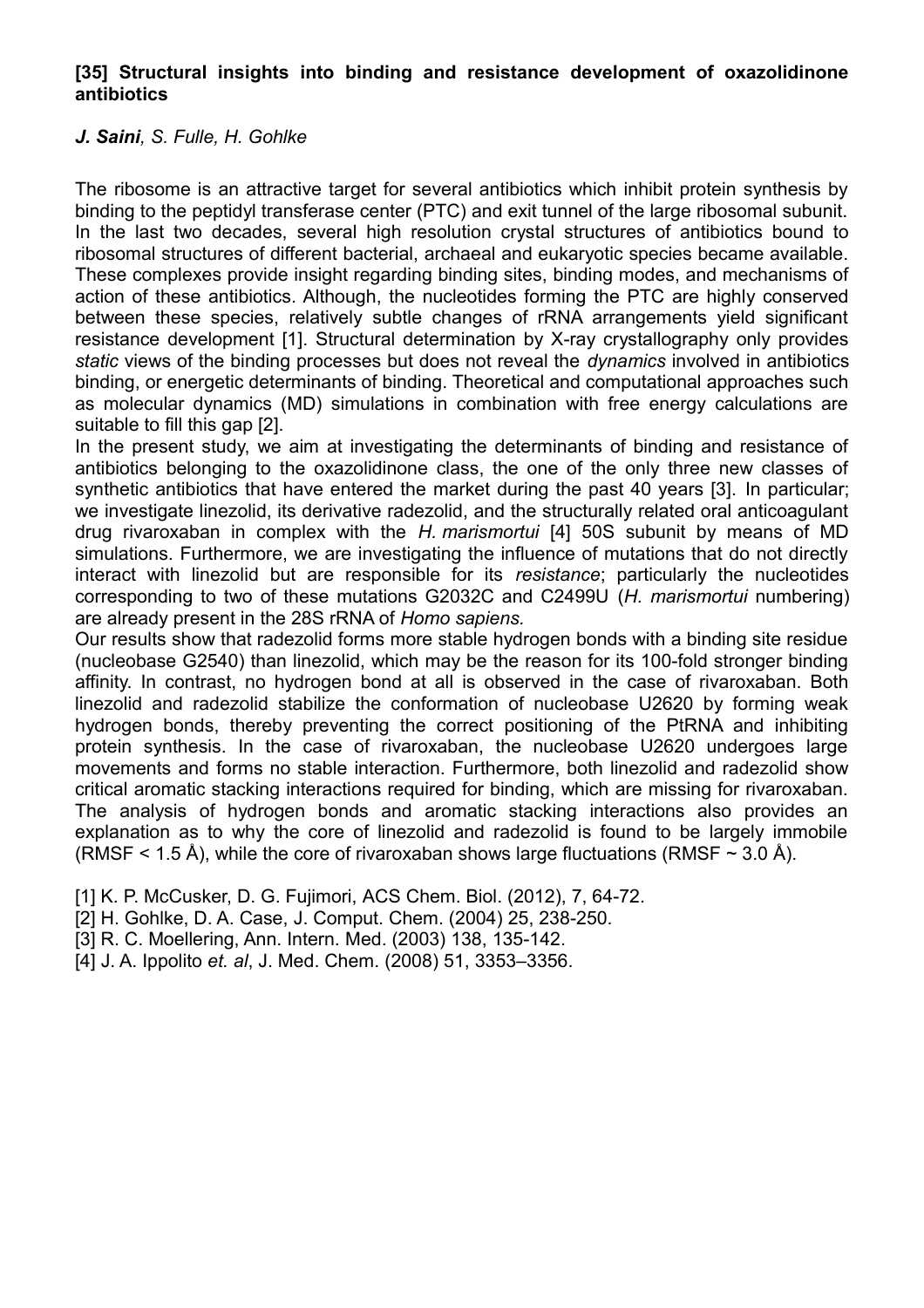## **Biophysics**

#### **[36] Influence of Mg2+ ions on the dynamics of the guanine-sensing riboswitch**

#### *Ch. Hanke, J. Buck, H. Schwalbe, H. Gohlke*

Riboswitches are genetic regulatory elements mostly located in the 5'-untranslated region of bacterial mRNA, which control gene expression upon binding of small ligand molecules with high specificity. Upon binding of the ligand to the riboswitch aptamer domain, the downstream located expression platform undergoes conformational changes and thereby influences the expression of the corresponding genes. Due to their role in gene expression, riboswitches are promising drug targets [1]. Even though several crystal structures of riboswitch aptamer domains in their bound conformation are available, structural knowledge about the unbound state of riboswitches is still scarce. Atomic-level knowledge of the unbound state will provide information about preorganization and preformation of tertiary interactions in the aptamer domain and thereby yield new information about the ligand binding process as an important step in the gene regulation by riboswitches.

The guanine-sensing riboswitch controls genes involved in the guanine metabolism and is one of the smallest and most well-studied riboswitches known. We use explicit solvent molecular dynamics (MD) simulations and replica-exchange MD simulations of the aptamer domains of the wildtype quanine-sensing riboswitch (Gsw<sup>apt</sup>) and a G37A/C61U mutant (Gswloop) [2-4] at different magnesium ion concentrations to gain deeper insights into the conformational heterogeneity of the unbound state and folding pathways. Preliminary results point to a stabilizing effect of magnesium ions on the unbound aptamer domain, in agreement with experiments [2, 3].

[1] Mulhbacher, J., et al., *Therapeutic applications of ribozymes and riboswitches*. Current Opinion in Pharmacology, 2010. 10(5): p. 551-556.

[2] Noeske, J., et al., *Interplay of 'induced fit' and preorganization in the ligand induced folding of the aptamer domain of the guanine binding riboswitch.* Nucleic Acids Research, 2007. 35(2): p. 572-583.

[3] Buck, J., et al., *Dissecting the influence of Mg2+ on 3D architecture and ligand-binding of the guanine-sensing riboswitch aptamer domain.* Nucleic Acids Research, 2010. 38(12): p. 4143-4153.

#### **[37] Memory consumption of neuronal network simulators at the brain scale**

#### *S. Kunkel, M. Helias, T. C. Potjans, J. M. Eppler, H. E. Plesser, M. Diesmann, A. Morrison*

Simulations of neuronal networks involve the representation of numerous objects and frequent interactions between them. As this requires extensive software infrastructure, a neuronal network simulator optimized for clusters of several hundred processors can fail to run on supercomputers with of the order of 100,000 nodes due to massive serial memory overhead of insufficiently parallelized data structures. To systematically investigate this issue we developed a mathematical model of the memory usage of a neuronal network simulator. The model can be instantiated for a particular software in order to analyze the memory utilization of the constituent components for different regimes of network size and number of processes. In its original formulation the model is based on the assumption of random network connectivity, but it can be adapted to account for more structured networks, such as systems of cortical columns, which are complexes of up to 100,000 neurons with high intraconnectivity. Based on model predictions, we investigate to what extent exploiting the structure by gathering the neurons of a column on a subset of processors results in improved memory utilization.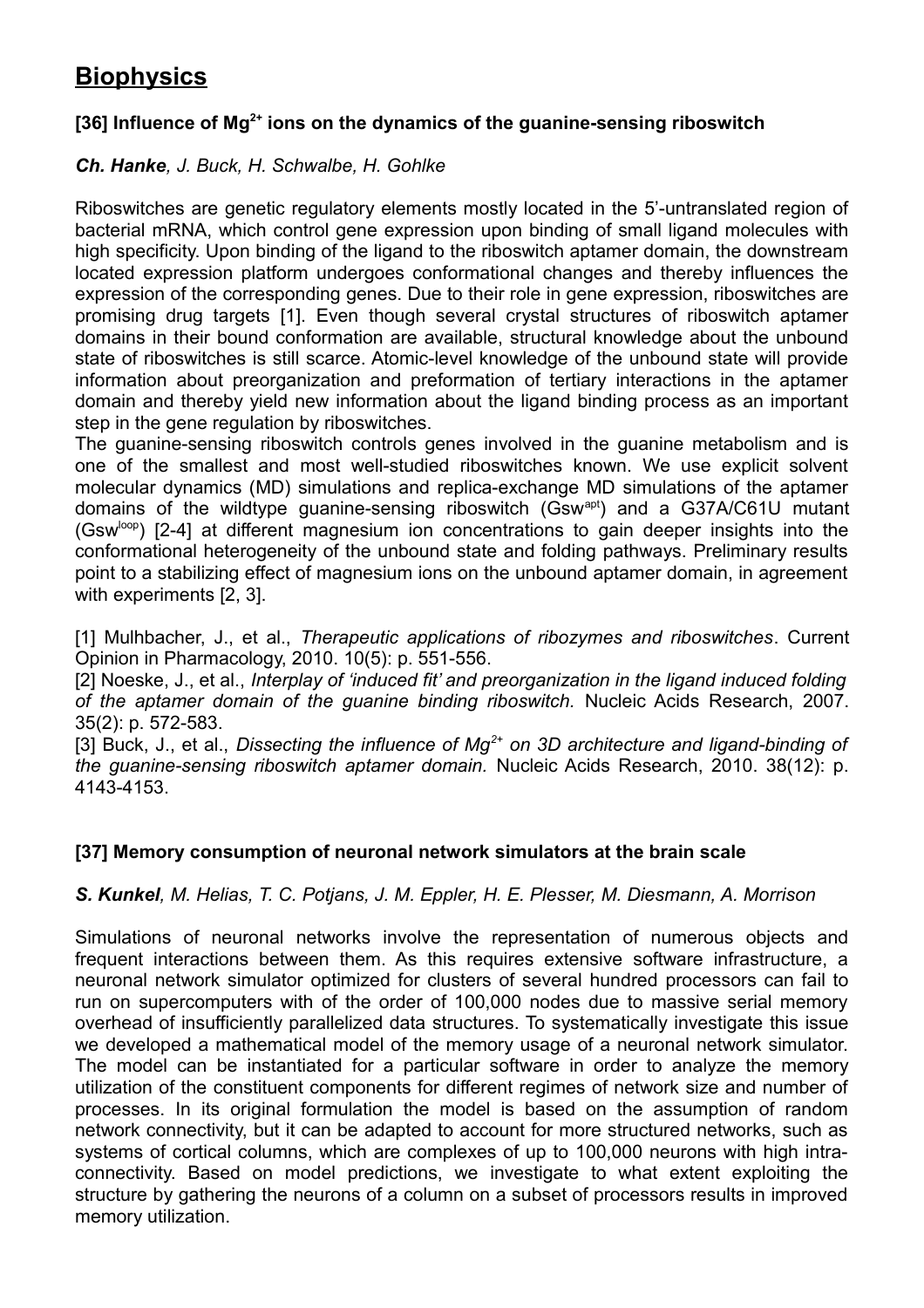## **Soft Matter Science**

#### **[38] Conformational study of stretched and unstretched semiflexible polymer chains under a good solvent condition**

#### *H.-P. Hsu, W. Paul, K. Binder*

Semiflexible polymer chains under good solvent conditions are described by self-avoiding walks on the square and simple cubic lattices in  $d = 2$  and  $d = 3$  dimensions, respectively [1, 2], and the stiffness of chains is controlled by the bending energy  $\epsilon_b$ . With the pruned-enriched Rosenbluth method (PERM), we observe a double crossover behaviour, rigid-rod-like to (almost) Gaussian random coils, then to self-avoiding walks, for the chain length up to  $N =$ 50000 in d = 3, but only a single crossover from rigid-rod-like to self-avoiding walks for the chain length up to  $N = 25600$ . in  $d = 2$ . Testing the applicability of the Kratky-Porod model, we also check whether the chain conformation is dominated by the excluded volume effects or not as the chain length and its flexibility vary. We extend our study to the problem of stretching semiflexible chains [3]. Varying the strength of the force, the flexibility of the chain, and the chain length, the theoretical predictions of the force-extension relationship at different length scale regimes (linear response - Pincus blob - Kratky-Porod model - freely joined chain) are checked. Our large scale Monte Carlo simulations give clear evidence for the importance of excluded volume effects on the stretching behaviour of semiflexible polymer chains.

[1] H.-P. Hsu, W. Paul, and K. Binder, Europhys. Lett. 92, 28003 (2010).

[2] H.-P. Hsu, W. Paul, and K. Binder, Europhys. Lett. 95, 68004 (2011).

[3] H.-P. Hsu and K. Binder, J. Chem. Phys. (2012) in press, e-print, arXiv:1110.1410.

#### **[39] Adsorption of bottle brush polymers on a surface under good solvent conditions**

#### *H.-P. Hsu, W. Paul, K. Binder*

The adsorption of a bottle-brush polymer end-grafted with one chain end of its backbone to a flat substrate surface is studied by Monte Carlo simulation of a coarse-grained model, that previously has been characterized in the bulk, assuming a dilute solution under good solvent conditions [1,2]. Applying the bond fluctuation model on the simple cubic lattice with the grafting density  $\sigma$  = 1, we vary the backbone chain length N<sub>b</sub> and the side chain length N in the range such that they correspond well to the experimentally accessible range and theoretical scaling regime. When the adsorption energy strength ε is varied, we find that the adsorption transition (which becomes well-defined in the limit  $N_b \rightarrow \infty$ , for arbitrary finite N ) roughly occurs at the same value  $ε<sub>c</sub>$  as for ordinary linear chains (N = 0), at least within our statistical errors. Mean square end-to-end distances and gyration radii of the side chains are obtained, as well as the monomer density profile in the direction perpendicular to the adsorbing surface. We show that for longer side chains the adsorption of bottle-brushes is a two step process, the decrease of the perpendicular linear dimension of side chains with adsorption energy strength can even be non-monotonic. Also the evidence for a crossover from rod-like behaviour to the scaling of two dimensional self-avoiding walks as bottle brush polymers strongly adsorbed onto the surface is presented [3,4].

- [1] H.-P. Hsu, W. Paul, and K. Binder, Macromolecules 43, 3094 (2010).
- [2] H.-P. Hsu and W. Paul, Comp. Phys. Comm. 182, 2115 (2110).
- [3] H.-P. Hsu, W. Paul, and K. Binder, J. Chem. Phys. 133, 134902 (2010).
- [4] H.-P. Hsu W. Paul, and K. Binder, J. Phys. Chem. B 115, 14116 (2011).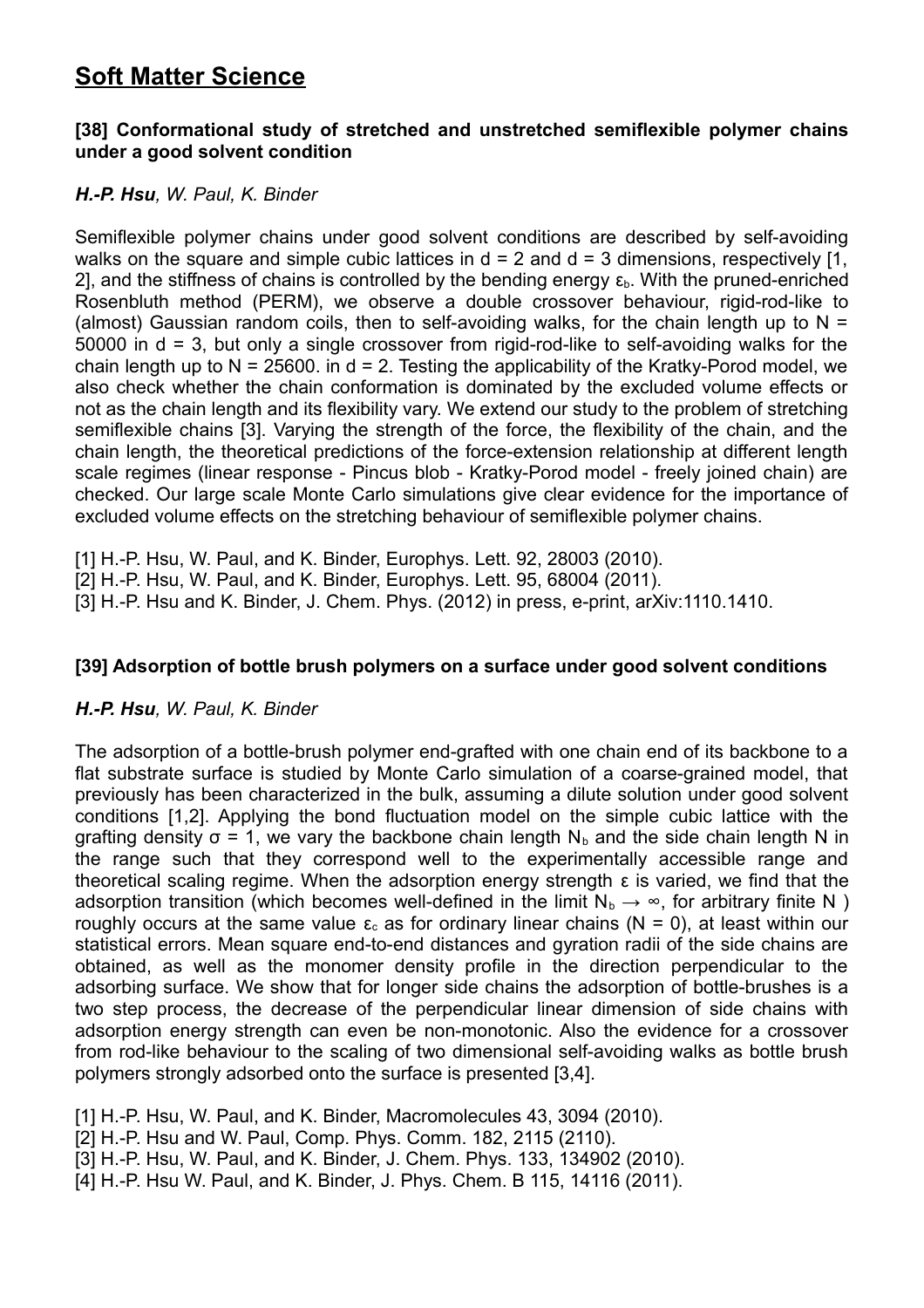#### **[40] Grafted and nongrafted polymer adsorption**

#### *M. Möddel, M. Bachmann, W. Janke*

In the present work, we compare the thermodynamic behaviour of a finite single free polymer near an attractive substrate with that of a polymer grafted to that substrate. After we recently found first-order like signatures in the microcanonical entropy at the adsorption transition in the free case [1], and knowing that many studies on the polymer adsorption in the past have been performed for grafted polymers, the question arises, to what extend and in what way the grafting changes the natures of the adsorption transition. This question is tackled here using a coarse-grained off-lattice model and covers not only the adsorption transition, but all transitions a single polymer near an attractive substrate of varying strengths undergoes. Due to the impact of grafting especially on the translational but also on the conformational entropy of desorbed chains, the adsorption transition is affected most strongly. Our results are obtained by a combined canonical and microcanonical analysis of Monte Carlo data.

[1] M. Möddel, W. Janke, and M. Bachmann, Systematic Microcanonical Analyses of Polymer Adsorption Transitions, Phys. Chem. Chem. Phys. 12 11548 (2010).

[2] M. Möddel, W. Janke, and M. Bachmann, Comparison of the Adsorption Transition for Grafted and Nongrafted Polymers, Macromolecules 44 (22), 9013-9019 (2011).

There also exists a proceedings article concerned with this project in the current issue of the "Proceedings of the NIC Workshop 2012".

#### **[41] Polymer Chain Inside an Attractive Sphere**

#### *H. Arkin, W. Janke*

We analyze the structural behaviour of a single polymer chain inside an attractive sphere. Our model is composed of a coarse-grained polymer and an attractive sphere potential. By means of extensive multicanonical Monte Carlo simulations it is shown that the system exhibits a rich phase diagram ranging from highly ordered, compact to extended, random coil structures and from desorbed to partially or even completely adsorbed conformations. These findings are identified with different structural observables.

#### **[42] Monte Carlo simulations of colloid-polymer mixtures in cylindrical confinement**

#### *A. Winkler, D. Wilms, P. Virnau, K. Binder*

We investigate the Asakura-Oosawa model in cylindrical confinement with Monte Carlo simulations. On the one hand the system can be regarded as a model for nanopores, on the other hand the system exhibits an interesting "phase behaviour" due to its quasi-onedimensional character. At high polymer reservoir packing fractions, the tube is either filled with liquid or gas. When we approach a "pseudo-critical point" (at reservoir packing fractions above the critical value of the bulk) several interfaces appear and the tube contains both liquid and gas phases, which are studied by extensive Free Energy calculations.

#### **[43] Molecular Dynamic methods to locally resolve elastic quantities**

#### *E. Riccardi, S. Butler, F. Leroy, F. Müller-Plathe*

Complex multicomponent multiphase materials, generally, are composed by a polymer matrix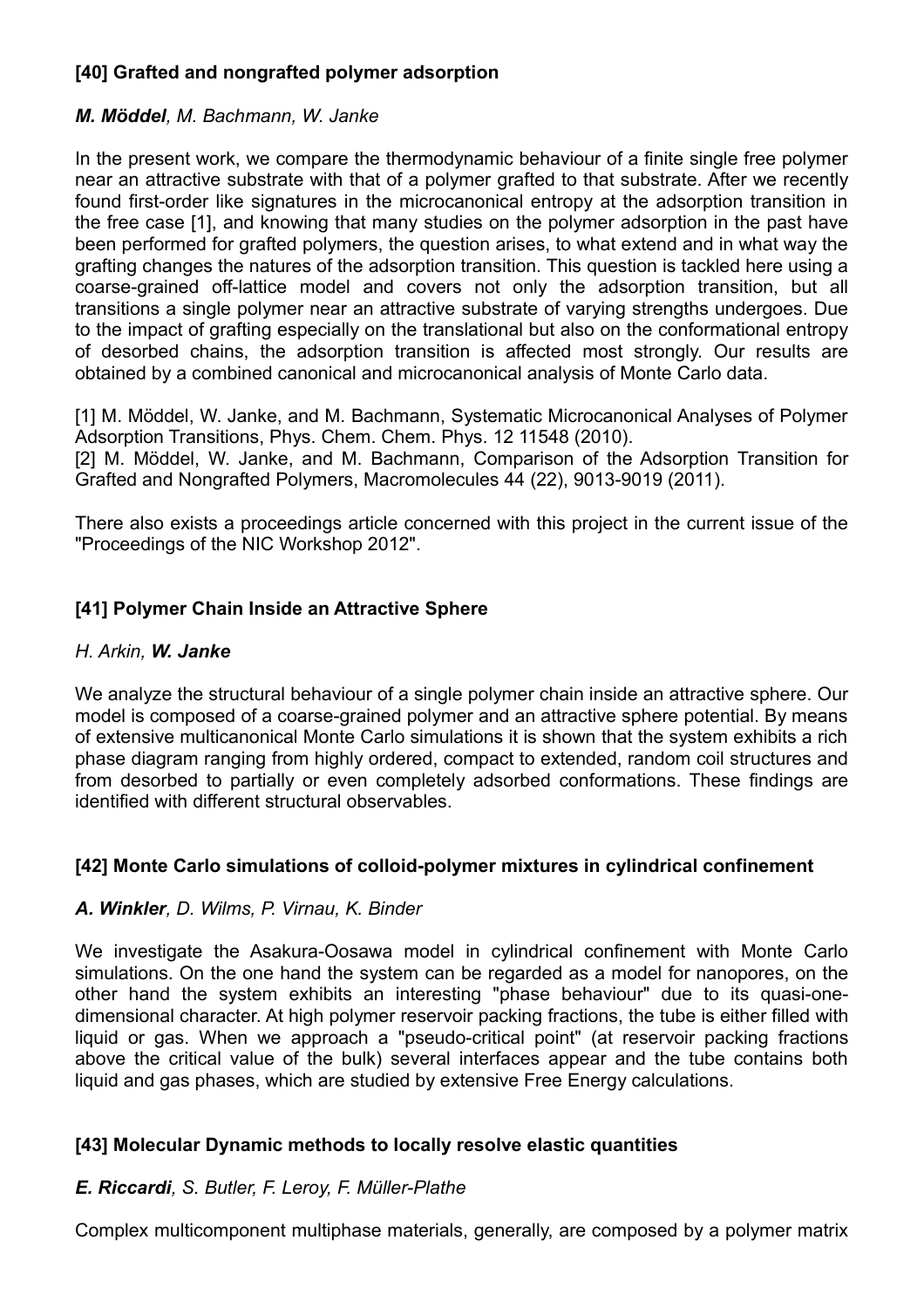in which nanofillers with dimensions of few a nanometers are dispersed. When at least one of the nanomaterial constituents is composed of soft matter, the interactions between the constituents modifies the soft material microstructure in the interphase layer. It is therefore of interest to develop models able to measure and to account for possible changes in the interphase layer to predict the mechanical properties of the composite materials.

A method based on small-deformation mechanical response has been developed to locally resolve for the Poisson ratio in simple and composite materials. The method has been developed while making the assumption of periodic boundary conditions, as commonly employed in molecular simulations, and it can be directly applied to both homo- and heterogeneous systems.

A polystyrene bulk, a silica bulk, and a heterogeneous polystyrene-silica composite system have been characterized both in an unperturbed state and under imposed strain. The displacement of the atom induced by the imposed strain has been determined and, as a result, the Poisson ratio spatial profile determined. The results show the effects of the local material anisotropy present in the glassy material and in the composite system. The spatial distribution of the computed elastic quantity can be employed in micromechanical models developed to predict the overall mechanical properties of multicomponent materials, taking into account the modifications of the mechanical properties in the soft phase due to the presence of the interface.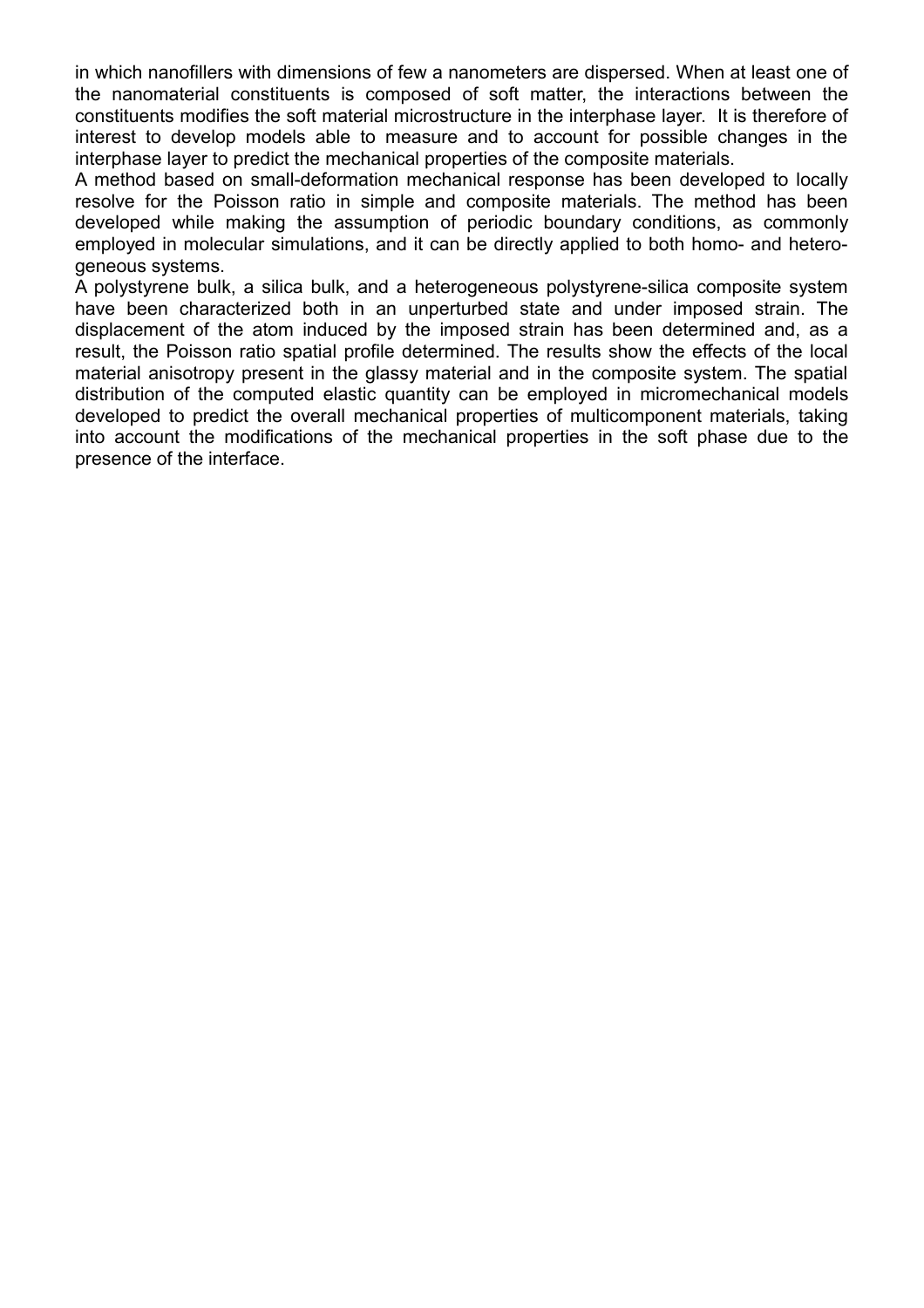## **Condensed Matter**

#### **[44] Termination of the hexagonal ice (0001)-surface by admolecule structures**

#### *A. Michl, M. Kolb, M. Bockstedte*

The (0001)-surface of hexagonal ice (Ih) is conceived to be terminated by a proton-ordered bilayer [1]. For ice grown on metals, however, recent experiments report evidence that questions the bilayer-termination [2,3]. In fact, a detailed STM analysis of ice islands grown on Cu(111) demonstrated a termination by admolecule structures on top the bilayer [3]. Using density functional theory, we address the interaction of admolecules on the ice surface and analyse the observed admolecule structures. We find that admolecules coalesce into a nominal 2x1 superstructure of mutually bonded pairs. Hexagonal admolecule-rows represent low energetic structures that under compressive strain me more stable than the bilayertermination. Their energetics much depends on the arrangement of OH-groups and the bonding of the row edge to the surface. Attachment of admolecules or admolecule pairs to the row edges yields a substantial energy gain. The latter attach either parallel or more favorably at an angle. This explains the observation of a 2x1 admolecule structure in between adjacent hexagon rows [3]. Triggered by thermal fluctuations or current injection via an STM-tip undercoordinated edge molecules may evolve to the row top into metastable positions. Our results show a trend towards an energetic stabilization of admolecule reconstructions under compressive strain.

[1] D. Pan et al., Phys. Rev. Lett. 101 (2008) 155703.

[2] Ph. Parent et al., J. Chem. Phys. 117 (2002) 10842.

[3] M. Mehlhorn and K. Morgenstern, Phys. Rev. Lett. 99 (2007) 246101.

#### **[45] High resolution density of states in graphene with vacancies**

#### *V. Häfner, Ch. Seiler, I. Kondov, F. Evers*

Disorder plays a fundamental role in transport properties of graphene. We model a specific kind of disorder, vacancies, which introduce zero modes in the density of states of graphene. The system has the peculiarity that the DOS is very sensitive at low energies to the detailed distribution of the vacancies. In this work, we treat graphene in the nearest neighbour tightbinding approximation with an equal hopping probability to all sites. Vacancies are modeled by removal of sites from the tight-binding Hamiltonian. To calculate the density of state we propagate the wave-function of the system with time using the Krylov subspace methods. This allows us to choose the spectral resolution as well as the energy range. We demonstrate the building of zero modes and a pseudo-gap for disorder in the cases of one and two sub-lattices and studied the effects of disorder concentration for models with 2048x2048 and 4096x4096 sites. The numerical results agree with the analytical formula for the BDI symmetry class derived in previous work [1].

[1] F. Evers and A. D. Mirlin, Rev. Mod. Phys. 80, 1355-1417 (2008).

#### **[46] Dynamically induced vortex states at ferromagnetic surfaces**

#### *M. P. Magiera, D. E. Wolf*

Vortex structures can occur in the two dimensional Heisenberg model, especially under a crystalline easy plane anisoptropy. In this case the system behaves similar to the two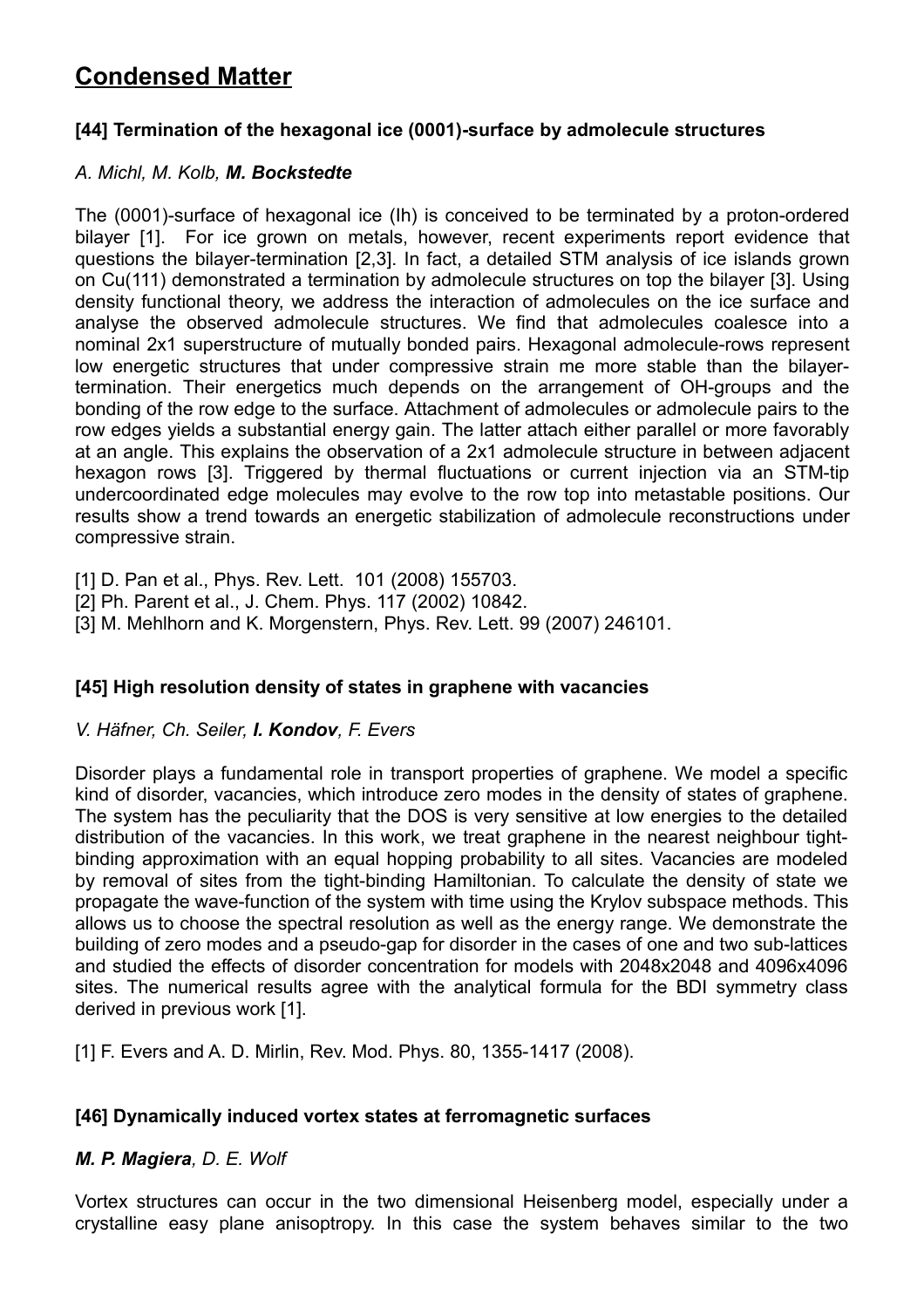dimensional XY-model.

We show that a dipolar magnetic tip, which is magnetized perpendicular to an easy plane Heisenberg film, may induce such a vortex structure, although it would not be stable in absence of the tip. From dynamic simulations at zero temperature we show that the motion of the tip can produce or destroy vortices. If a heat bath is connected to the system, the moved tip changes the activation energy to produce a vortex-antivortex pair.

#### **[47] Properties of geologically relevant fluids, melts and glasses from** *ab initio* **molecular dynamics simulations**

#### *G. Spiekermann, P. M. Kowalski, J. Dubrail, S. Jahn*

Fluids and melts play an important role in many geological processes in the Earth's crust and upper mantle, such as volcanism, the chemical alteration of rocks and the formation of ore deposits. It is important to characterize the physical and chemical properties of these fluids and of dissolved species as a function of pressure, P, temperature, T, and composition, x. Experiments are usually challenging especially at extreme conditions, where measurements have to be performed *in situ*. On the other hand molecular modelling is an unique and complementary approach that allows direct access to the atomic scale structure and dynamics. First principles simulation methods that are based on density functional theory have the power to predict the molecular structure and related properties of chemically complex melts and fluids, also at extreme conditions. However, the calculations at this level of theory are computationally very demanding. The access to HPC facilities allows us to perform extensive Car-Parrinello molecular dynamics (CPMD) simulations of systems of a few hundred atoms, which is needed to study the speciation and other properties of complex fluids important for Earth science.

Here, we present three recent results of CPMD simulations performed on the BlueGene/P JUGENE. (1) We have developed a new approach to calculate the vibrational properties of silica species in  $MqO-SiO<sub>2</sub>$  glasses that are often investigated experimentally as simple analogs to geologically relevant melts. This is an important step to assist the experimental Raman spectroscopy band assignment for structural characterization. (2) We have developed a new method to calculate isotope fractionation between aqueous fluids and minerals. This is important to understand isotope signatures of rocks and fluids. (3) We investigate the speciation of the high field strength elements Hafnium and Zirconium in aqueous fluids at high temperatures. This complements the experimental investigations, using methods such as XANES, to explore the difference in behaviour of these two elements in solution that are often at face assumed to behave geologically very similar. Our interdisciplinary studies at the interface between theoretical physics and geochemistry make an important contribution towards the understanding and prediction of structural and chemical behaviour of geologically important materials.

#### **[48] Non-linear single-particle-response of glassforming systems to external fields**

#### *D. Winter, P. Virnau, K. Binder, J. Horbach*

Glassy dynamics of viscous liquids are characterized by a drastic slowing down of dynamical properties, while structural and thermodynamic quantities only show a weak gradual change. Recently, various independent studies have revealed that the interplay of the glass transition with external fields provides a wealth of new phenomena yet to be explored. There is hope that the understanding of the non-linear response of glassforming systems to external fields leads to new insight into the nature of the glass transition. In this work, we study the behaviour of single particles in a supercooled liquid under the influence of an external force. Our model system is a 50:50 binary mixture whose particles interact via a Yukawa potential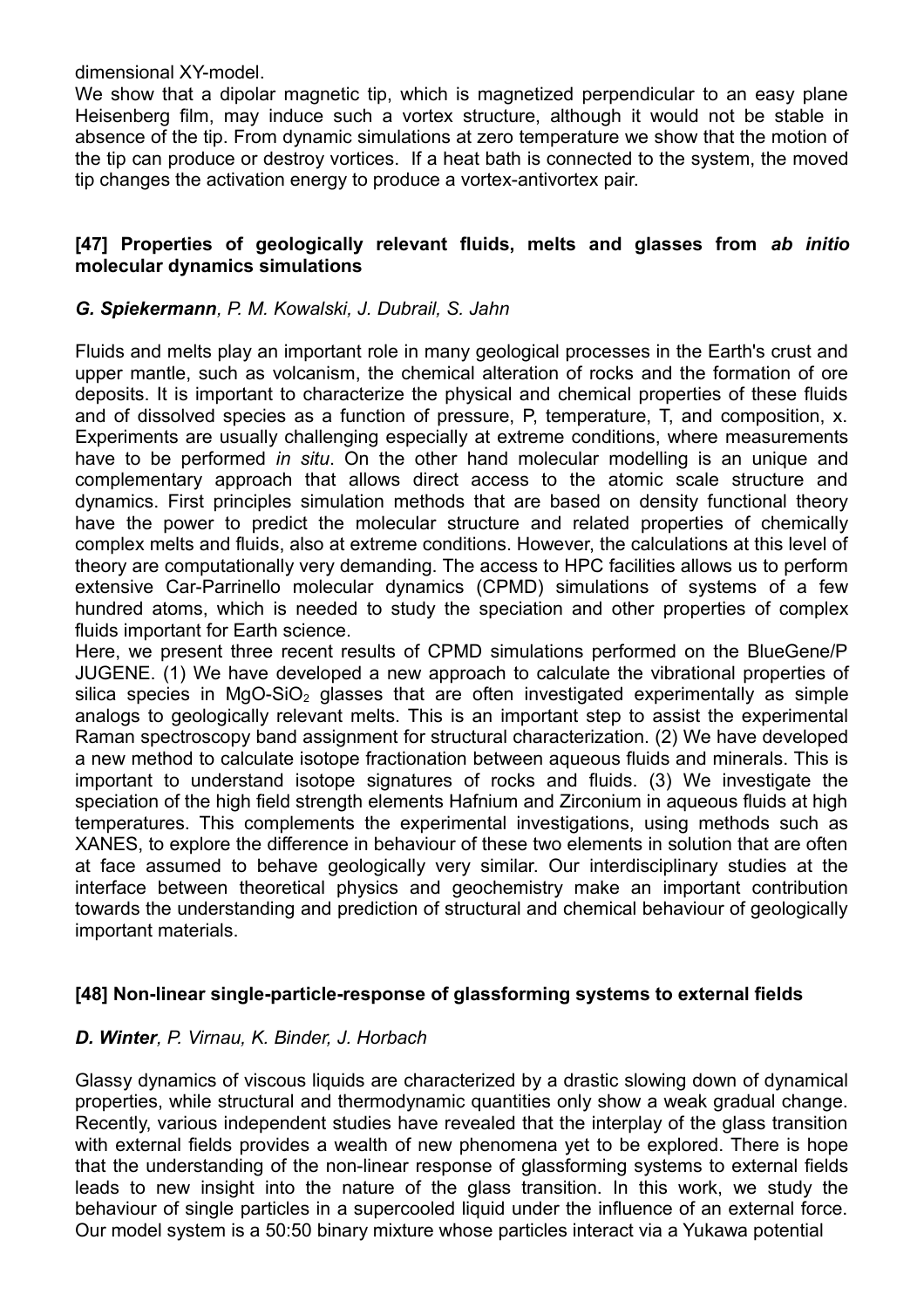$$
V_{\alpha\beta}(r) = \varepsilon_{\alpha\beta} d_{\alpha\beta} \exp[-\kappa(r - d_{\alpha\beta})]/r.
$$

By choosing slightly different potentials between A and B particles we prevent the system from crystallizing. In the equilibrated system, we add a constant force field to one of these particles which as a consequence will be accelerated. After some time, this particle reaches a steady state. In this state we measure characteristic properties of the particle and the surrounding like the steady state velocity, the friction coefficient, mean square displacements and correlation functions in dependence of the external force and system temperature. We observe that for low temperatures and high enough force fields the particle leaves the linear response regime and enters the non-linear regime. Here, the friction coefficient is not constant any more. For even higher forces all curves reach a second plateau and fall on top of each other. This work also allows to check new theoretical approaches for the micro-rheology of glassforming systems in the framework of mode coupling theory.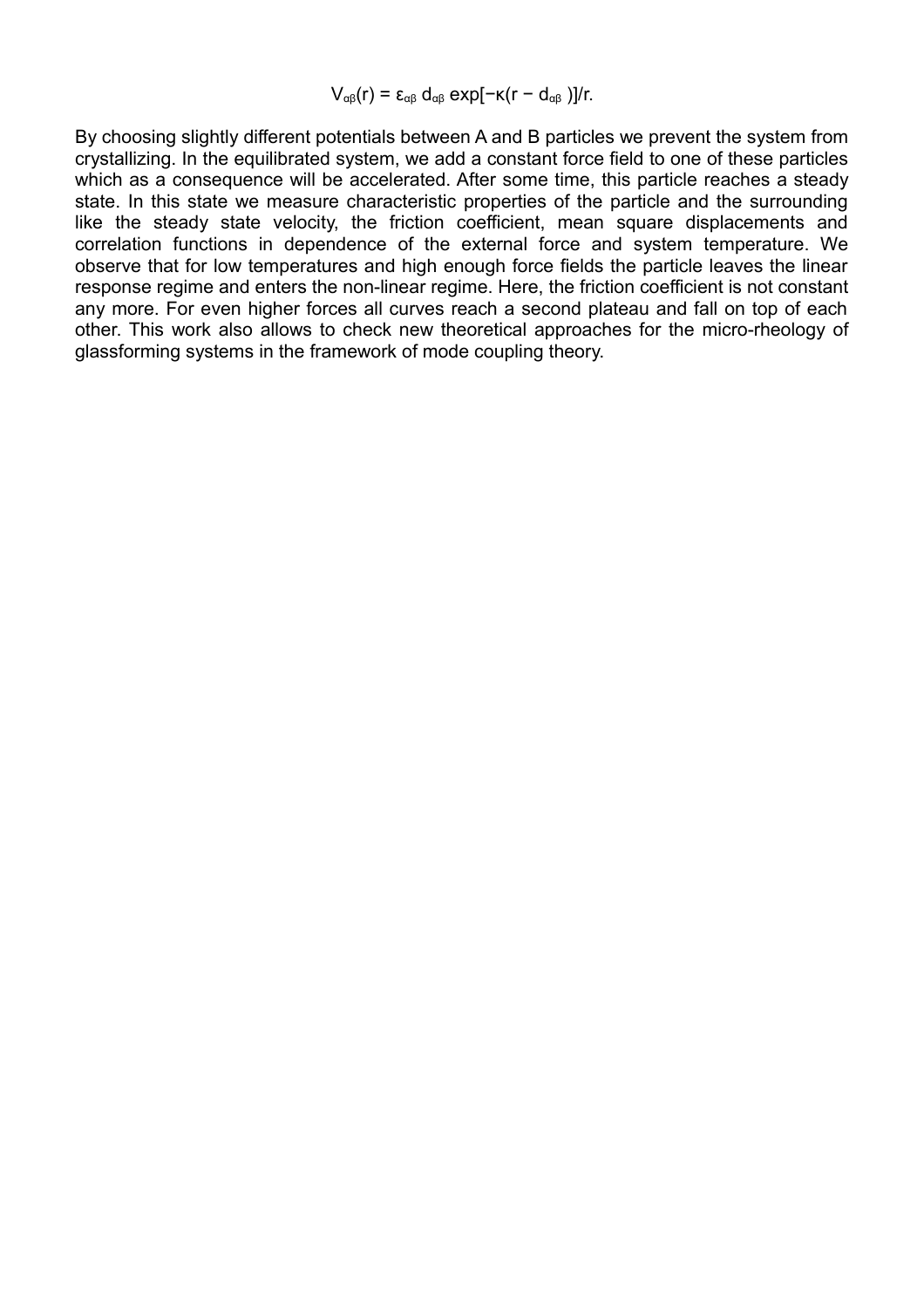## **Materials Science**

#### **[49] Understanding functional properties of nanostructured magnetic materials**

#### *M. E. Gruner, A. Grünebohm, P. Entel*

Our work is concerned with the first principles design and understanding of modern functional materials. We concentrate on three important classes: Ultra-hard magnetic nanoparticles for data recording purposes, predicting structural stability in magnetic shape memory alloys and the stability of domain structures in ferroelectic BaTiO $_3$ .

With the help of JUGENE we performed large-scale DFT calculations of Fe-Pt nanoclusters with up to 1415 atoms which confirm that up to diameters of about 4 nm, multiply twinned morphologies are preferred over the hard magnetic layered  $L1<sub>0</sub>$  structure, which is necessary for application [1].

Further investigations including spin-orbit coupling of small Fe-Pt particles decorated with organic and inorganic elements as, e.g., gold, aluminum or carbon give an account on the possible beneficial or destructive influence of a surrounding matrix and allows to derive basic design guidelines for a suitable encapsulating material [2].

Apart from the well investigated full Heusler alloy Ni2MnGa, also disordered Fe-rich Fe-Pd alloys exhibit a sizable magnetic shape memory effect, i.e., macroscopic strains of several percent induced by magnetic field-induced shifting of martensitic twin boundaries. This effect is limited to a slightly tetragonal intermediate fct phase, which appears between the fcc austenite and bcc martensite. We demonstrate that an explicit modelling of disorder in large supercells is necessary to obtain a qualitatively correct description of the binding surface and thus a thorough understanding of the order of the structural phases [3]. This is owed to large static displacements of the atoms from their ideal lattice positions, which appear to a different extent in these phases. These arise from the different sizes of the component as well as a reconstruction of the electronic states at the Fermi level in the spirit of the Jahn-Teller effect. This leads to a low formation energy for twin interfaces and allows the formation of a nanotwinned microstructure which has been confirmed experimentally in strained epitaxial films [4].

Finally, we investigated the evolution of domain wall structures in tetragonal bulk BaTiO<sub>3</sub> and nanoparticles. For the bulk material, we find atomically sharp domain wall profiles for the 180° domain wall, which is not the case for the 90° domain wall. Although, we could not stabilize a ferroelectric state neither in films nor in small nanoparticles, a large local polarization exists in both cases [5].

[1] M. E. Gruner, P. Entel, Int. J. Quant. Chem. **112**, 277 (2012).

[2] C. Antoniak, M. E. Gruner, M. Spasova *et al.*, Nature Communications **2**, 528 (2011).

[3] M. E. Gruner, P. Entel, Phys. Rev. B **83**, 214415 (2011).

[4] S. Kauffmann-Weiss, M. E. Gruner, A. Backen *et al.*, Phys. Rev. Lett **107**, 206105 (2011).

[5] A. Grünebohm, M. E. Gruner, P. Entel, Ferroelectrics, *accepted for publication.*

#### **[50] Amorphous Ge**<sup>15</sup>**Te**<sup>85</sup>**: Density functional, high-energy x-ray and neutron diffraction study**

#### *J. Kalikka, J. Akola, R. O. Jones, S. Kohara, T. Usuki*

We present here a study of the amorphous structure and electronic properties of Ge<sub>15</sub>Te<sub>85</sub>. The study combines the results of density functional (DF) simulations and high-energy x-ray diffraction (XRD) and neutron diffraction (ND) measurements. Three different atomic models of 560 atoms have been constructed with the aid of reverse Monte Carlo method to satisfy several criterions: Good agreement with the experimental structure factors S(Q), low total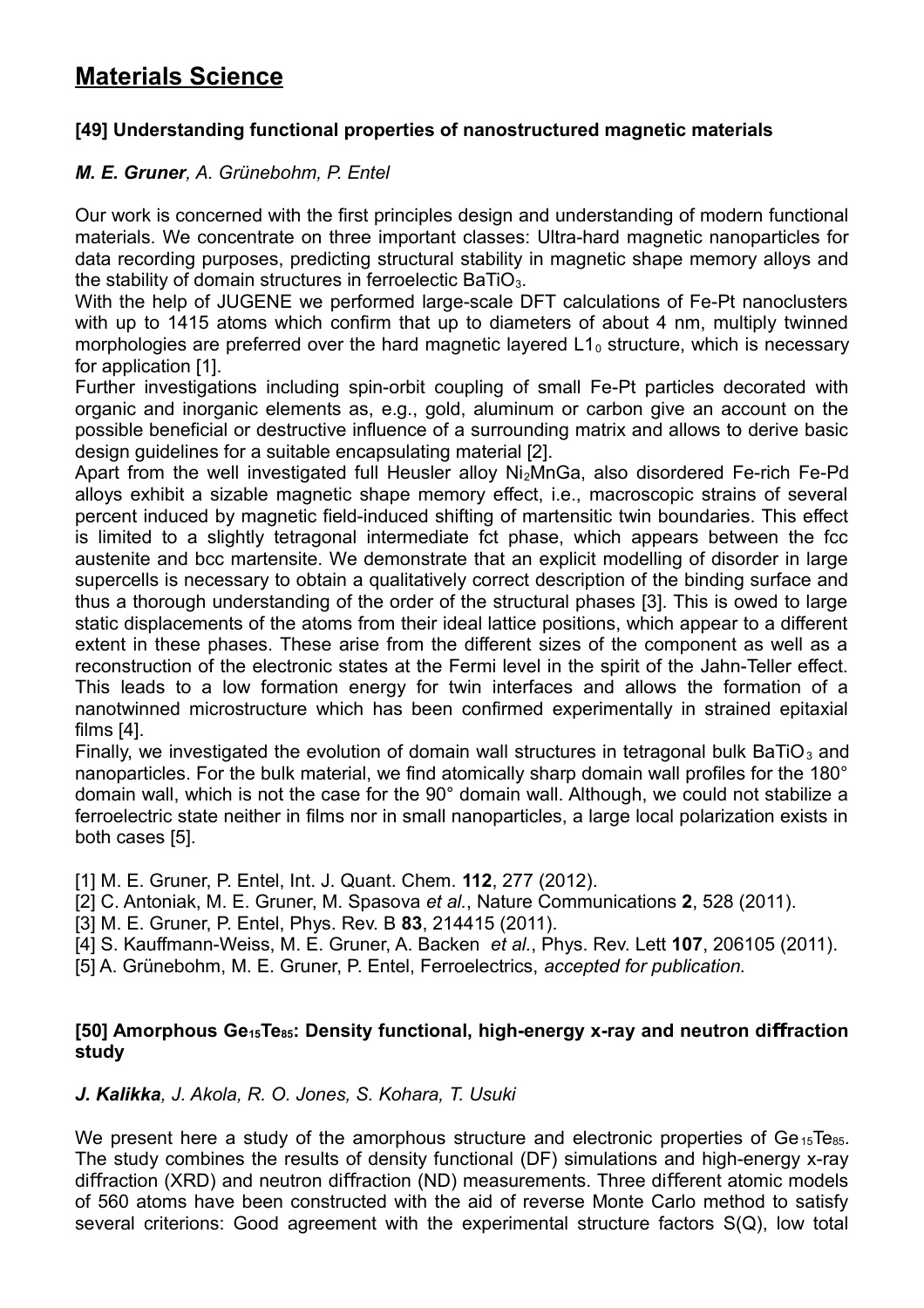energy according to DF, and correct electronic properties (with band gap).

The models (a) and (c) are based on a DF structure (simulated annealing), which was produced by heating an amorphous sample up to viscous regime at 500K and cooled down in 5 subsequent simulations at 500, 450, 400, 350 and 300K for 20 ps each. The structure was then optimized. The model (b) is based on an RMC-based structure that was optimized with DF. The RMC refinement of these structures consists of short RMC-runs that produce structures 100  $\pm$  5 meV/atom above the annealed structure in DF potential energy while improving the agreement with experimental data. Models (a) and (b) use equal fitting weights for XRD and ND datasets without Ge-Ge bonds, while the model (c) uses higher weight on ND with Ge-Ge bonds.

The structure which had a small number of Ge-Ge bonds was the one that reconciled best with the different criterions: The agreement of S(Q) is good for *both* XRD and ND and the electronic structure shows a small band gap at the Fermi energy (semiconductor). This finding suggests that Ge-Ge bonds, albeit their small number, should not be excluded from the amorphous structure.

Ge coordination displays an interesting co-existence between tetrahedral fourfold coordination and defective octahedral 3+3 coordination as observed for the GeTe and  $Ge<sub>2</sub>Sb<sub>2</sub>Te<sub>5</sub>$  alloys previously, and both situations are equally likely to occur. The obtained bond orders confirm that there is a difference in chemical bonding between the two types of Ge and illustrate the variation of bond strength as a function of distance. The Ge-Te and Te-Te bonds are nearly-covalent, and a reasonable cutoff distance for counting bonds lies around 3.0-3.2  $\AA$ for this class of chalcogenide materials.

#### **[51]** *Ab initio* **calculations on van der Waals interactions in defective graphene**

#### *M. Hassan, M. Walter, M. Moseler*

A study of the interaction of the benzene molecule with several graphene-based structures has been conducted. This study was motivated by the question how polymers containing phenyl groups (e.g. polystyrol) interact with reduced GO. We have considered 24 structures representing pristine graphene and some of its most common defects, include topological defects, vacancies and functional groups. Within the density functional theory, two different state of the art computational approaches to calculate vdW interactions are considered. The two approaches agree well qualitatively, but show a systematic quantitative deviation. Adsorption of benzene on defective graphene is not very different to adsorbtion on pristine graphene. For most of the defects considered, at most 25% of the interaction energy has been lost. Among the four most stable structures (more stable even than benzene on pristine graphene) in our study, two include an oxygen atom replacing an carbon atom in the graphene sheet, one is a topological defect and one represents a negatively-curved graphene sheet emerging after functional group attachment. The five least stable structures exclusively contain epoxy / hydroxyl groups where geometrical considerations force the adsorbed molecules be further away from the substrate. We have extended the investigation to interaction of benzene with strained graphene. Stretching of graphene along three different directions [zigzag, armchair, both], resulted in a linear proportionality between the adhesion energy and the substrate "filling factor" defined as the number of atoms per square angstroms. The linearity parameters are independent of our choice for the direction of the strain and suggest that the effect is mainly geometrical. This trend should be relevant for experiments and applications that involve mechanical stress tests.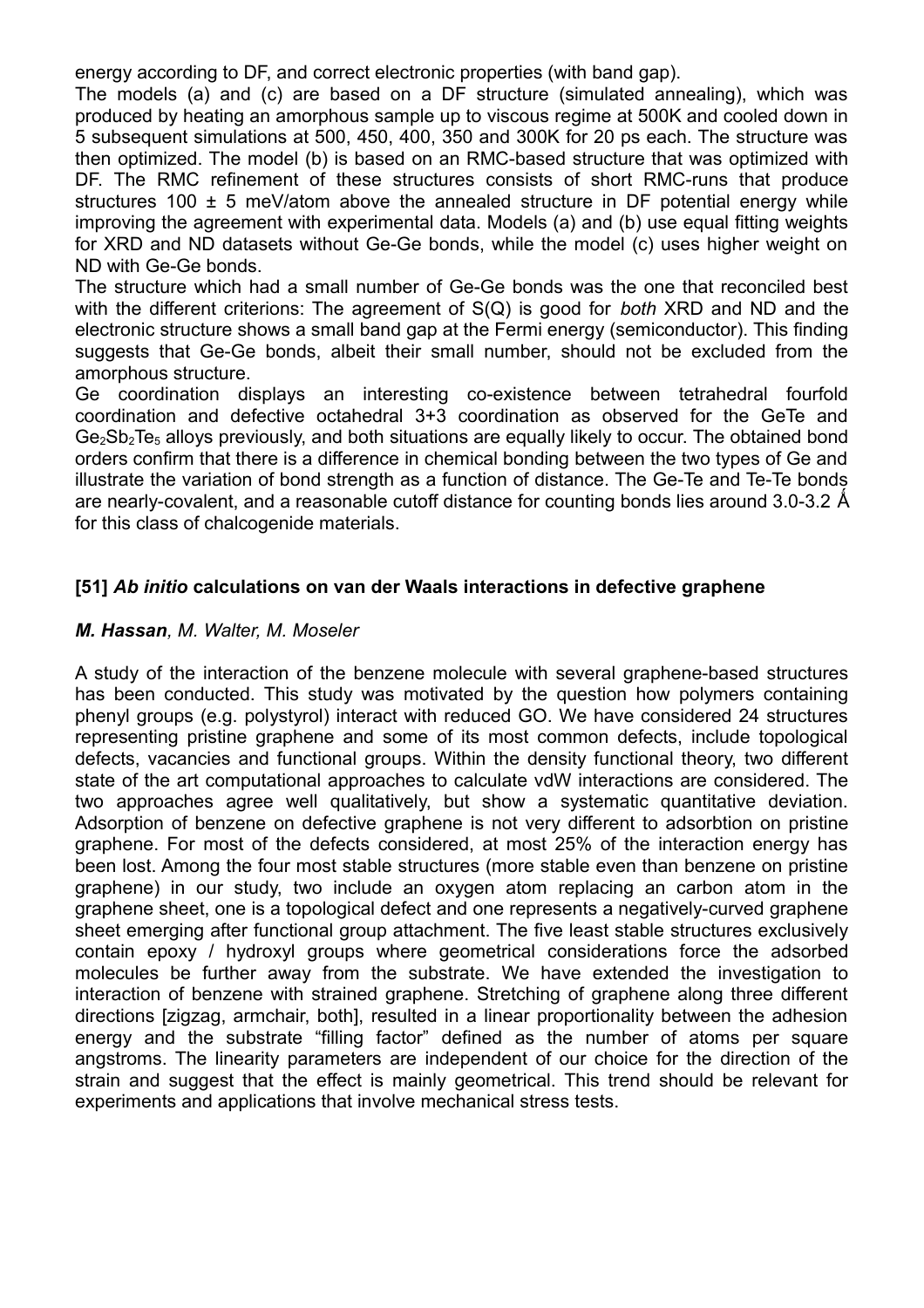#### **[52] DFT study on the oxidative dehydrogenation of methanol on ceria supported vanadia catalysts: First steps**

#### *J. Paier, Ch. Penschke, J. Sauer*

The selective oxidation of methanol to formaldehyde has been widely studied with vanadiumoxide catalysts (e.g. [1]). The reaction is believed to follow a Mars-van Krevelen mechanism, in which the water produced in the overall reaction is formed using lattice oxygen from the solid surface. Moreover, it is well known that the effect of the support (e.g. ceria, titania etc.) on the catalyst's activity can be dramatic, but a detailed understanding is still missing. Doubtlessly, accurate theoretical calculations represent a valuable route towards a more complete picture (e.g. [2]).

The first phase of this work focuses on the accuracy of state-of-the-art density functionalbased methods (DFT+U, hybrids). These approaches are able to deal with so-called narrow band, localized electrons ubiquitous in the reduced, i.e. O-defective catalyst, contrary to standard semilocal functionals. Calculated structural properties and formation energies of complex vanadia, ceria and titania bulk- and surface phases, including careful estimates of vibrational effects as well as the dispersion energy contribution are presented. These results allow for a critical assessment of the underlying methodology via comparisons with experiment giving valuable error margins needed for estimates on thermochemical properties, such as reaction energies or barrier heights [3,4].

[1] B.M. Weckhuysen, D.E. Keller, Catal. Today 78, 25 (2003).

[2] M.V. Ganduglia-Pirovano, C. Popa, J. Sauer, H. Abbott, A. Uhl, M. Baron, D. Stacchiola, O.

Bondarchuk, S. Shaikhutdinov, H.J. Freund, J. Am. Chem. Soc. 132, 2345 (2010).

[3] J. Sauer, J. Döbler, Dalton Trans. 19, 3116 (2004).

[4] X. Rozanska, R. Fortrie, J. Sauer, J. Phys. Chem. C 111,6041 (2007).

#### **[53] Computational studies of Si nanocrystals embedded in an amorphous SiO2 matrix**

#### *K. Seino, F. Bechstedt*

Properties of silicon nanocrystals have been experimentally and theoretically widely studied due to their potential for Si-based optoelectronic, memory devices and next generation solar cells. One of the most striking and best studied effects in semiconductor nanocrystals is the quantum size effect — an inverse correlation between the optical gap and the nanocrystal size. Effects due to spatial quantization promise to overcome the limitations of the indirect-gap semiconductors for optoelectronic applications. Even optical gain has been achieved in Si nanocrystals [1]. However, a complete understanding of the origin and the mechanism of the luminescence is still missing. The Si nanocrystal properties appear to be very sensitive to their  $Si/SiO<sub>2</sub>$  interface and their size distribution. Although there are many experimental studies on Si nanocrystals embedded in an amorphous  $SiO<sub>2</sub>$  matrix, there are fewer calculations on embedded Si nanocrystals because of the large computational efforts. Usually the theoretical investigations are performed on simpler model systems, e.g. hydrogenated Si nanocrystals. Here we present results of large-scale calculations for Si nanocrystals embedded in silica glass based on density functional theory [2, 3]. In our simulations realistic Si nanocrystals with diameters ranging between 0.8 and 1.6 nm, i.e., up to systems with more than 1000 atoms, are treated. We demonstrate the influence of the interface between nanocrystal and matrix on the electronic and optical properties in order to compare with isolated hydrogenated Si nanocrystals. Moreover, we compute the spatial variation of the electronic structure for embedded Si nanocrystals and discuss interfacial electronic properties such as local band gaps and band offsets.

[1] L. Pavesi, L. Dal Negro, C. Mazzoleni, G. Franzò, and F. Priolo, Nature 408, 404, 2000.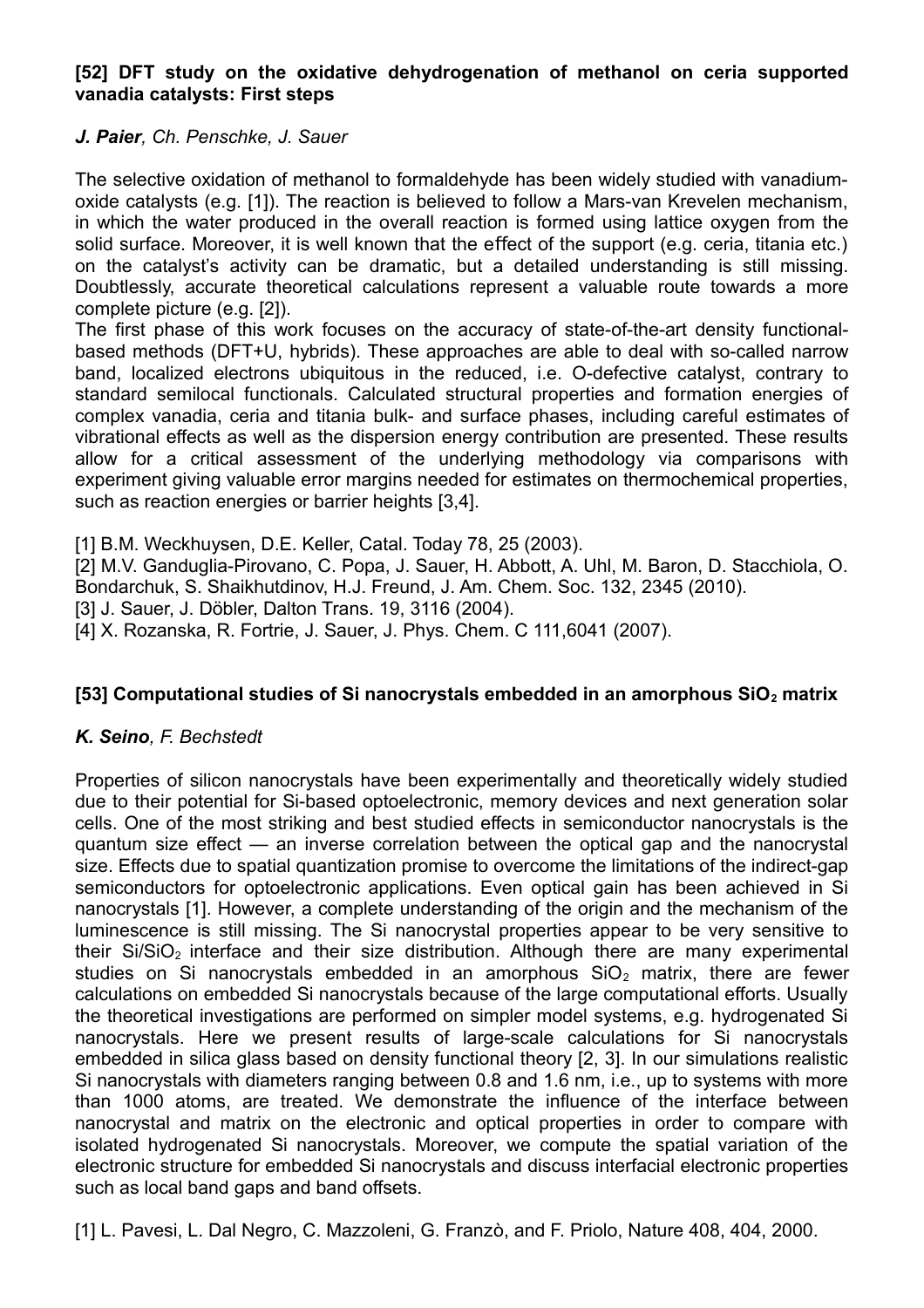[2] K. Seino, F. Bechstedt and P. Kroll, Nanotechnology 20, 135702, 2009.

[3] K. Seino, F. Bechstedt and P. Kroll, Phys. Rev. B 82, 085320, 2010.

#### **[54] KKRnano: Precise density functional calculations for thousands of atoms**

#### *A. Thiess, R. Zeller, M. Bolten, E. Rabel, P. H. Dederichs, St. Blügel*

KKRnano is a newly developed large-scale electronic structure code applicable to insulating, semiconducting and metallic materials. The challenge to deal with many thousands of atoms per supercell within a first principles description is mastered by massively parallelizing the code for use of up to hundred thousand processors. We will describe how high computational and parallel efficiency can be reached by introducing e.g. a preconditioned iterative solution of the Dyson equation. Beyond the introduction to the methodology we will present an application to the phase change material GeSbTe - a material in which disorder treated within large-scale supercells plays a central role.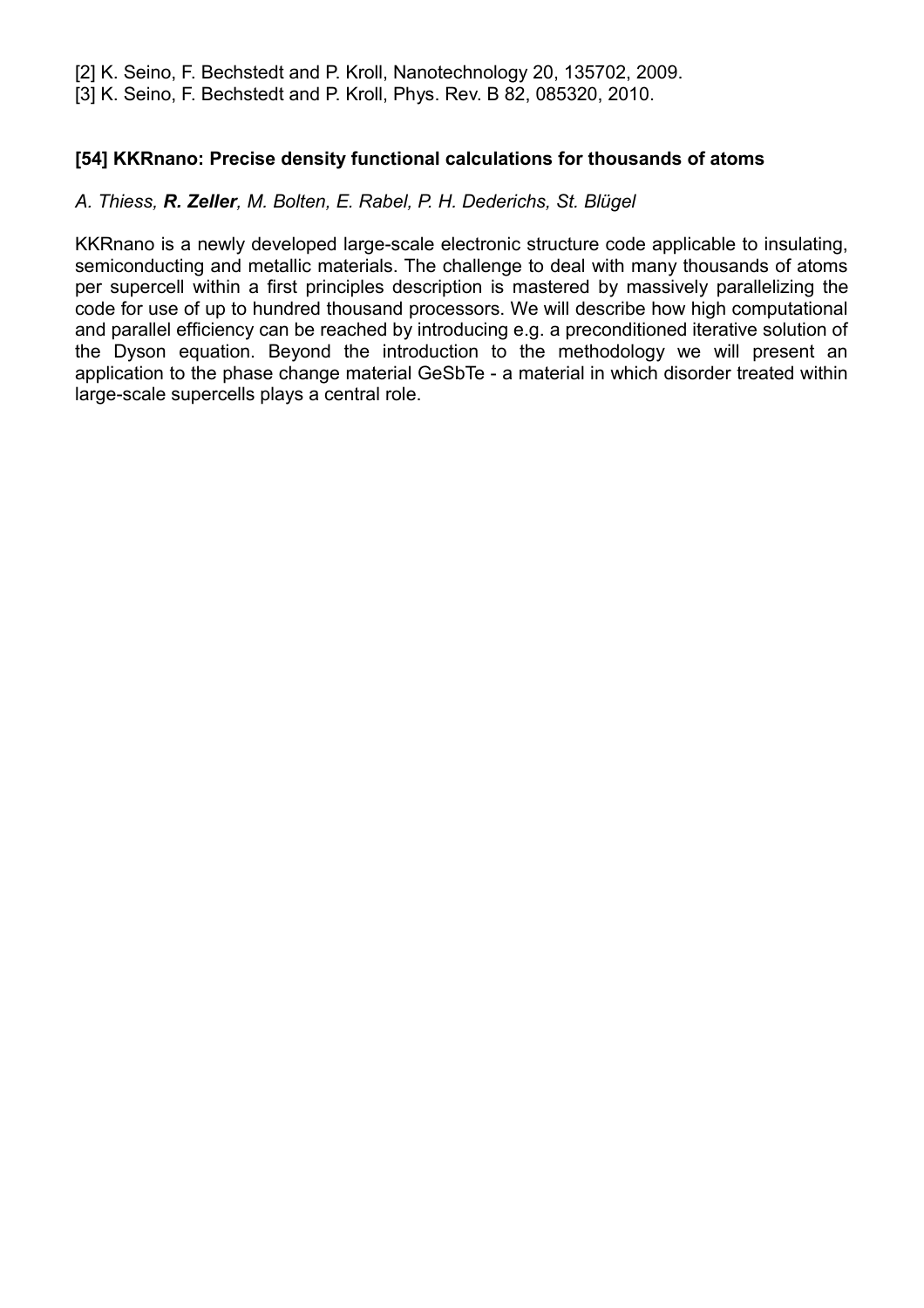## **Computer Science**

#### **[55] Supercomputer modeling of locally resolved processes in DMFC stacks**

#### *J. McIntyre, A. A. Kulikovsky, D. Stolten*

A highly scalable quasi–3D model of a large 1–kW class DMFC stack is developed. The model takes into account heat and current transport in the bipolar plates, coupled to the through–plane transport in the membrane–electrode assemblies. The electrochemical model is an extension of a Perry–Newman–Cairns model with the Butler–Volmer rate of electrochemical conversion [1]. A quasi-two phase model is used to describe the anodic flow, and a simple modelling parameter, *k*, is introduced to describe the acceleration of the flow rate due to  $CO<sub>2</sub>$  bubbles [2].

The stack is subdivided into a large number of elementary geometrical units. Each unit has an associated numerical mesh for each significant variable. Spatially these meshes correlate to the bipolar plates within the DMFC stack. The model is intended to run using supercomputing resources, and so each subdivided unit is solved on a separate processor, thus allowing a high degree of flexibility and scalability regarding stack dimensions, and available computing power.

The model is used to simulate the regimes with differing methanol flow. In each case the middle cell in a 5-cell stack is considered. The cell is divided into two halves of equal area, and supplied with two different feed velocities. Additionally, simulations where also done for broader differences across the entire stack, whereby each cell in the stack was fed with the same differing feed regime.

The results show that the local current in the lower feed region has a more moderate gradient, while in the current increases in the higher feed region to compensate for this drop. By coupling the two regions together, a smoothing of the current distribution is achieved. A compensation effect is visible in the current profiles. The  $\lambda = 4$  side produces current above that of the reference, and the  $\lambda$  = 1.2 exhibits a much gentler fall-off than in the reference case.

[1] A. Kulikovsky, *Journal of The Electrochemical Society*, 152 (2005), A1121-A1127. [2] A. A. Kulikovsky, *Electrochemistry Communications* 51 (2005) 237-243.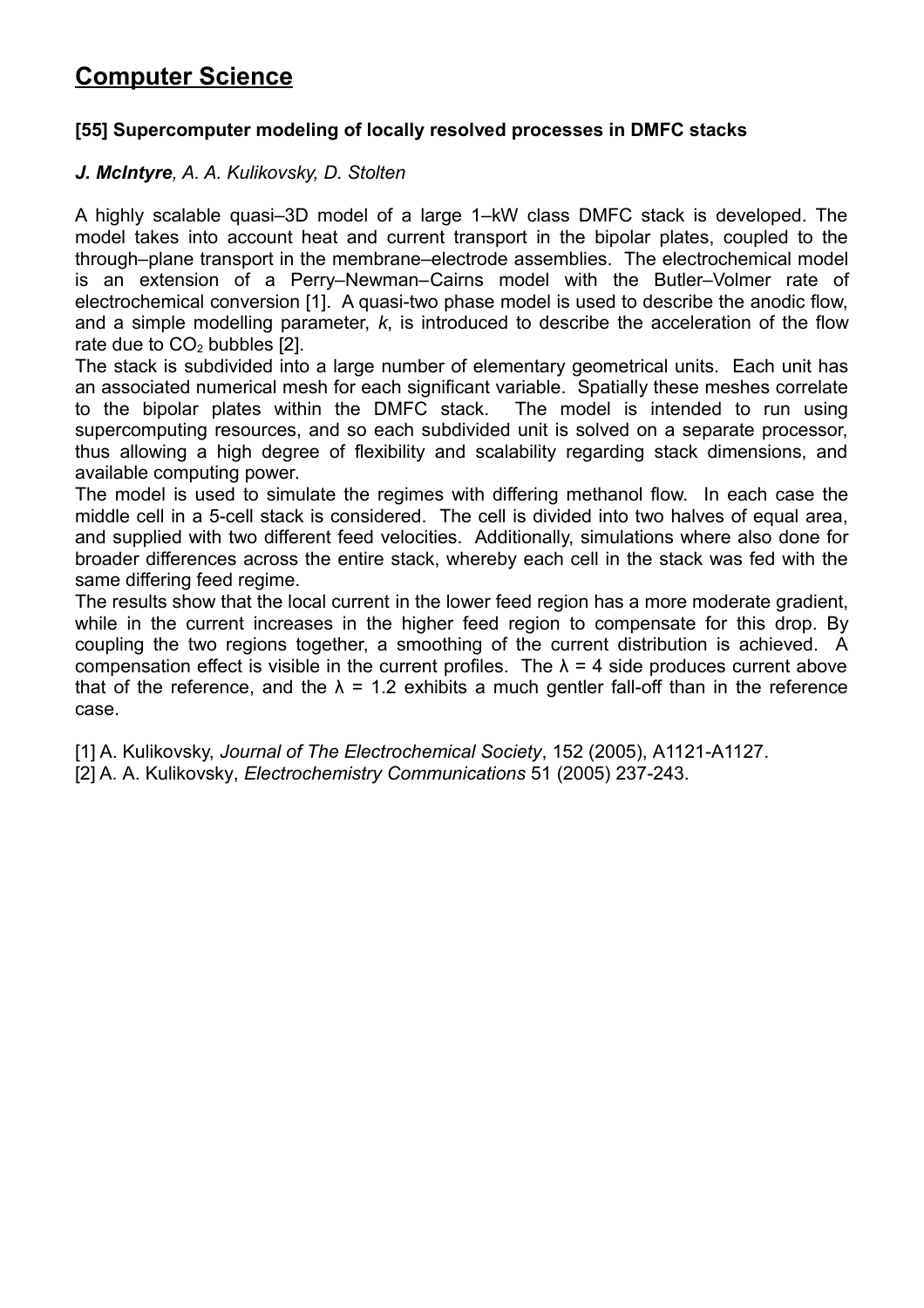## **Simulation Laboratories at Jülich Supercomputing Centre**

For some years now there has been a growing realisation that application software is lagging behind HPC hardware developments. While several Petaflop-scale supercomputers are now available worldwide, it is becoming increasingly difficult to exploit these machines with single applications. Substantial efforts are needed in order to enable computational science communities to solve problems with high scientific impact through efficient use of high-end supercomputing resources.

To help meet this challenge the Jülich Supercomputing Centre (JSC) has proposed a new type of domain-specific research and support structure: the Simulation Laboratory (SimLab). Initially four such units have now been established at JSC in the fields of Computational Biology, Climate Science, Molecular Systems and Plasma Physics, which have already been actively engaged with user groups from their respective communities over the past years. Last year three additional SimLabs have been created: *Ab Initio,* Fluid & Solid Engineering, Nuclear & Particle Physics.

#### **[56] SimLab Biology**

#### *J. Meinke, S. Mohanty, O. Zimmermann*

The SimLab Biology supports and performs research in computational biology ranging from *de novo* assembly of next-generation sequencing data to protein folding simulations. Our goal is to make the computational resources at the Jülich Supercomputing Centre accessible to biologists.

To achieve this goal we provide, evaluate, and develop software that takes advantage of large parallel computers and accelerators such as GPUs. We investigate new algorithms that are highly scalable. Our range of expertise covers, e.g., molecular dynamics, Monte Carlo, and machine learning. We co-develop two high-performance Monte Carlo protein simulation codes (ProFASi and SMMP) and apply them to important biological questions. Finally, the SimLab Biology provides advice, training, and support to life scientists that want to use supercomputers to tackle new problems in computational biology.

#### **[57] SimLab Climate Science**

#### *S. Griessbach, L. Hoffmann, C. Hoppe*

The SimLab Climate Science (SLCS) in the Jülich Supercomputing Centre was established in 2010. The SLCS provides support and carries out own research projects in atmospheric research and climate modelling.

The topics covered by the SLCS are inverse modelling, remote sensing of trace gases, aerosols and clouds, data assimilation, and modelling of atmospheric chemistry and dynamics. Team members are experienced with the JUelich RApid Spectral Simulation Code (JURASSIC), the Chemical Lagrangian Model of the Stratosphere (CLaMS), the ECMWF HAMburg (ECHAM)/Modular Earth Submodel System (MESSy), Weather Research and Forecasting (WRF), and the Community Earth System Model (CESM). The research highlights presented here are gravity wave and deep convection detection from Atmospheric InfraRed Sounder (AIRS) data, volcanic ash detections from Michelson Interferometer for Passive Atmospheric Sounding (Envisat MIPAS) data and stratospheric water vapor simulations with a coupled CLaMS-ECHAM/MESSy model.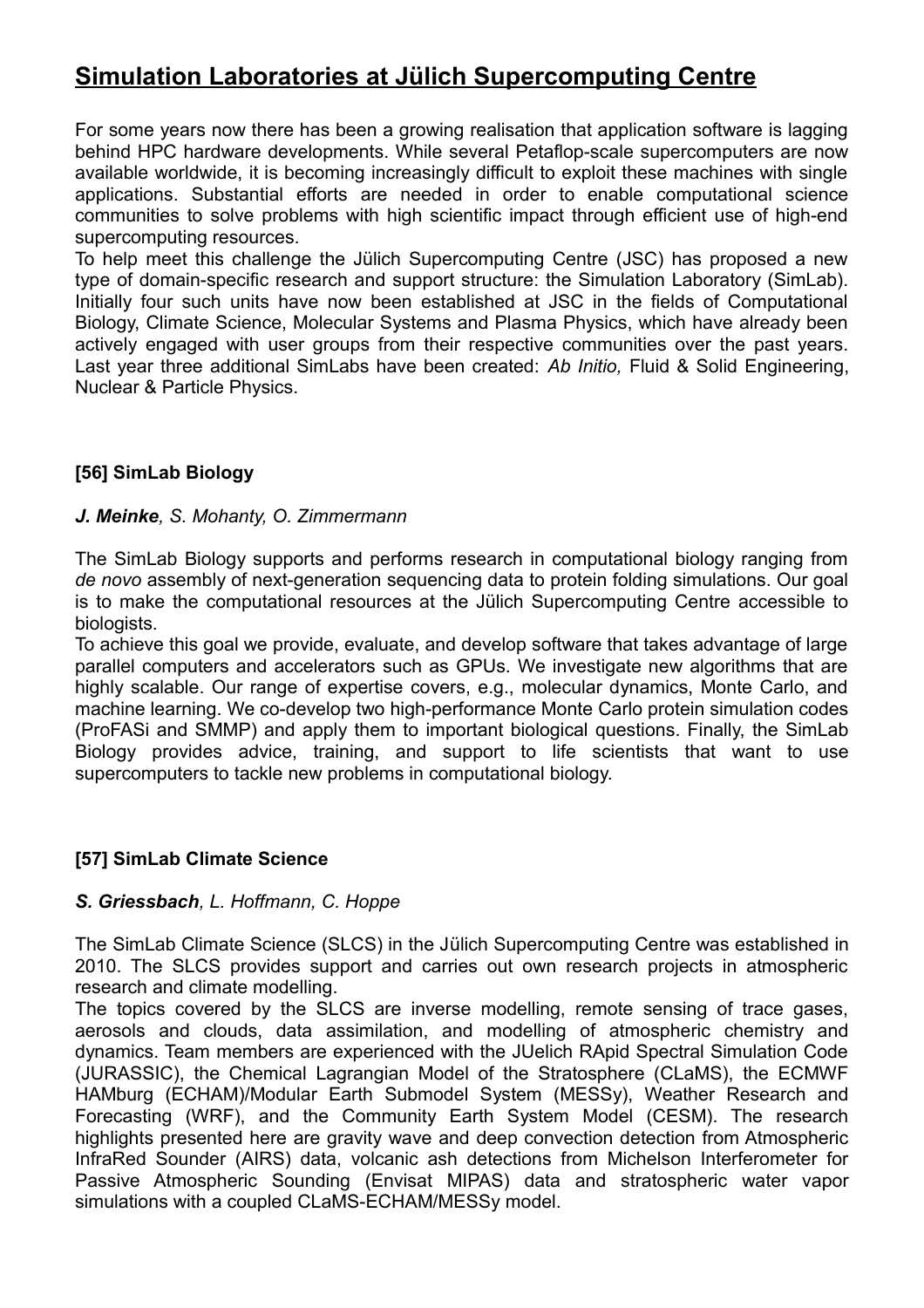#### **[58] SimLab Molecular Systems**

#### *V.Chihaia, R.Halver, Th. Müller, A.Schiller, G.Sutmann*

The SimLab Molecular Systems was founded at JSC to support projects in the field of *ab initio* quantum chemistry, atomistic force field and coarse grain simulations. Main focus is given to the analysis and improvement of scalability and runtime behaviour of codes in order to enable an efficient parallel execution. Also the co-development of methods and algorithms is supported. Simulation codes like Columbus, Turbomole or MP2C are actively supported and developed. In addition members of the simulation laboratory are active partners in various national and international projects, including exascale projects like Mont Blanc or EESI.

#### **[59] SimLab Plasma Physics**

#### *L. Arnold, D. Brömmel, P. Gibbon, C. Hövel, A. Karmakar, M. Winkel*

The SimLab Plasma Physics (SLPP) is a research and support group with expertise in advanced simulation techniques needed for tackling the highly nonlinear, multi-dimensional problems prevalent in contemporary plasma theory. One of its main tasks is to actively engage with national and European plasma groups, helping them to harness the world-class supercomputer facilities available at JSC.

The expertise of the SLPP covers pure mesh based methods, mainly used in magneto hydrodynamics, particle-mesh methods, like particle-in-cell, as well as pure particle methods. At the field of mesh-free methods, SLPP provides a highly scalable tree code (PEPC) to compute n-body interactions. This code is developed at JSC and is used in multiple scientific areas. Beside PEPC, we provide high level support for various plasma-physical codes. The past support activities included the scalability of the implementations of methods like particlein-cell and multi-grid. In the latter case SLPP enabled the code to scale on up to 128k cores of IBM Blue Gene/P. Our exascale activities include the participation in projects like TEXT, Mont Blanc or EIC.

#### **[60] JARA-HPC SimLab** *Ab Initio*

#### *E. Di Napoli*

In condensed matter physics and quantum chemistry, *ab initio* simulations are becoming the standard method for investigating properties of materials. JARA-HPC SimLab *Ab Initio* (SLAI) is beginning to establish a user-friendly environment for the development of new methods to be used in the vast realm of materials science simulations. The Lab will be responsible for identifying current research directions in the field of high-performance computing and make them visible to the community at large.

By analyzing cutting edge simulations, SLAI aims to show evidence of the need of developing new methods. The focus is on conducting thorough analysis of material simulations with the purpose of extracting information to be used for advancing the *ab initio* computational paradigm. The objective is to apply a novel concept that integrates knowledge from simulations into the structure of the computational paradigm to enable the simulation of new physics. It is then natural that the team of the Lab will closely collaborate with the crosssectional groups Immersive Visualization, Parallel Efficiency, and Numerical Algorithms.

Research conducted at the Lab will illustrate that is possible to use numerical and analytical techniques to enhance computational methods used in *ab initio* simulations. Once running at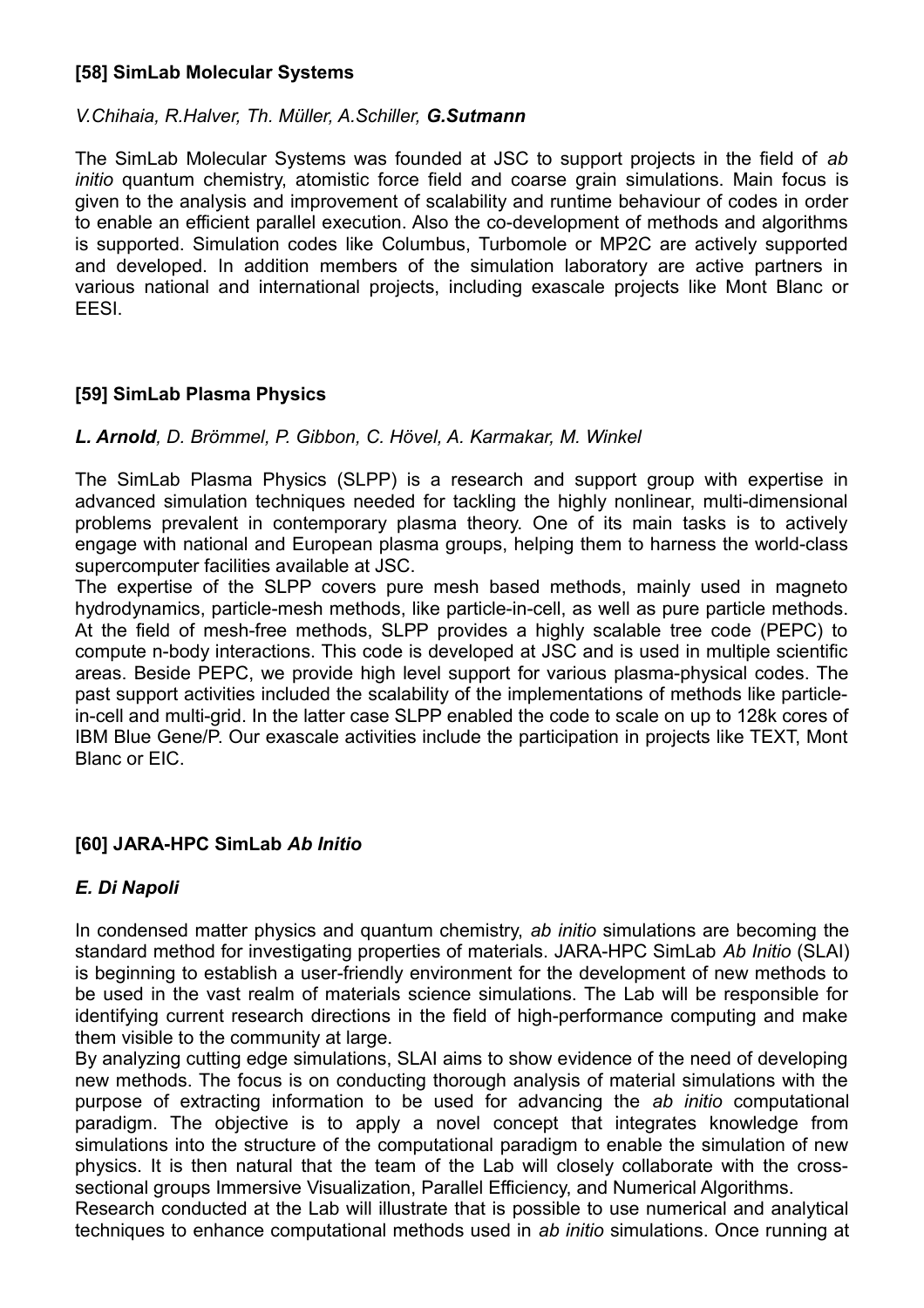full speed, SLAI will have established a methodology centered around analysis of simulations, performance optimization, and parallelization of algorithms, to be used in support of current and future physics-oriented simulations.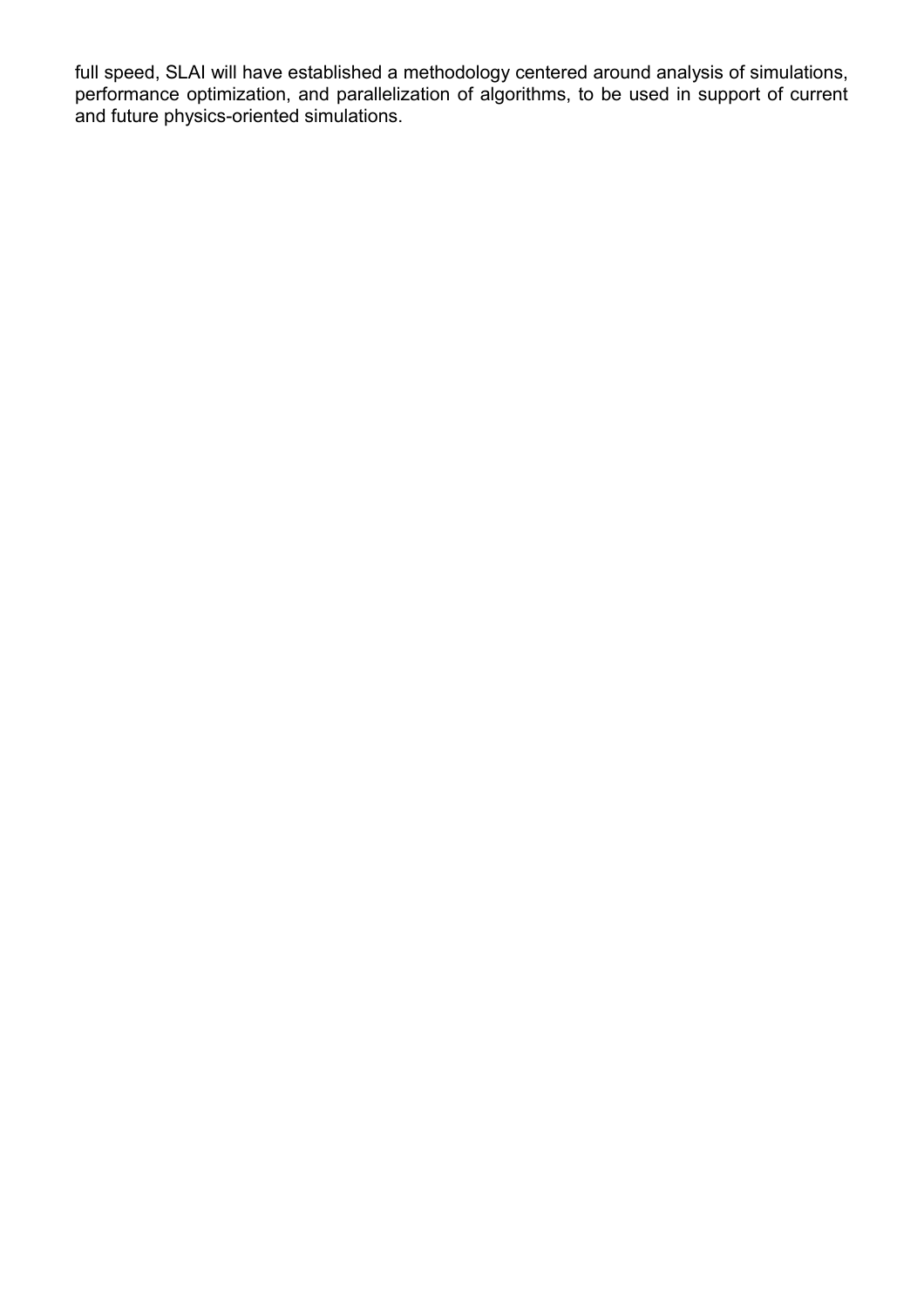# **Participants**

| <b>Name</b>       | <b>First Name</b> | <b>Affiliation</b>                                  | <b>City</b>           | <b>Poster</b><br>No. |
|-------------------|-------------------|-----------------------------------------------------|-----------------------|----------------------|
| Abma              | <b>Dick</b>       | MPI-Meteorologie                                    | Hamburg               |                      |
| Ansorge           | Cedrick           | Max Planck Institute for Meteorology                | Hamburg               |                      |
| Arnold            | Lukas             | Forschungszentrum Jülich                            | Jülich                | 59                   |
| Athenodorou       | Andreas           | <b>DESY Zeuthen</b>                                 | <b>Berlin</b>         |                      |
| Atodiresei        | Nicolae           | Forschungszentrum Jülich                            | Jülich                |                      |
| <b>Bachem</b>     | Achim             | Forschungszentrum Jülich                            | Jülich                |                      |
| <b>Banerjee</b>   | Robi              | Universität Hamburg                                 | Hamburg               |                      |
| <b>Bauer</b>      | <b>Dieter</b>     | University of Rostock                               | <b>Rostock</b>        |                      |
| <b>Behr</b>       | <b>Marek</b>      | RWTH Aachen University, JARA-HPC                    | Aachen                |                      |
| Biermann          | Peter             | Max-Planck-Institute for Radioastronomy             | Bonn                  |                      |
| <b>Binder</b>     | Kurt              | Johannes Gutenberg Universität Mainz                | Mainz                 |                      |
| Bischoff-Gauß     | Inge              | Karlsruher Institut für Technologie                 | Karlsruhe             | 30                   |
| <b>Bockstedte</b> | Michel            | FAU Erlangen-Nürnberg                               | Erlangen              | 44                   |
| <b>Bourdin</b>    | Philippe-A.       | Kiepenheuer-Institut für Sonnenphysik               | Freiburg              | 13                   |
| <b>Brehm</b>      | Martin            | Universität Leipzig                                 | Leipzig               | 33                   |
| <b>Breslau</b>    | Andreas           | Max-Planck-Institut für Radioastronomie             | <b>Bonn</b>           | 19                   |
| <b>Böckmann</b>   | Rainer            | Universität Erlangen-Nürnberg                       | Erlangen              |                      |
| Denev             | Jordan A.         | Karlsruhe Institute of Technology                   | Karlsruhe             |                      |
| Di Napoli         | Edoardo           | Forschungszentrum Jülich                            | Jülich                | 60                   |
| Diesmann          | <b>Markus</b>     | Forschungszentrum Jülich                            | Jülich                |                      |
| <b>Dietze</b>     | Georg             | <b>RWTH Aachen</b>                                  | Aachen                | 29                   |
| Dopieralski       | Przemyslaw        | Ruhr-Universität Bochum                             | <b>Bochum</b>         |                      |
| Doychev           | Todor             | KIT                                                 | Karlsruhe             | 28                   |
| Dürr              | Stephan           | Forschungszentrum Jülich & Universität<br>Wuppertal | Jülich /<br>Wuppertal | $\overline{2}$       |
| Eppler            | Jochen Martin     | Forschungszentrum Jülich                            | Jülich                |                      |
| Fedosov           | Dmitry A.         | Forschungszentrum Jülich                            | Jülich                |                      |
| Flynn             | Jonathan          | University of Southampton                           | Southampton           | 1                    |
| Foysi             | Holger            | Universität Siegen                                  | Siegen                | 20                   |
| Gauding           | Michael           | <b>RWTH Aachen</b>                                  | Aachen                | 22                   |
| Geiser            | Georg             | <b>RWTH Aachen</b>                                  | Aachen                |                      |
| Gmeiner           | <b>Björn</b>      | Universität Erlangen-Nürnberg                       | Erlangen              |                      |
| Gottstein         | Günter            | <b>RWTH Aachen University</b>                       | Aachen                |                      |
| Grieshammer       | Steffen           | <b>RWTH Aachen</b>                                  | Aachen                |                      |
| Grießbach         | Sabine            | Forschungszentrum Jülich                            | Jülich                | 57                   |
| Grope             | Benjamin          | <b>RWTH Aachen</b>                                  | Aachen                |                      |
| <b>Groß</b>       | Axel              | Universität Ulm                                     | Ulm                   |                      |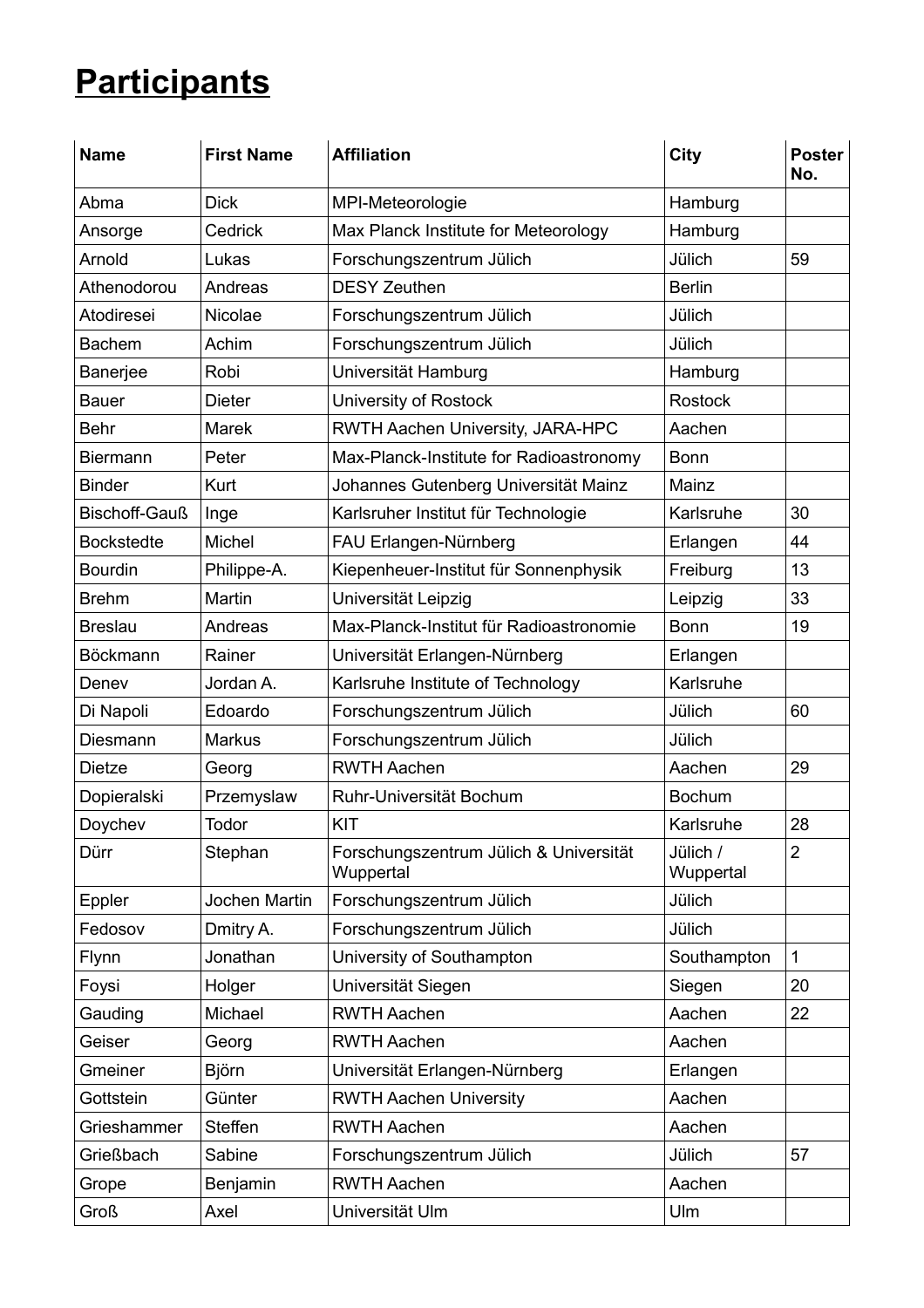| <b>Name</b>      | <b>First Name</b> | <b>Affiliation</b>                      | <b>City</b>                  | <b>Poster</b><br>No. |
|------------------|-------------------|-----------------------------------------|------------------------------|----------------------|
| Gruner           | <b>Markus</b>     | Universität Duisburg-Essen              | Duisburg                     | 49                   |
| Göbbert          | Jens Henrik       | <b>RWTH Aachen University</b>           | Aachen                       | 23                   |
| Halver           | Rene              | Forschungszentrum Jülich                | Jülich                       |                      |
| Hanke            | Christian         | Heinrich-Heine-Universität              | Düsseldorf                   | 36                   |
| Hanke            | Florian           | Max-Planck-Institut für Astrophysik     | Garching                     | $\overline{7}$       |
| Harlacher        | Daniel            | <b>GRS</b>                              | Aachen                       | 25                   |
| Harting          | Jens              | University of Stuttgart                 | Stuttgart                    |                      |
| Hassan           | Mohamed           | University of Freiburg                  | Freiburg                     | 51                   |
| <b>Helias</b>    | Moritz            | Forschungszentrum Jülich                | Jülich                       |                      |
| Hennig           | Fabian            | <b>RWTH Aachen University</b>           | Aachen                       |                      |
| Holewa           | Axel              | <b>DLR</b>                              | <b>Berlin</b>                | 24                   |
| Homberg          | Willi             | Forschungszentrum Jülich                | Jülich                       |                      |
| Horbach          | Jürgen            | Heinrich Heine-Universität              | Düsseldorf                   |                      |
| Hossfeld         | Friedel           | Forschungszentrum Jülich                | Jülich                       |                      |
| Hsu              | Hsiao-Ping        | Johannes Gutenberg Universität Mainz    | Mainz                        | 38, 39               |
| Janke            | Wolfhard          | Universität Leipzig                     | Leipzig                      | 41                   |
| Jones            | Robert            | Forschungszentrum Jülich                | Jülich                       |                      |
| <b>Kaczmarek</b> | Thomas            | Max-Planck Institut für Radioastronomie | Bonn                         | 8                    |
| Kalikka          | Janne             | Forschungszentrum Jülich                | Jülich                       | 50                   |
| Kalthoff         | Norbert           | Karlsruher Institut für Technologie     | Karlsruhe                    |                      |
| Kamps            | Martina           | Forschungszentrum Jülich                | Jülich                       |                      |
| Karsch           | Frithjof          | Universität Bielefeld                   | <b>Bielefeld</b>             |                      |
| Koenders         | Christoph         | <b>TU Braunschweig</b>                  | Braunschweig                 | 15                   |
| Kondov           | Ivan              | Karlsruhe Institute of Technology       | Eggenstein-<br>Leopoldshafen | 45                   |
| Kremer           | Manfred           | Forschungszentrum Jülich                | Jülich                       |                      |
| Kumbhar          | Pramod            | Forschungszentrum Jülich                | Jülich                       |                      |
| Kunkel           | Susanne           | Albert-Ludwig University of Freiburg    | Freiburg i. Br.              | 37                   |
| Kurth            | Thorsten          | Bergische Universität Wuppertal         | Wuppertal                    | 4                    |
| Kurtz            | Wolfgang          | Forschungszentrum Jülich                | Jülich                       | 31                   |
| Körfgen          | <b>Bernd</b>      | Forschungszentrum Jülich                | Jülich                       |                      |
| Köttgen          | Julius            | <b>RWTH Aachen</b>                      | Aachen                       |                      |
| Lippert          | Thomas            | Forschungszentrum Jülich                | Jülich                       |                      |
| Liseykina        | Tatyana           | Universität Rostock                     | <b>Rostock</b>               |                      |
| Lücke            | Monika            | <b>GRS</b>                              | Aachen                       |                      |
| Magiera          | Martin            | Universität Duisburg-Essen              | Duisburg                     | 46                   |
| McIntyre         | John              | Forschungszentrum Jülich                | Jülich                       | 55                   |
| Mehrling         | Timon             | Universität Hamburg / DESY              | Hamburg                      | 17                   |
| Meinke           | Jan               | Forschungszentrum Jülich                | Jülich                       | 56                   |
| Meißner          | Ulf-G.            | Univ. Bonn & Forschungszentrum Jülich   | <b>Bonn</b>                  |                      |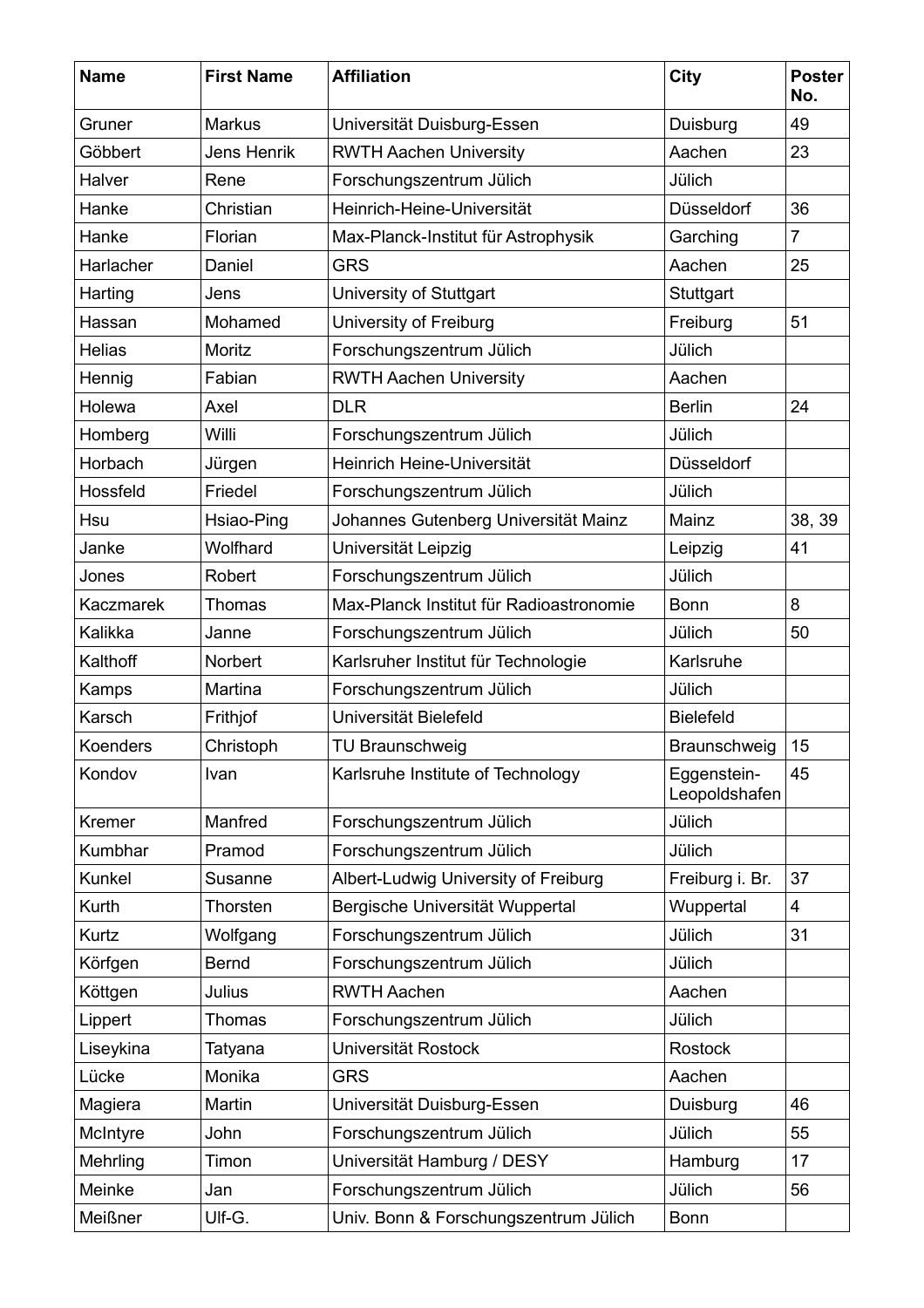| <b>Name</b>     | <b>First Name</b> | <b>Affiliation</b>                                                 | <b>City</b>    | <b>Poster</b><br>No. |
|-----------------|-------------------|--------------------------------------------------------------------|----------------|----------------------|
| Mellado         | Juan Pedro        | Max Planck Institute for Meteorology                               | Hamburg        | 9                    |
| Miranda Mena    | Joaquin G.        | <b>GRS</b>                                                         | Jülich         |                      |
| Mnich           | Joachim           | <b>DESY</b>                                                        | Hamburg        |                      |
| Muramatsu       | Alejandro         | Universität Stuttgart                                              | Stuttgart      |                      |
| Möddel          | Monika            | Universität Leipzig                                                | Leipzig        | 40                   |
| Müller          | <b>Claus Axel</b> | Gauss Centre for Supercomputing e.V.                               | Bonn           |                      |
| Müller          | <b>Marcus</b>     | Georg-August-Universität                                           | Göttingen      |                      |
| Müller          | Thomas            | Forschungszentrum Jülich                                           | Jülich         |                      |
| Münster         | Gernot            | Westfälische Wilhelms-Universität Münster                          | Münster        |                      |
| Müser           | Martin            | Forschungszentrum Jülich                                           | Jülich         |                      |
| Nadler          | Walter            | Forschungszentrum Jülich                                           | Jülich         |                      |
| Nägel           | Arne              | Goethe-Universität                                                 | Frankfurt/Main | 21                   |
| Paier           | Joachim           | Humboldt-Universität zu Berlin                                     | <b>Berlin</b>  | 52                   |
| Paul            | Wolfgang          | Martin Luther Universität                                          | Halle          |                      |
| Peters          | David             | <b>RWTH Aachen University</b>                                      | Aachen         |                      |
| Pfalzner        | Susanne           | Max-Planck-Institut für Radioastronomie                            | Bonn           |                      |
| Pleiter         | <b>Dirk</b>       | Forschungszentrum Jülich                                           | Jülich         |                      |
| Plesa           | Ana-Catalina      | German Aerospace Center (DLR)                                      | <b>Berlin</b>  | 14                   |
| Popov           | Alexey            | Leibniz-Institute for Solid State and<br><b>Materials Research</b> | <b>Dresden</b> | 34                   |
| Pérez Rubio     | Paula             | Universität Regensburg                                             | Regensburg     | 3                    |
| Raettig         | <b>Natalie</b>    | Max-Planck-Institut für Astronomie                                 | Heidelberg     | 12                   |
| Riccardi        | Enrico            | <b>TU Darmstadt</b>                                                | Darmstadt      | 43                   |
| <b>Rohlfs</b>   | Wilko             | <b>RWTH Aachen University</b>                                      | Aachen         | 29                   |
| Rushchanskii    | Konstantin        | Forschungszentrum Jülich                                           | Jülich         |                      |
| Saini           | Jagmohan          | Heinrich-Heine University                                          | Düsseldorf     | 35                   |
| <b>Schiel</b>   | Rainer            | University of Regensburg                                           | Regensburg     | 6                    |
| Schierholz      | Gerrit            | <b>DESY</b>                                                        | Hamburg        |                      |
| <b>Schiller</b> | Annika            | Forschungszentrum Jülich                                           | Jülich         |                      |
| Schlottke       | Michael           | RWTH Aachen/JARA-HPC                                               | Aachen         |                      |
| Schlößer        | <b>Tobias</b>     | Forschungszentrum Jülich                                           | Jülich         |                      |
| Schumacher      | Jörg              | <b>TU Ilmenau</b>                                                  | Ilmenau        | 26                   |
| Seino           | Kaori             | Friedrich-Schiller-Universität Jena                                | Jena           | 53                   |
| Seitenzahl      | Ivo               | Max-Planck-Institute for Astrophysics                              | Garching       | 10                   |
| Selke           | Walter            | <b>RWTH Aachen</b>                                                 | Aachen         |                      |
| Siegert         | Gabriele          |                                                                    | Duisburg       |                      |
| Sommer          | Rainer            | <b>DESY</b>                                                        | Zeuthen        |                      |
| Sperling        | Philipp           | Universität Rostock                                                | Rostock        | 18                   |
| Spiekermann     | Georg             | <b>GFZ Potsdam</b>                                                 | Potsdam        | 47                   |
| Spörkel         | Lasse             | <b>RWTH Aachen</b>                                                 | Aachen         |                      |